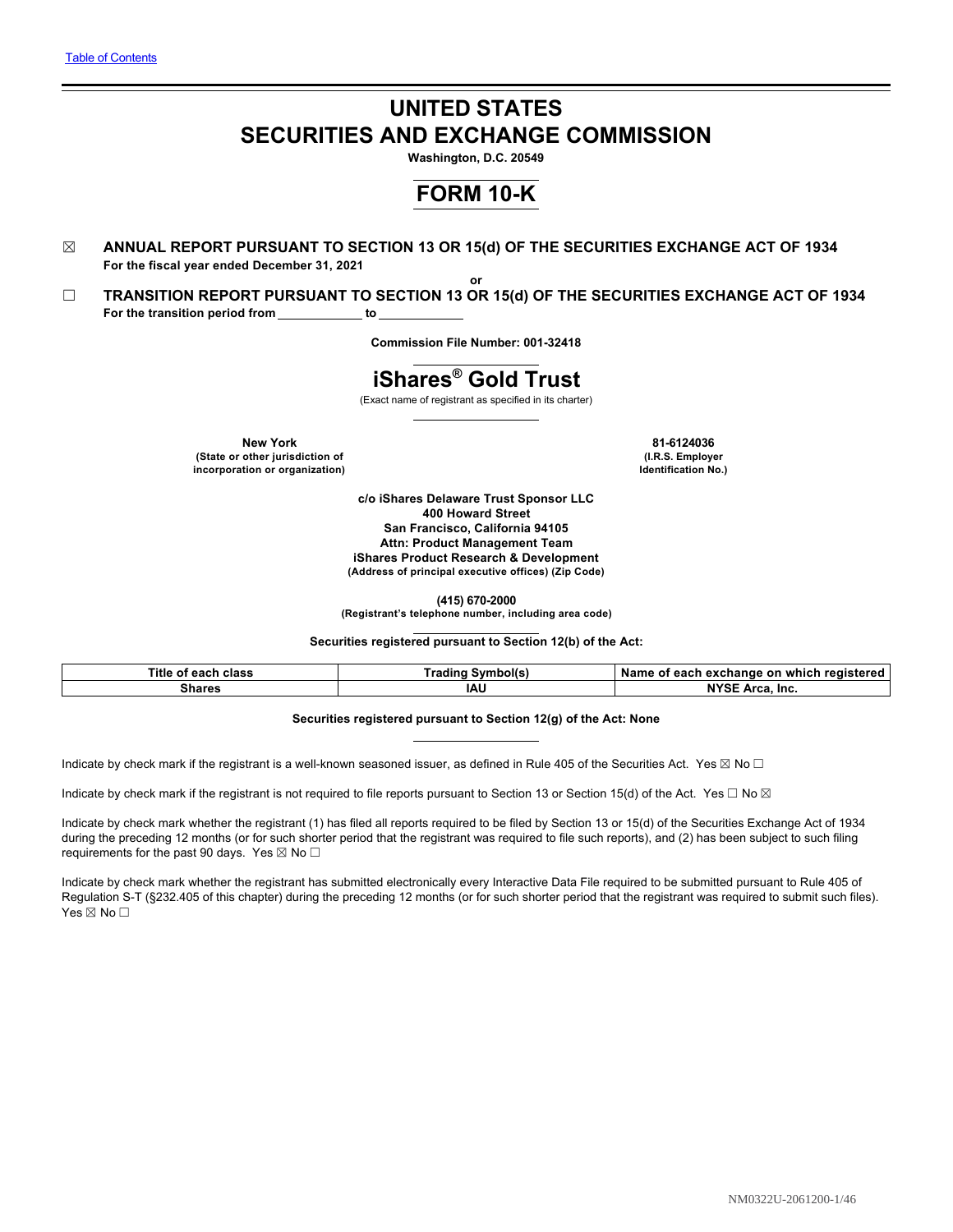## **[Table of Contents](#page-3-0)**

Indicate by check mark whether the registrant is a large accelerated filer, an accelerated filer, a non-accelerated filer, a smaller reporting company, or an emerging growth company. See the definitions of "large accelerated filer," "accelerated filer," "smaller reporting company" and "emerging growth company" in Rule 12b-2 of the Exchange Act.

Large accelerated filer  $□$  Accelerated filer  $□$ 

Non-accelerated filer  ☐ Smaller reporting company  ☐ Emerging growth company  ☐

If an emerging growth company, indicate by check mark if the registrant has elected not to use the extended transition period for complying with any new or revised financial accounting standards provided pursuant to Section 13(a) of the Exchange Act  $□$ 

Indicate by check mark whether the registrant has filed a report on and attestation to its management's assessment of the effectiveness of its internal control over financial reporting under Section 404(b) of the Sarbanes-Oxley Act (15 U.S.C. 7262(b)) by the registered public accounting firm that prepared or issued its audit report.  $\boxtimes$ 

Indicate by check mark whether the registrant is a shell company (as defined in Rule 12b-2 of the Act). Yes  $\Box$  No  $\boxtimes$ 

As of June 30, 2021, the aggregate market value of the shares held by non-affiliates was approximately \$28,537,461,617. The calculation of the number of shares held by non-affiliates assumes that all shares held by funds or accounts for which BlackRock or its affiliates provides management or advisory services (whether discretionary or non-discretionary) are shares held by affiliates.

As of January 31, 2022, the Registrant had 828,750,000 Shares outstanding.

#### **DOCUMENTS INCORPORATED BY REFERENCE:**

None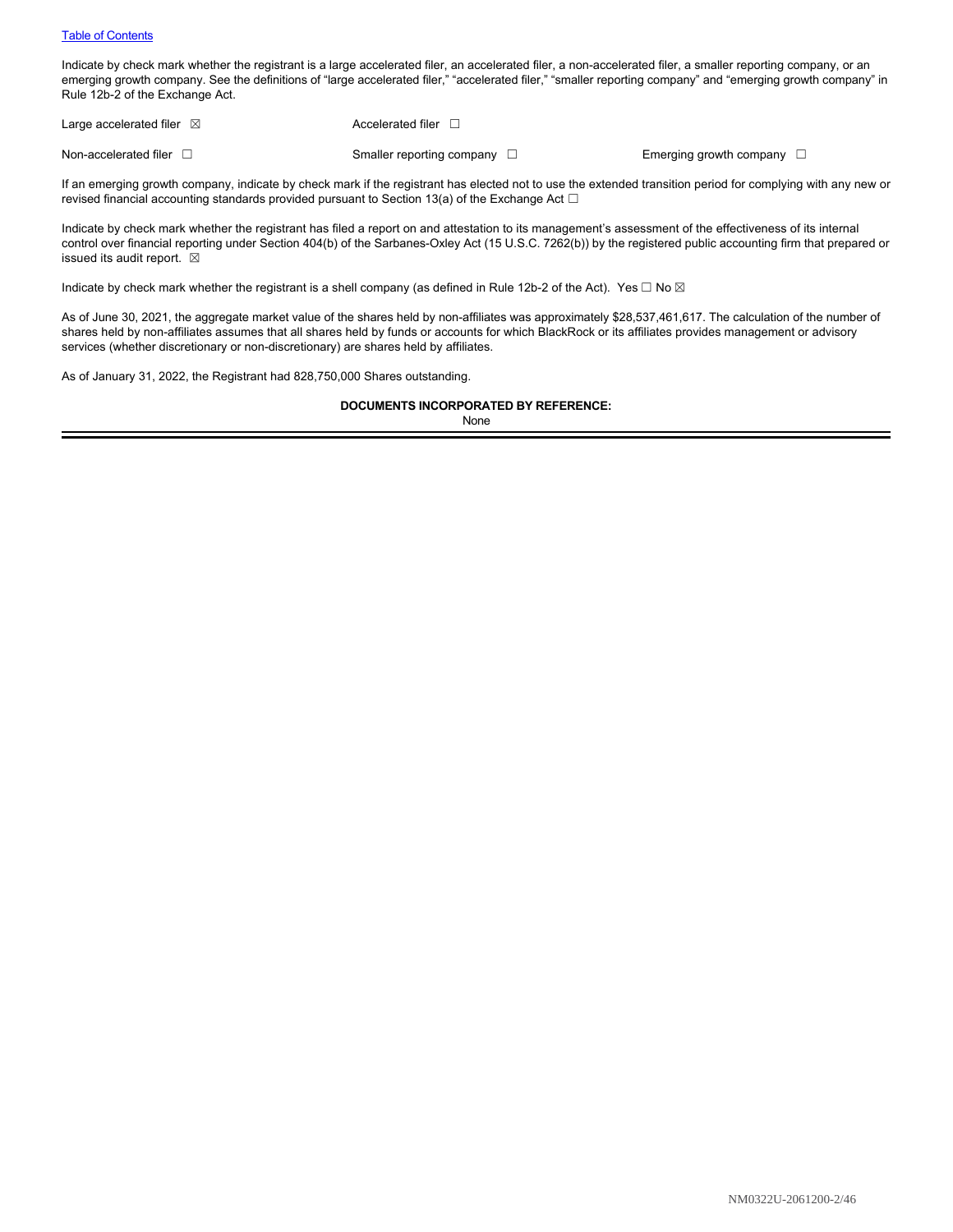#### **Cautionary Note Regarding Forward-Looking Statements**

This Annual Report on Form 10-K includes statements which relate to future events or future performance. In some cases, you can identify such forwardlooking statements by terminology such as "may," "should," "could," "expect," "plan," "anticipate," "believe," "estimate," "predict," "potential" or the negative of these terms or other comparable terminology. All statements (other than statements of historical fact) included in this report that address activities, events or developments that may occur in the future, including such matters as changes in commodity prices and market conditions (for gold and the shares), the operations of iShares Gold Trust (the "Trust"), the plans of iShares Delaware Trust Sponsor LLC (the "Sponsor"), the sponsor of the Trust, and references to the Trust's future success and other similar matters are forward-looking statements. These statements are only predictions. Actual events or results may differ materially. These statements are based upon certain assumptions and analyses made by the Sponsor on the basis of its perception of historical trends, current conditions and expected future developments, as well as other factors it believes are appropriate in the circumstances. Whether or not actual results and developments will conform to the Sponsor's expectations and predictions, however, is subject to a number of risks and uncertainties, including the special considerations discussed in this report, general economic, market and business conditions, changes in laws or regulations, including those concerning taxes, made by governmental authorities or regulatory bodies and other world economic and political developments. See Item 1A. "Risk Factors." Consequently, all the forward-looking statements made in this report are qualified by these cautionary statements, and there can be no assurance that the actual results or developments the Sponsor anticipates will be realized or, even if substantially realized, will result in the expected consequences to, or have the expected effects on, the Trust's operations or the value of the shares issued by the Trust. Although the Sponsor does not make forward-looking statements unless it believes it has a reasonable basis for doing so, the Sponsor cannot guarantee their accuracy. Neither the Trust nor the Sponsor is under any duty to update any of the forward-looking statements to conform such statements to actual results or to a change in the expectations or predictions.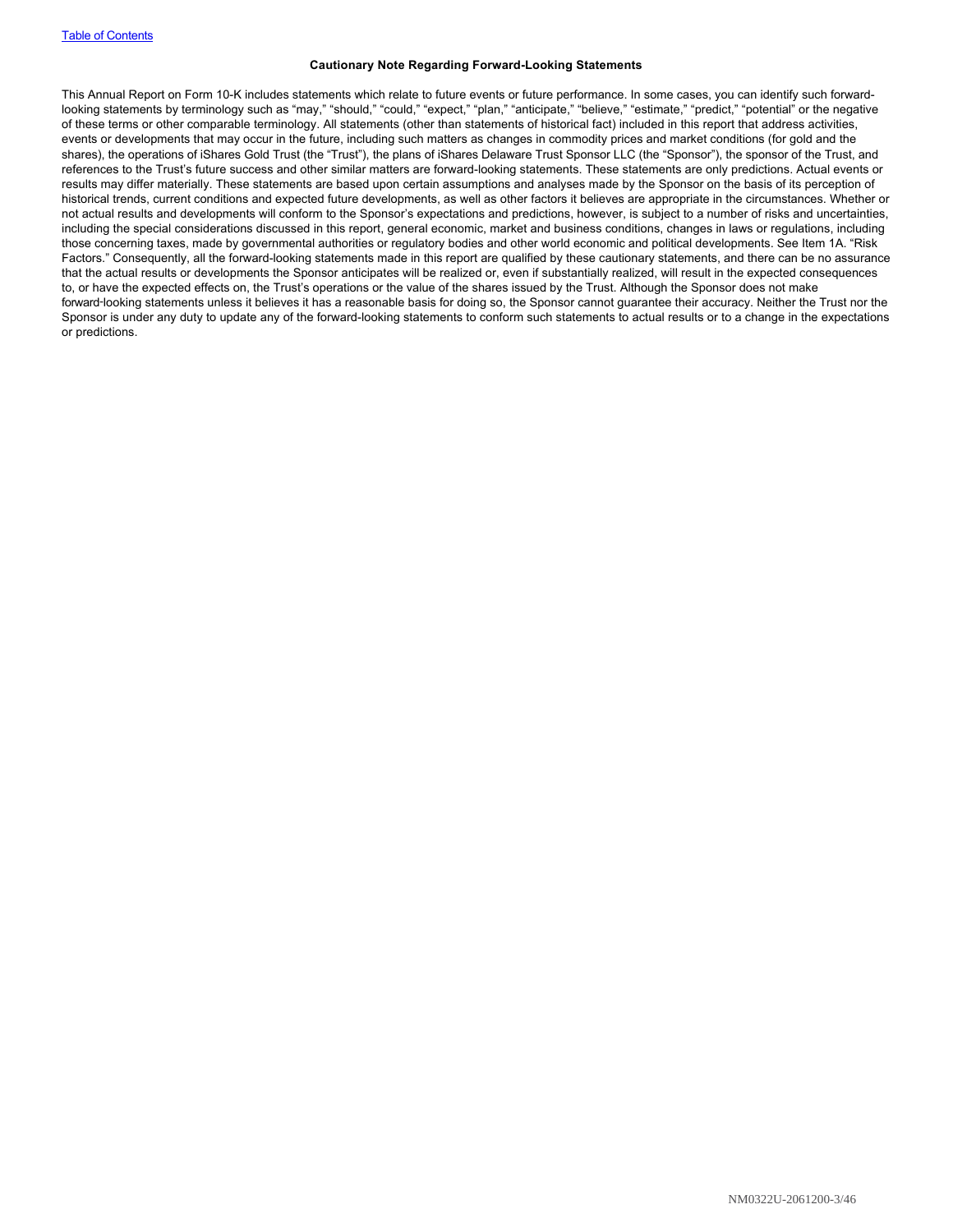<span id="page-3-0"></span>

|                 |                                                                                                              | Page            |
|-----------------|--------------------------------------------------------------------------------------------------------------|-----------------|
| <b>PART</b>     |                                                                                                              |                 |
| Item 1.         | <b>Business</b>                                                                                              | $\overline{1}$  |
| Item 1A.        | <b>Risk Factors</b>                                                                                          | $\underline{8}$ |
| Item 1B.        | <b>Unresolved Staff Comments</b>                                                                             | <u>15</u>       |
| Item 2.         | <b>Properties</b>                                                                                            | 15              |
| Item 3.         | <b>Legal Proceedings</b>                                                                                     | 15              |
| Item 4.         | <b>Mine Safety Disclosures</b>                                                                               | 15              |
| <b>PART II</b>  |                                                                                                              |                 |
| Item 5.         | Market for Registrant's Common Equity, Related Stockholder Matters and Issuer Purchases of Equity Securities | <u>16</u>       |
| Item 6.         | [Reserved]                                                                                                   | <u>16</u>       |
| Item 7.         | Management's Discussion and Analysis of Financial Condition and Results of Operations                        | 17              |
| Item 7A.        | <b>Quantitative and Qualitative Disclosures About Market Risk</b>                                            | 20              |
| Item 8.         | <b>Financial Statements and Supplementary Data</b>                                                           | 21              |
| Item 9.         | Changes in and Disagreements with Accountants on Accounting and Financial Disclosure                         | 21              |
| Item 9A.        | <b>Controls and Procedures</b>                                                                               | 22              |
| Item 9B.        | <b>Other Information</b>                                                                                     | 22              |
| Item 9C.        | Disclosure Regarding Foreign Jurisdictions that Prevent Inspections                                          | 22              |
| <b>PART III</b> |                                                                                                              |                 |
| Item 10.        | Directors, Executive Officers and Corporate Governance                                                       | 23              |
| Item 11.        | <b>Executive Compensation</b>                                                                                | 23              |
| Item 12.        | Security Ownership of Certain Beneficial Owners and Management and Related Stockholder Matters               | 24              |
| Item 13.        | Certain Relationships and Related Transactions, and Director Independence                                    | 24              |
| Item 14.        | <b>Principal Accounting Fees and Services</b>                                                                | 24              |
| <b>PART IV</b>  |                                                                                                              |                 |
| Item 15.        | <b>Exhibits, Financial Statement Schedules</b>                                                               | 25              |
| Item 16.        | Form 10-K Summary                                                                                            | 25              |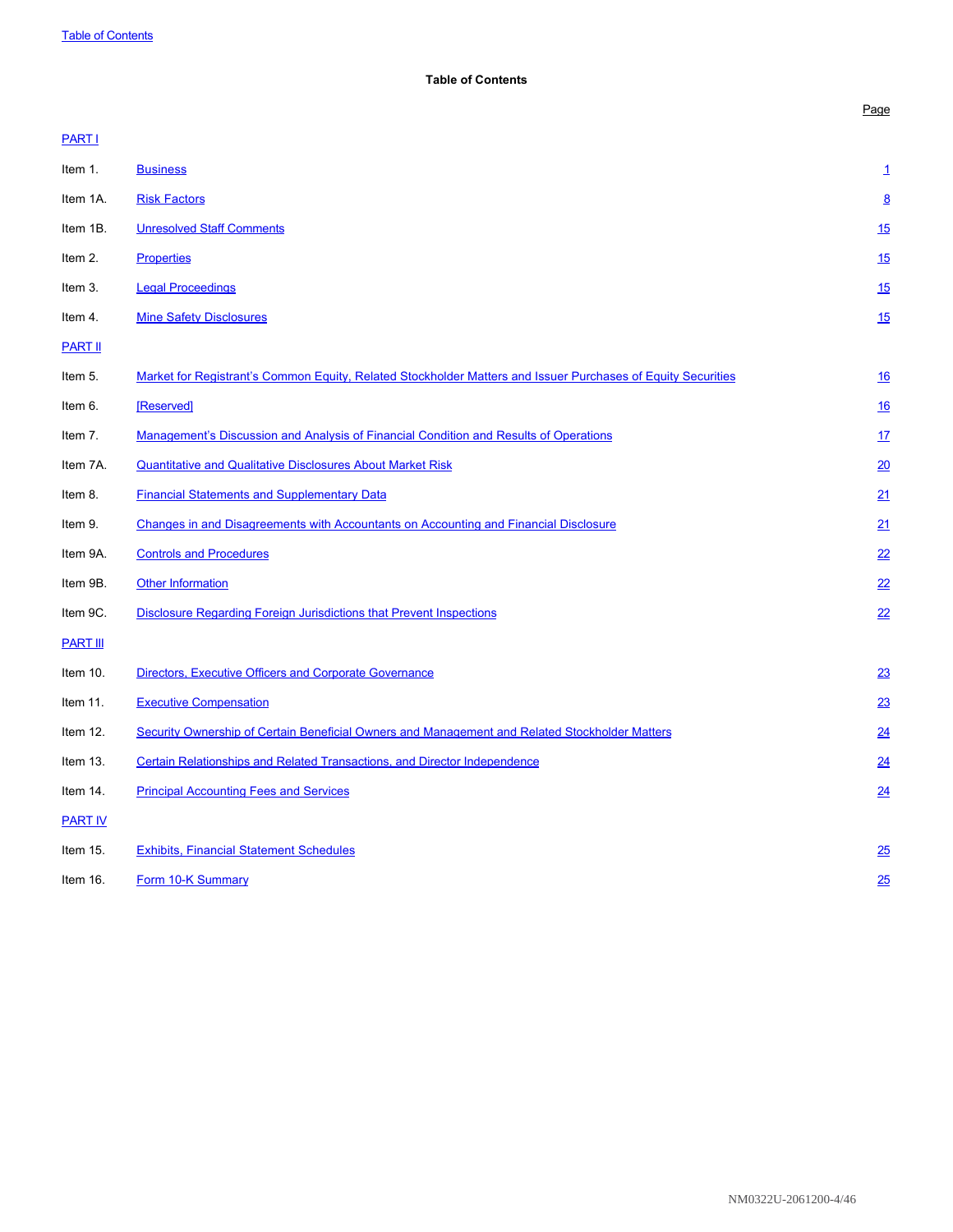# <span id="page-4-0"></span>**PART I**

## <span id="page-4-1"></span>**Item 1. Business.**

## **Summary**

The purpose of the iShares Gold Trust (the "Trust") is to own gold transferred to the Trust in exchange for shares issued by the Trust ("Shares"). Each Share represents a fractional undivided beneficial interest in the net assets of the Trust. The assets of the Trust consist primarily of gold held by the Trust's custodian on behalf of the Trust. However, there may be situations where the Trust will unexpectedly hold cash. For example, a claim may arise against a third party, which is settled in cash. In situations where the Trust unexpectedly receives cash or other assets, no new Shares will be issued until after the record date for the distribution of such cash or other property has passed.

The Trust was formed on January 21, 2005 when an initial deposit of gold was made in exchange for the issuance of three Baskets (a "Basket" consists of 50,000 Shares). The Trust is a grantor trust formed under the laws of the State of New York.

The sponsor of the Trust is iShares Delaware Trust Sponsor LLC (the "Sponsor"), a Delaware limited liability company and an indirect subsidiary of BlackRock, Inc. ("BlackRock"). The trustee of the Trust is The Bank of New York Mellon (the "Trustee") and the custodian of the Trust is JPMorgan Chase Bank N.A., London branch (the "Custodian"). The agreement between the Trust and the Custodian is governed by English law. The Trust does not have any officers, directors or employees.

The Trust's net asset value decreased from \$31,918,269,136 at December 31, 2020 to \$28,723,023,637 at December 31, 2021, the Trust's fiscal year end. Outstanding Shares of the Trust fell from 885,225,000<sup>(a)</sup> Shares outstanding at December 31, 2020 to 829,750,000 Shares outstanding at December 31, 2021.

The activities of the Trust are limited to (1) issuing Baskets in exchange for the gold deposited with the Custodian as consideration, (2) selling gold as necessary to cover the Sponsor's fee, Trust expenses not assumed by the Sponsor and other liabilities, and (3) delivering gold in exchange for Baskets surrendered for redemption. The Trust is not actively managed. It does not engage in any activities designed to obtain a profit from, or to ameliorate losses caused by, changes in the price of gold.

The Sponsor of the Trust maintains a website at www.ishares.com, through which the Trust's annual reports on Form 10-K, quarterly reports on Form 10-Q, current reports on Form 8-K, and amendments to those reports filed or furnished pursuant to Section 13(a) or 15(d) of the Securities Exchange Act of 1934, as amended ("Exchange Act"), are made available free of charge after they have been filed or furnished to the Securities and Exchange Commission (the "SEC"). Additional information regarding the Trust may also be found on the SEC's EDGAR database at www.sec.gov.

## **Trust Objective**

The Trust seeks to reflect generally the performance of the price of gold. The Trust seeks to reflect such performance before payment of the Trust's expenses and liabilities. The Shares are intended to constitute a simple and cost-effective means of making an investment similar to an investment in gold. An investment in physical gold requires expensive and sometimes complicated arrangements in connection with the assay, transportation, warehousing and insurance of the metal. Traditionally, such expense and complications have resulted in investments in physical gold being efficient only in amounts beyond the reach of many investors. The Shares have been designed to remove the obstacles represented by the expense and complications involved in an investment in physical gold, while at the same time having an intrinsic value that reflects, at any given time, the price of the gold owned by the Trust at such time, less the Trust's expenses and liabilities. Although the Shares are not the exact equivalent of an investment in gold, they provide investors with an alternative that allows a level of participation in the gold market through the securities market.

#### An investment in Shares is:

#### *Backed by gold held by the Custodian on behalf of the Trust.*

The Shares are backed by the assets of the Trust. The Trustee's arrangements with the Custodian contemplate that at the end of each business day there can be in the Trust account maintained by the Custodian no gold in an unallocated form. The Trust's gold holdings are represented by physical gold, are identified on the Custodian's or, if applicable, sub-custodian's, books as the property of the Trust, and are held by the Custodian in New York, London and other locations that may be authorized in the future.

#### *As accessible and easy to handle as any other investment in shares.*

Retail investors may purchase and sell Shares through traditional brokerage accounts. Because the intrinsic value of each Share is a function of the price of only a fraction of an ounce of gold held by the Trust, the cash outlay necessary for an investment in Shares should be less than the amount required for currently existing means of investing in physical gold. Shares are eligible for margin accounts.

#### *Listed.*

The Shares are listed and trade on NYSE Arca, Inc. ("NYSE Arca") under the ticker symbol IAU.

<sup>(</sup>a) Adjusted to reflect a one-for-two reverse stock split that was effective at market open on May 24, 2021.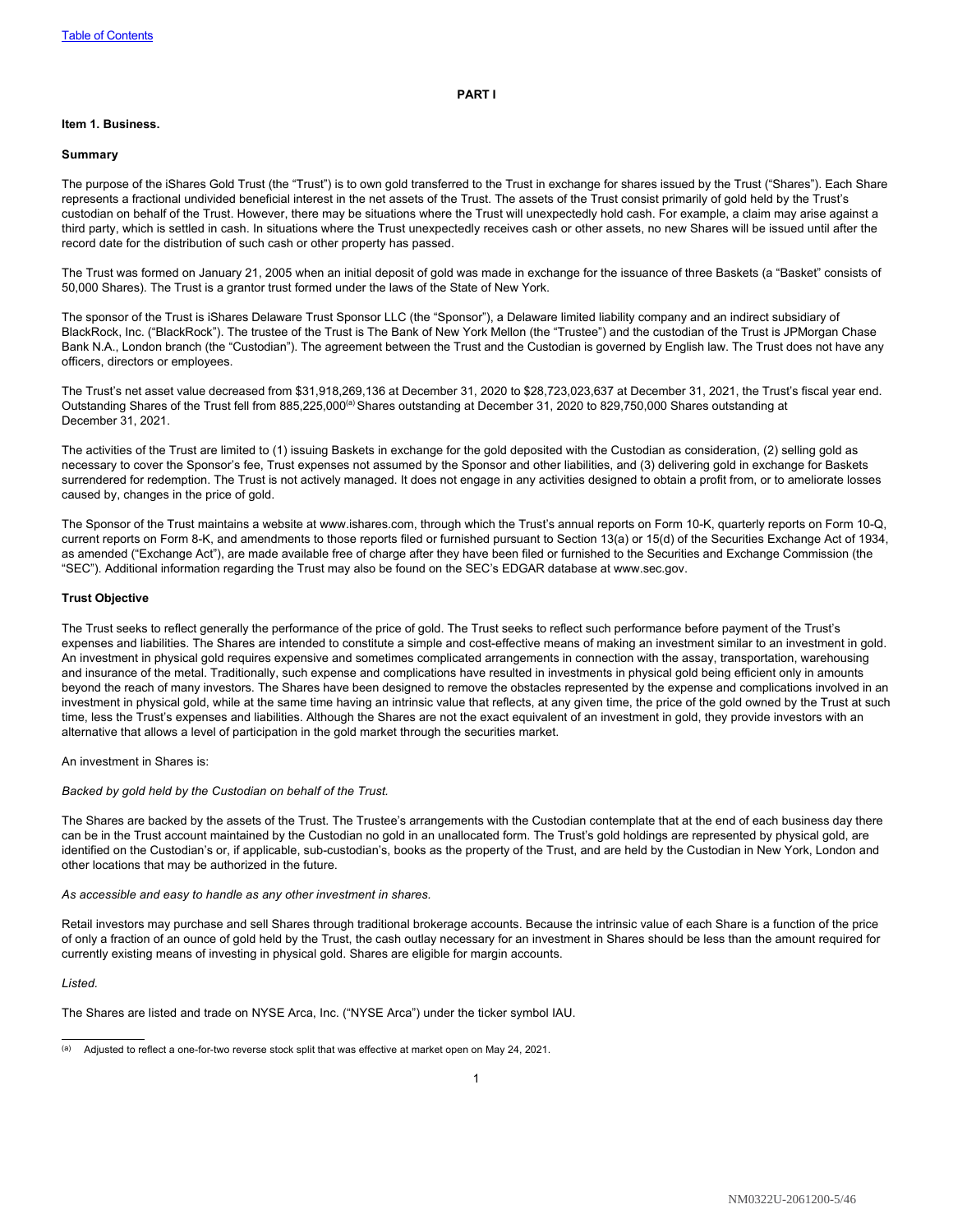#### *Relatively cost-efficient.*

Because the expenses involved in an investment in physical gold are dispersed among all holders of Shares, an investment in Shares may represent a cost-efficient alternative to investments in physical gold for investors not otherwise in a position to participate directly in the market for physical gold.

#### **Secondary Market Trading**

While the Trust seeks to reflect generally the performance of the price of gold less the Trust's expenses and liabilities, Shares may trade at, above or below their net asset value per Share (the "NAV"). The NAV of the Shares will fluctuate with changes in the market value of the Trust's assets. The trading prices of Shares will fluctuate in accordance with changes in their NAV, as well as market supply and demand. The amount of the discount or premium in the trading price relative to the NAV may be influenced by non-concurrent trading hours between the major gold markets and NYSE Arca. While the Shares trade on NYSE Arca until 4:00 p.m. (New York time), liquidity in the market for gold may be reduced after the close of the major world gold markets, including London, Zurich and the Commodity Exchange, Inc. ("COMEX") in Chicago. As a result, during this time, trading spreads, and the resulting premium or discount, on Shares may widen. However, given that Baskets can be created and redeemed in exchange for the underlying amount of gold, the Sponsor believes that the arbitrage opportunities may provide a mechanism to mitigate the effect of such premium or discount.

The Trust is not registered as an investment company for purposes of U.S. federal securities laws, and is not subject to regulation by the SEC as an investment company. Consequently, the owners of Shares do not have the regulatory protections provided to investors in registered investment companies. For example, the provisions of the Investment Company Act of 1940, as amended (the "Investment Company Act"), that limit transactions with affiliates, prohibit the suspension of redemptions (except under certain limited circumstances) or limit sales loads, among others, do not apply to the Trust.

The Trust does not hold or trade in commodity futures contracts or any other instruments regulated by the U.S. Commodity Exchange Act (the "CEA"), as administered by the U.S. Commodity Futures Trading Commission (the "CFTC"). Furthermore, the Trust is not a commodity pool for purposes of the CEA. Consequently, the Trustee and the Sponsor are not subject to registration as commodity pool operators with respect to the Trust. The owners of Shares do not receive the CEA disclosure document and certified annual report required to be delivered by the registered commodity pool operator with respect to a commodity pool, and the owners of Shares do not have the regulatory protections provided to investors in commodity pools operated by registered commodity pool operators.

## **Custody of the Trust**'**s Gold**

The Custodian is responsible for safekeeping the Trust's gold. The Custodian may keep the Trust's gold at locations in New York, Toronto or London, or with the consent of the Trustee and the Sponsor, in other places. The Custodian may, at its own expense and risk, use sub-custodians to discharge its obligations to the Trust. The Custodian will remain responsible to the Trust for any gold held by any sub-custodian appointed by the Custodian to the same extent as if such gold were held by the Custodian itself.

The Custodian has agreed to use reasonable care in the performance of its duties to the Trust, and will only be responsible for any loss or damage suffered by the Trust as a direct result of the Custodian's negligence, fraud or willful default in the performance of its duties. The Custodian's liability is limited to the value of any gold lost, or the amount of any balance held on an unallocated basis, at the time of the Custodian's negligence, fraud or willful default.

None of the Custodian, or its directors, employees, agents or affiliates will incur any liability to the Trust if, by reason of any law or regulation, or of an act of God, terrorism or other circumstance beyond the Custodian's control, the Custodian is prevented or forbidden from, or delayed in, performing its obligations to the Trust. The Custodian has agreed to indemnify the Trustee for any loss or liability directly resulting from a breach of the Custodian's representations and warranties in the custodian agreement between the Trustee and the Custodian (the "Custodian Agreement"), a failure of the Custodian to act in accordance with the Trustee's instructions or any physical loss, destruction or damage to the gold held for the Trust's account, except for losses due to nuclear fission or fusion, radioactivity, war, terrorist event, invasion, insurrection, civil commotion, riot, strike, act of government or public authority, act of God, or a similar cause that is beyond the control of the Custodian for which the Custodian will not be responsible to the Trust.

The Custodian has agreed to maintain insurance in support of its custodial obligations under the Custodian Agreement, including covering any loss of gold. The Custodian has the right to reduce, cancel or allow to expire without replacement such insurance coverage, provided that it gives prior written notice to the Trustee. In the case of a cancellation or expiration without replacement, the required notice must be at least 30 days prior to the last day of coverage. The Trustee has not received from the Custodian any notice of reduction, cancellation or expiration of its insurance coverage. The insurance is held for the benefit of the Custodian, not for the benefit of the Trust or the Trustee, and the Trustee may not submit a claim under the insurance maintained by the Custodian.

The Custodian has agreed to grant to the officers and properly designated representatives of the Trustee and to the independent public accountants for the Trust access to the Custodian's records for the purpose of confirming the content of those records. Upon at least ten days' prior notice, any such officer or properly designated representative, any independent public accountants for the Trust and any person designated by any regulatory authority having jurisdiction over the Trustee or the Trust is entitled to examine on the Custodian's premises the gold held by the Custodian and the records regarding the gold held for the account of the Custodian at a sub-custodian. The Custodian has agreed that it will only retain sub-custodians if they agree to grant to the Trustee and the independent registered public accounting firm of the Trust access to records and inspection rights similar to those set forth above. During the period covered by this report, Inspectorate America Corporation and Inspectorate International Ltd., acting as authorized representatives of the Trustee pursuant to the foregoing provisions, inspected on two separate occasions the premises where the Trust's gold is warehoused and on April 16, 2021 and December 14, 2021 issued their reports summarizing their findings. Such reports are posted by the Sponsor on the Trust's website.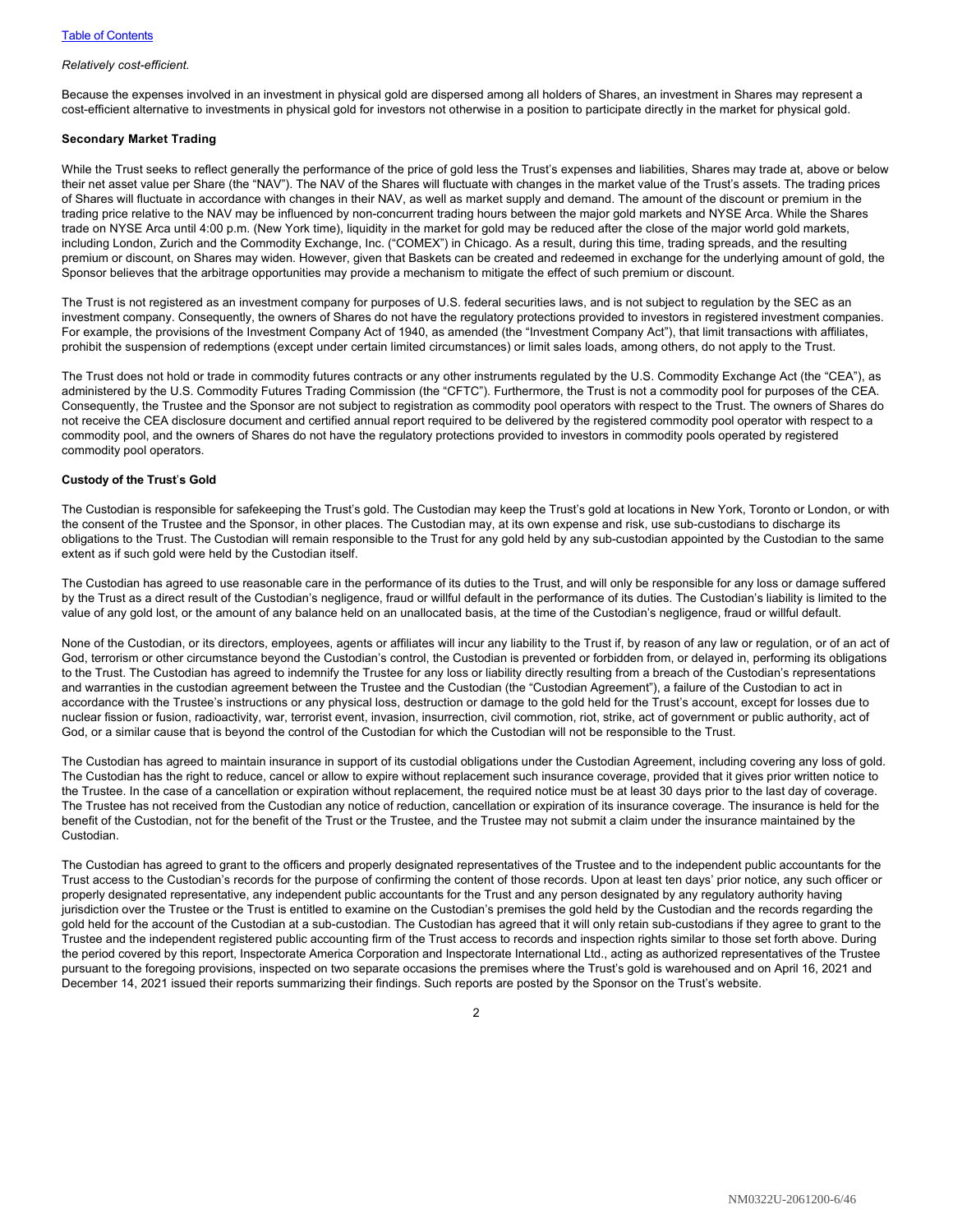## **Valuation of Gold**; **Computation of Net Asset Value**

On each business day, as soon as practicable after 4:00 p.m. (New York time), the Trustee evaluates the gold held by the Trust and determines the net asset value of the Trust and the NAV. For purposes of making these calculations, a business day means any day other than a day when NYSE Arca is closed for regular trading.

The Trustee values the gold held by the Trust using that day's London Bullion Market Association ("LBMA") Gold Price PM.

LBMA Gold Price is the price per troy ounce, in U.S. dollars, of unallocated gold delivered in London determined by ICE Benchmark Administration ("IBA") following an electronic auction consisting of one or more 30-second rounds starting at 10:30 a.m. (London time) (in the case of LBMA Gold Price AM) or 3:00 p.m. (London time) (in the case of LBMA Gold Price PM) on each day that the London gold market is open for business, and published shortly thereafter. At the start of each round of auction, IBA publishes a price for that round. Participants then have 30 seconds to enter, change or cancel their orders (i.e., how much gold they want to buy or sell at that price). At the end of each round, order entry is frozen, and the system checks to see if the imbalance (i.e., the difference between buying and selling) is within the threshold (normally 10,000 troy ounces for gold). If the imbalance is outside the threshold at the end of a round, then the auction is not balanced, the price is adjusted and a new round starts. If the imbalance is within the threshold then the auction is finished, and the price is set as the LBMA Gold Price AM or LBMA Gold Price PM, as appropriate, for that day. Any imbalance is shared equally between all direct participants (even if they did not place orders or did not log in), and the net volume for each participant trades at the final price. The prices during the auction are determined by an algorithm that takes into account current market conditions and activity in the auction. Each auction is actively supervised by IBA staff. As of the date of this report, information publicly available on IBA's website indicates that the direct participants currently qualified to submit orders during the electronic auctions used for the daily determination of the LBMA Gold Price are Bank of China, Bank of Communications, Citibank, N.A. London Branch, Coins 'N' Things Inc., DRW Investments, LLC, Goldman Sachs International plc, HSBC Bank USA NA, Industrial and Commercial Bank of China (ICBC), StoneX Financial Ltd, Jane Street Global Trading, LLC, JP Morgan Chase Bank, N.A. London Branch, Koch Supply and Trading LP, Marex Financial Limited, Morgan Stanley, Standard Chartered Bank, and Toronto-Dominion Bank.

If there is no LBMA Gold Price PM on any day, the Trustee is authorized to use the most recently announced LBMA Gold Price AM unless the Trustee, in consultation with the Sponsor, determines that such price is inappropriate as a basis for evaluation. Once the value of the Trust's gold has been determined, the Trustee subtracts all accrued fees, expenses and other liabilities of the Trust from the total value of the gold and all other assets of the Trust. The resulting figure is the net asset value of the Trust. The Trustee determines the NAV by dividing the net asset value of the Trust by the number of Shares outstanding on the day the computation is made.

## **Trust Expenses**

The Trust's only ordinary recurring expense is expected to be the Sponsor's fee. In exchange for the Sponsor's fee, the Sponsor has agreed to assume the following administrative and marketing expenses incurred by the Trust: the Trustee's fee, the Custodian's fee, NYSE Arca listing fees, SEC registration fees, printing and mailing costs, audit fees and expenses, and up to \$100,000 per annum in legal fees and expenses. Effective January 31, 2022 the Sponsor has agreed to assume up to \$500,000 per annum in legal fees and expenses. The Sponsor may determine in its sole discretion to assume legal fees and expenses of the Trust in excess of the amount required under the Trust Agreement. To the extent that the Sponsor does not voluntarily assume such fees and expenses, they will be the responsibility of the Trust.

The Sponsor's fee is accrued daily at an annualized rate equal to 0.25% of the net asset value of the Trust and is payable monthly in arrears. The Trustee will, when directed by the Sponsor, and, in the absence of such direction, may, in its discretion, sell gold in such quantity and at such times, as may be necessary to permit payment of the Sponsor's fee and of Trust expenses or liabilities not assumed by the Sponsor. The Trustee is authorized to sell gold at such times and in the smallest amounts required to permit such payments as they become due, it being the intention to avoid or minimize the Trust's holdings of assets other than gold. Accordingly, the amount of gold to be sold will vary from time to time depending on the level of the Trust's expenses and the market price of gold. The Custodian has agreed to purchase from the Trust, at the request of the Trustee, gold needed to cover Trust expenses at a price equal to the price used by the Trustee to determine the value of the gold held by the Trust on the date of the sale. Cash held by the Trustee pending payment of the Trust's expenses will not bear any interest.

The Sponsor earned \$72,773,331 for the year ended December 31, 2021. Each sale of gold by the Trust will be a taxable event to Shareholders. See "United States Federal Income Tax Consequences --Taxation of U.S. Shareholders."

#### **Deposit of Gold**; **Issuance of Baskets**

The Trust issues and redeems Shares on a continuous basis but only in Baskets of 50,000 Shares. Only registered broker-dealers who have entered into written agreements with the Sponsor and the Trustee (each, an "Authorized Participant") can deposit gold and receive Baskets in exchange. Upon the deposit of the corresponding amount of gold with the Custodian, and the payment of the Trustee's applicable fee and of any expenses, taxes or charges (such as stamp taxes or stock transfer taxes or fees), the Trustee will deliver the appropriate number of Baskets to the Depository Trust Company account of the depositing Authorized Participant. As of the date of this report, ABN AMRO Clearing Chicago LLC, Barclays Capital Inc., Citigroup Global Markets, Inc., Credit Suisse Securities (USA), LLC, Deutsche Bank Securities Inc., Goldman Sachs & Co., HSBC Securities (USA) LLC, J.P. Morgan Securities, Inc., Merrill Lynch Professional Clearing Corp., Morgan Stanley & Co. LLC, Scotia Capital (USA) Inc., UBS Securities LLC, Virtu Americas LLC and Virtu Financial BD LLC are the only Authorized Participants. The Sponsor and the Trustee maintain a current list of Authorized Participants. Gold deposited with the Custodian must meet the specifications for weight, dimensions, fineness (or purity), identifying marks and appearance of gold bars and as of January 1, 2020, must be produced by refiners that meet certain throughput and tangible net worth requirements as set forth in "Good Delivery List Rules - Conditions for Listing for Good Delivery Refiners" published by the LBMA.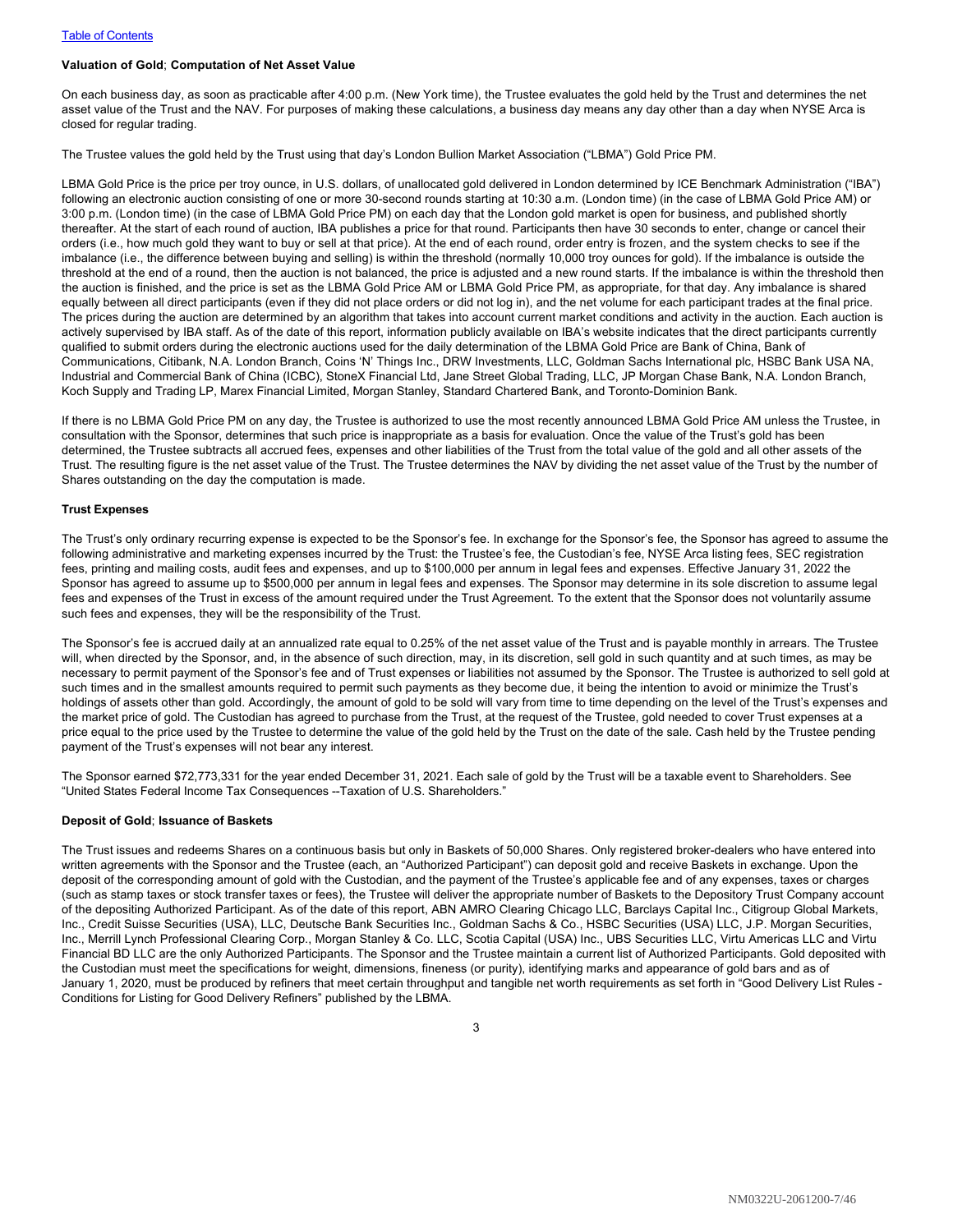Before making a deposit, the Authorized Participant must deliver to the Trustee a written purchase order, or submit a purchase order through the Trustee's electronic order entry system, indicating the number of Baskets it intends to acquire and the location or locations where it expects to make the corresponding deposit of gold with the Custodian. The Trustee will acknowledge the purchase order unless it or the Sponsor decides to refuse the deposit. The date the Trustee receives that order determines the amount of gold the Authorized Participant needs to deposit (such amount, the "Basket Gold Amount"). However, orders received by the Trustee after 3:59 p.m. (New York time) on a business day will not be accepted and should be resubmitted on the next following business day. The Trustee has entered into an agreement with the Custodian which contains arrangements so that gold can be delivered to the Custodian in New York, Toronto, London or at other locations that may be authorized in the future.

If the Trustee accepts the purchase order, it transmits to the Authorized Participant, via facsimile or electronic mail message, no later than 5:00 p.m. (New York time) on the date such purchase order is received, or deemed received, a copy of the purchase order endorsed "Accepted" by the Trustee and indicating the Basket Gold Amount that the Authorized Participant must deliver to the Custodian in exchange for each Basket. In the case of purchase orders submitted via the Trustee's electronic order system, the Authorized Participant will receive an automated email indicating the acceptance of the purchase order and the purchase order will be marked "Accepted" in the Trustee's electronic order system. Prior to the Trustee's acceptance as specified above, a purchase order only represents the Authorized Participant's unilateral offer to deposit gold in exchange for Baskets and has no binding effect upon the Trust, the Trustee, the Custodian or any other party.

The Basket Gold Amount necessary for the creation of a Basket changes from day to day. At the creation of the Trust, the initial Basket Gold Amount was 5,000 ounces of gold. On each day that NYSE Arca is open for regular trading, the Trustee adjusts the quantity of gold constituting the Basket Gold Amount as appropriate to reflect sales of gold, any loss of gold that may occur, and accrued expenses. The computation is made by the Trustee as promptly as practicable after 4:00 p.m. (New York time). See "Valuation of Gold; Computation of Net Asset Value" for a description of how the LBMA Gold Price PM is determined, and description of how the Trustee determines the NAV. The Trustee determines the Basket Gold Amount for a given day by multiplying the NAV by the number of Shares in each Basket (50,000) and dividing the resulting product by that day's LBMA Gold Price PM. Fractions of a fine ounce of gold smaller than 0.001 fine ounce are disregarded for purposes of the computation of the Basket Gold Amount. The Basket Gold Amount so determined is communicated via facsimile or electronic mail message to all Authorized Participants, and made available on the Sponsor's website for the Shares. NYSE Arca also publishes the Basket Gold Amount determined by the Trustee as indicated above.

Because the Sponsor has assumed what are expected to be most of the Trust's expenses and the Sponsor's fee accrues daily at the same rate, in the absence of any extraordinary expenses or liabilities, the amount of gold by which the Basket Gold Amount decreases each day is predictable. The Trustee intends to make available on each business day through the same channels used to disseminate the actual Basket Gold Amount determined by the Trustee as indicated above an indicative Basket Gold Amount for the next business day. Authorized Participants may use that indicative Basket Gold Amount as guidance regarding the amount of gold that they may expect to have to deposit with the Custodian in respect of purchase orders placed by them on such next business day and accepted by the Trustee. The agreement entered into with each Authorized Participant provides, however, that once a purchase order has been accepted by the Trustee, the Authorized Participant will be required to deposit with the Custodian the Basket Gold Amount determined by the Trustee on the effective date of the purchase order.

No Shares are issued unless and until the Custodian has informed the Trustee that it has allocated to the Trust's account the corresponding amount of gold.

#### **Redemption of Baskets**; **Withdrawal of Gold**

Authorized Participants, acting on authority of the registered holder of Shares, may surrender Baskets in exchange for the corresponding Basket Gold Amount announced by the Trustee. Upon the surrender of such Shares and the payment of the Trustee's applicable fee and of any expenses, taxes or charges (such as stamp taxes or stock transfer taxes or fees), the Trustee will deliver to the order of the redeeming Authorized Participant the amount of gold corresponding to the redeemed Baskets. Shares can only be surrendered for redemption in Baskets of 50,000 Shares each.

Before surrendering Baskets for redemption, an Authorized Participant must deliver to the Trustee a written request, or submit a redemption order through the Trustee's electronic order entry system, indicating the number of Baskets it intends to redeem. The date the Trustee receives that order determines the Basket Gold Amount to be received in exchange. However, orders received by the Trustee after 3:59 p.m. (New York time) on a business day will not be accepted and should be resubmitted on the next following business day.

The Custodian may make the gold available for collection at its office or at the office of a sub-custodian if the gold is being held by a sub-custodian. Gold is delivered at the locations designated by the Trustee, in consultation with the Custodian. Redeeming Authorized Participants are entitled to express a preference as to where they would like to have gold delivered, but have no right to receive delivery at a specified location. All taxes incurred in connection with the delivery of gold to the Custodian in exchange for Baskets (including any applicable value added tax) will be the sole responsibility of the Authorized Participant making such delivery.

Unless otherwise agreed to by the Custodian, gold is delivered to the redeeming Authorized Participants in the form of physical bars only (except that any amount of less than 430 ounces may be transferred to an unallocated account of or as ordered by, the redeeming Authorized Participant).

Redemptions of Baskets may be suspended only (1) during any period in which regular trading on NYSE Arca is suspended or restricted or the exchange is closed (other than scheduled holiday or weekend closings), or (2) during an emergency as a result of which delivery, disposal or evaluation of gold is not reasonably practicable.

## **Fees and Expenses of the Trustee**

Each deposit of gold for the creation of Baskets and each surrender of Baskets for the purpose of withdrawing Trust property (including if the trust agreement between the Trustee and the Sponsor (the "Trust Agreement") terminates) must be accompanied by a payment to the Trustee of a fee of \$500 (or such other fee as the Trustee, with the prior written consent of the Sponsor, may from time to time announce).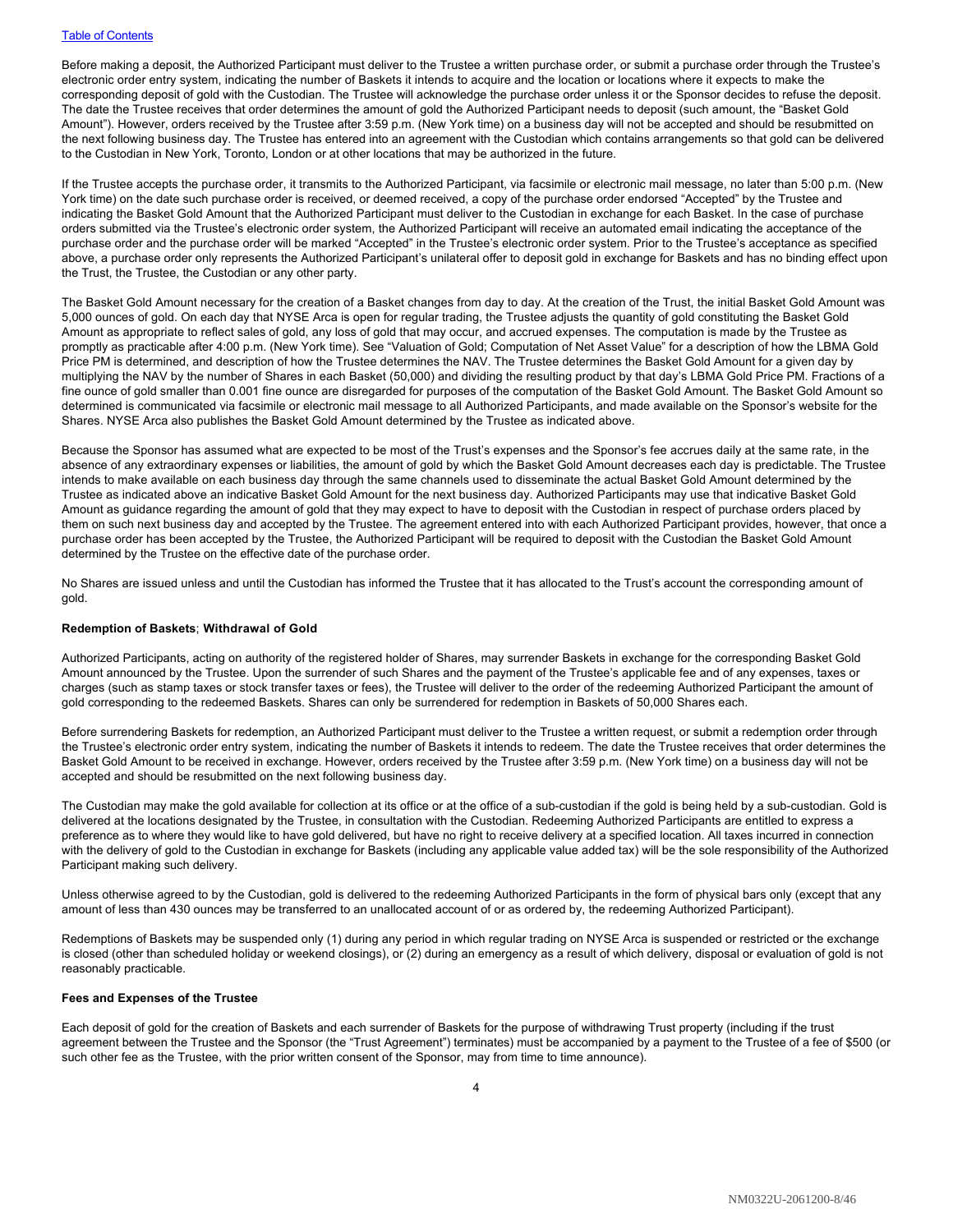## **[Table of Contents](#page-3-0)**

The Trustee is entitled to reimburse itself from the assets of the Trust for all expenses and disbursements incurred by it for extraordinary services it may provide to the Trust or in connection with any discretionary action the Trustee may take to protect the Trust or the interests of the holders.

#### **Trust Expenses and Gold Sales**

In addition to the fee payable to the Sponsor, the following expenses are paid out of the assets of the Trust:

- any expenses or liabilities of the Trust that are not assumed by the Sponsor;
- any taxes and other governmental charges that may fall on the Trust or its property;
- expenses and costs of any action taken by the Trustee or the Sponsor to protect the Trust and the rights and interests of holders of Shares; and
- any indemnification of the Sponsor as described below.

The Trustee will, when directed by the Sponsor, and, in the absence of such direction, may, in its discretion, sell the Trust's gold from time to time as necessary to permit payment of the fees and expenses that the Trust is required to pay. See "Trust Expenses."

The Trustee is not responsible for any depreciation or loss incurred by reason of sales of gold made in compliance with the Trust Agreement.

#### **Payment of Taxes**

The Trustee may deduct the amount of any taxes owed from any distributions it makes. It may also sell Trust assets, by public or private sale, to pay any taxes owed. Registered holders of Shares will remain liable if the proceeds of the sale are not enough to pay the taxes.

#### **UNITED STATES FEDERAL INCOME TAX CONSEQUENCES**

The following discussion of the material United States federal income tax consequences that generally will apply to the purchase, ownership and disposition of Shares by a U.S. Shareholder (as defined below), and certain United States federal income consequences that may apply to an investment in Shares by a Non-U.S. Shareholder (as defined below), represents, insofar as it describes conclusions as to United States federal income tax law and subject to the limitations and qualifications described therein, the opinion of Clifford Chance US LLP, special United States federal income tax counsel to the Sponsor. This is based on the United States Internal Revenue Code of 1986, as amended (the "Code"), Treasury Regulations promulgated thereunder and judicial and administrative interpretations of the Code, all as in effect on the date of this report and all of which are subject to change either prospectively or retroactively. The tax treatment of owners of beneficial interests in the Shares ("Shareholders") may vary depending upon their own particular circumstances. Certain Shareholders (including banks, financial institutions, insurance companies, tax-exempt organizations, broker-dealers, traders, Shareholders that are partnerships for United States federal income tax purposes, persons holding Shares as a position in a "hedging," "straddle," "conversion," or "constructive sale" transaction for United States federal income tax purposes, persons whose "functional currency" is not the U.S. dollar, or other investors with special circumstances) may be subject to special rules not discussed below. In addition, the following discussion applies only to investors who will hold Shares as "capital assets" within the meaning of Section 1221 of the Code. Moreover, the discussion below does not address the effect of any state, local or foreign tax law on an owner of Shares. Purchasers of Shares are urged to consult their own tax advisers with respect to all federal, state, local and foreign tax law considerations potentially applicable to their investment in Shares.

For purposes of this discussion, a "U.S. Shareholder" is a Shareholder that is:

- an individual who is treated as a citizen or resident of the United States for United States federal income tax purposes;
- a corporation (or entity treated as a corporation for United States federal income tax purposes) created or organized in or under the laws of the United States, any state thereof or the District of Columbia;
- an estate, the income of which is includible in gross income for United States federal income tax purposes regardless of its source; or
- a trust, if a court within the United States is able to exercise primary supervision over the administration of the trust and one or more United States persons have the authority to control all substantial decisions of the trust, or a trust that has made a valid election under applicable Treasury Regulations to be treated as a domestic trust.

A Shareholder that is not (1) a U.S. Shareholder as defined above or (2) a partnership for United States federal income tax purposes, is considered a "Non‑U.S. Shareholder" for purposes of this discussion.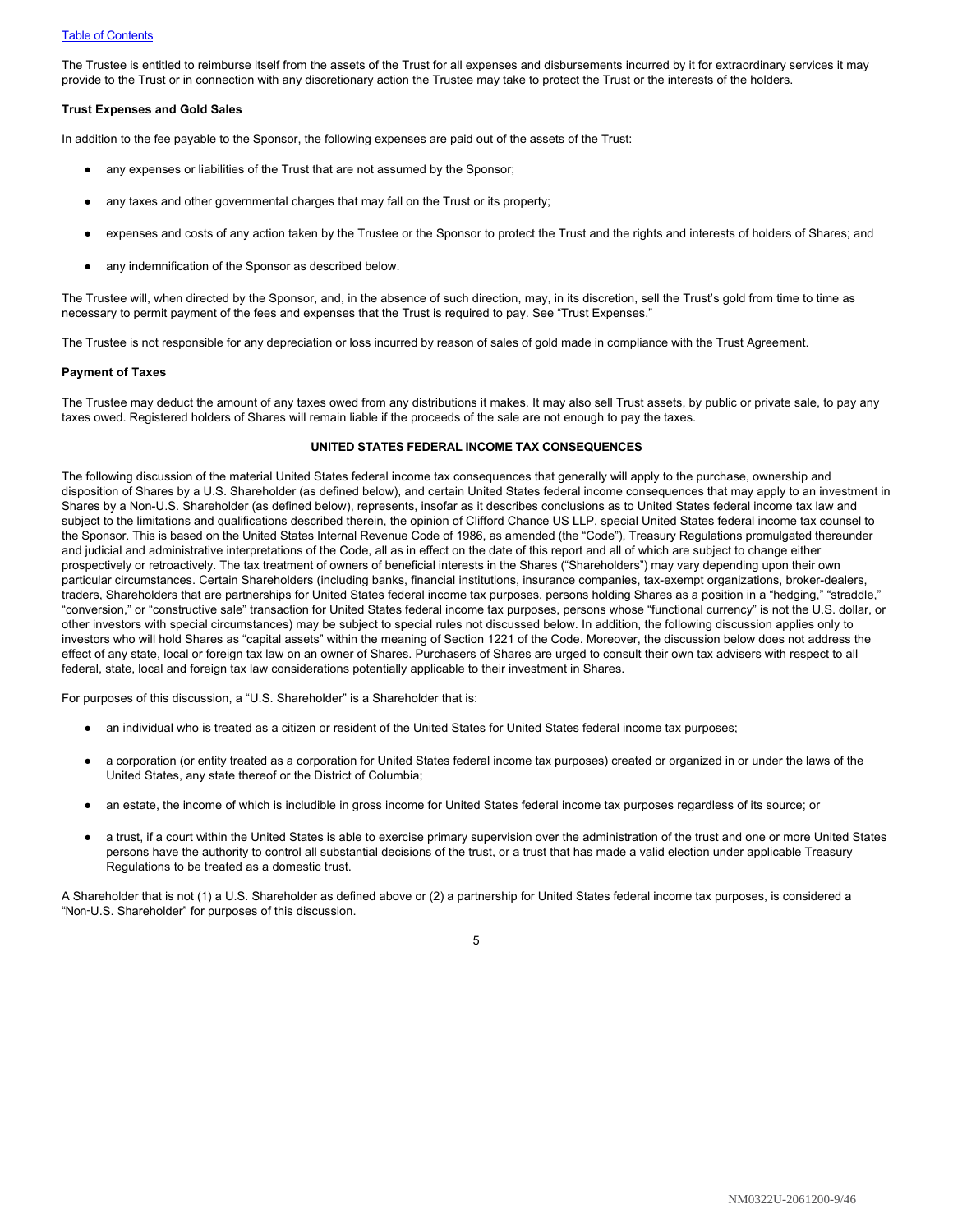## **Taxation of the Trust**

The Sponsor and the Trustee will treat the Trust as a grantor trust for United States federal income tax purposes. In the opinion of Clifford Chance US LLP, special United States federal income tax counsel to the Sponsor, the Trust will be classified as a grantor trust for United States federal income tax purposes. As a result, the Trust itself will not be subject to United States federal income tax. Instead, the Trust's income and expenses will flow through to the Shareholders, and the Trustee will report the Trust's income, gains, losses and deductions to the Internal Revenue Service ("IRS") on that basis. The opinion of Clifford Chance US LLP represents only its best legal judgment and is not binding on the IRS or any court. Accordingly, there can be no assurance that the IRS will agree with the conclusions of counsel's opinion and it is possible that the IRS or another tax authority could assert a position contrary to one or all of those conclusions and that a court could sustain that contrary position. Neither the Sponsor nor the Trustee will request a ruling from the IRS with respect to the classification of the Trust for United States federal income tax purposes. If the IRS were to assert successfully that the Trust is not classified as a grantor trust, the Trust would be classified as a partnership for United States federal income tax purposes, which may affect timing and other tax consequences to the Shareholders.

The following discussion assumes that the Trust will be classified as a grantor trust for United States federal income tax purposes.

#### **Taxation of U.S. Shareholders**

Shareholders will be treated, for United States federal income tax purposes, as if they directly owned a pro rata share of the underlying assets held in the Trust. Shareholders also will be treated as if they directly received their respective pro rata shares of the Trust's income, if any, and as if they directly incurred their respective pro rata shares of the Trust's expenses. In the case of a Shareholder that purchases Shares for cash, its initial tax basis in its pro rata share of the assets held in the Trust at the time it acquires its Shares will be equal to its cost of acquiring the Shares. In the case of a Shareholder that acquires its Shares as part of a creation of a Basket, the delivery of gold to the Trust in exchange for the underlying gold represented by the Shares will not be a taxable event to the Shareholder, and the Shareholder's tax basis and holding period for the Shareholder's pro rata share of the gold held in the Trust will be the same as its tax basis and holding period for the gold delivered in exchange therefor. For purposes of this discussion, and unless stated otherwise, it is assumed that all of a Shareholder's Shares are acquired on the same date and at the same price per Share. Shareholders that hold multiple lots of Shares, or that are contemplating acquiring multiple lots of Shares, should consult their own tax advisers as to the determination of the tax basis and holding period for the underlying gold related to such Shares.

When the Trust sells gold, for example to pay expenses, a Shareholder will recognize gain or loss in an amount equal to the difference between (1) the Shareholder's pro rata share of the amount realized by the Trust upon the sale and (2) the Shareholder's tax basis for its pro rata share of the gold that was sold. A Shareholder's tax basis for its share of any gold sold by the Trust generally will be determined by multiplying the Shareholder's total basis for its share of all of the gold held in the Trust immediately prior to the sale, by a fraction the numerator of which is the amount of gold sold, and the denominator of which is the total amount of the gold held in the Trust immediately prior to the sale. After any such sale, a Shareholder's tax basis for its pro rata share of the gold remaining in the Trust will be equal to its tax basis for its share of the total amount of the gold held in the Trust immediately prior to the sale, less the portion of such basis allocable to its share of the gold that was sold. The delivery to the Trust of gold in specified denominations (e.g., COMEX gold in denominations of 100 ounces) and the subsequent delivery by the Trust of gold in different denominations (e.g., LBMA gold in denominations of 400 ounces) will not constitute a taxable event.

Upon a Shareholder's sale of some or all of its Shares, the Shareholder will be treated as having sold the portion of its pro rata share of the gold held in the Trust at the time of the sale that is attributable to the Shares sold. Accordingly, the Shareholder generally will recognize gain or loss on the sale in an amount equal to the difference between (1) the amount realized pursuant to the sale of the Shares and (2) the Shareholder's tax basis for the portion of its pro rata share of the gold held in the Trust at the time of sale that is attributable to the Shares sold, as determined in the manner described in the preceding paragraph.

A redemption of some or all of a Shareholder's Shares in exchange for the underlying gold represented by the Shares redeemed generally will not be a taxable event to the Shareholder. In addition, a Shareholder that acquires its Shares as part of a creation of a Basket by the delivery to the Trust of gold in specified denominations (e.g., COMEX gold in denominations of 100 ounces), the subsequent redemption of its Shares for gold delivered by the Trust in different denominations (e.g., LBMA gold in denominations of 400 ounces) will not constitute a taxable event, provided that the amount of gold received upon redemption contains the equivalent metallic content of the gold delivered upon creation, less amounts accrued or sold to pay the Trust's expenses and other charges. The Shareholder's tax basis for the gold received in the redemption generally will be the same as the Shareholder's tax basis for the portion of its pro rata share of the gold held in the Trust immediately prior to the redemption that is attributable to the Shares redeemed. The Shareholder's holding period with respect to the gold received should include the period during which the Shareholder held the Shares redeemed. A subsequent sale of the gold received by the Shareholder will be a taxable event.

After any sale or redemption of less than all of a Shareholder's Shares, the Shareholder's tax basis for its pro rata share of the gold held in the Trust immediately after such sale or redemption generally will be equal to its tax basis for its share of the total amount of the gold held in the Trust immediately prior to the sale or redemption, less the portion of such basis which is taken into account in determining the amount of gain or loss recognized by the Shareholder upon such sale or, in the case of a redemption, is treated as the basis of the gold received by the Shareholder in the redemption.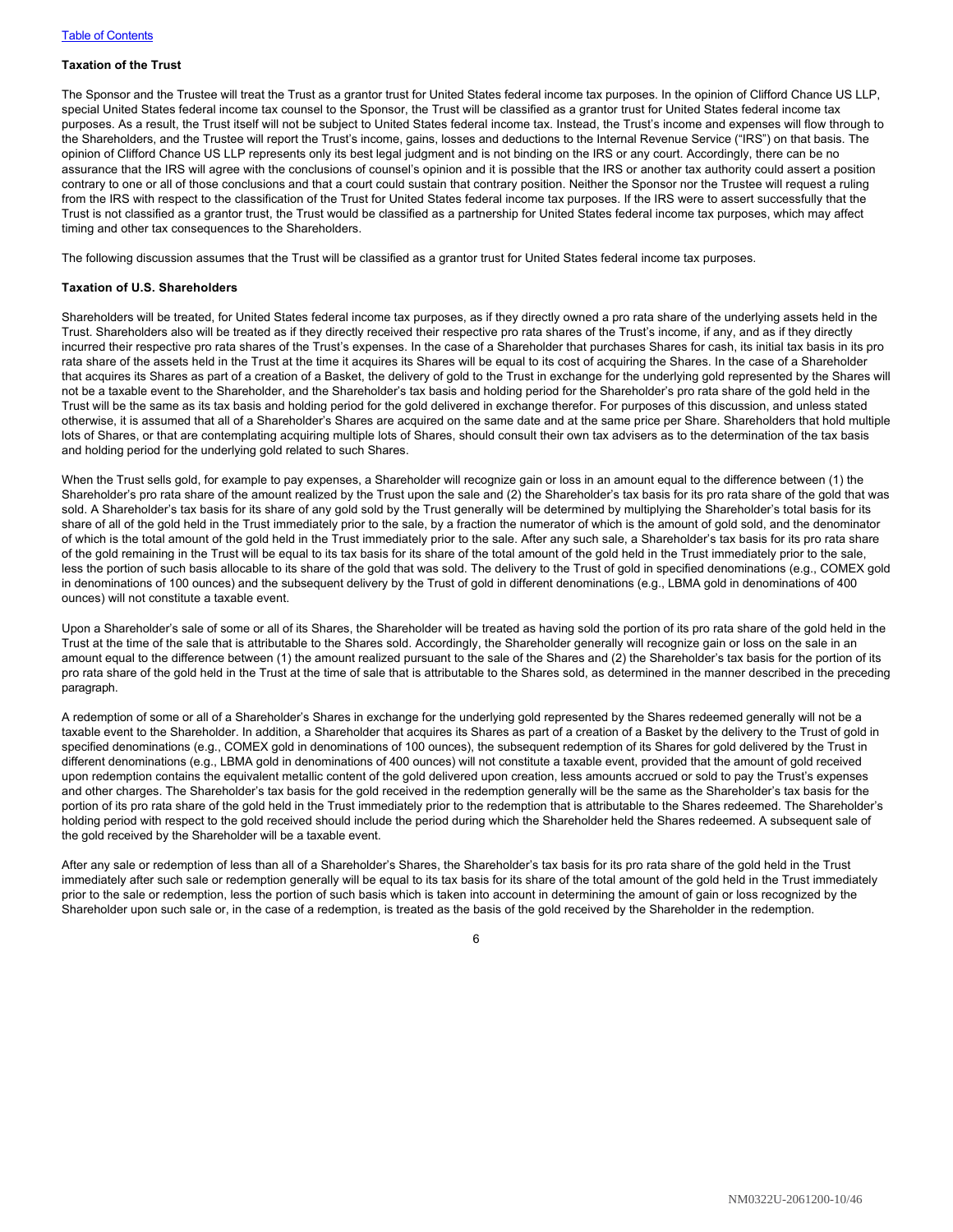#### **Maximum 28% Long-Term Capital Gains Tax Rate for U.S. Shareholders Who Are Individuals**

Under current law, gains recognized by individuals from the sale of "collectibles", including gold, held for more than one year are taxed at a maximum rate of 28%, rather than the current maximum 20% rate applicable to most other long-term capital gains. For these purposes, gain recognized by an individual upon the sale of an interest in a trust that holds collectibles is treated as gain recognized on the sale of collectibles, to the extent that the gain is attributable to unrealized appreciation in value of the collectibles held by the Trust. Therefore, any gain recognized by an individual U.S. Shareholder attributable to a sale of Shares held for more than one year, or attributable to the Trust's sale of any gold which the Shareholder is treated (through its ownership of Shares) as having held for more than one year, generally will be taxed at a maximum rate of 28%. The tax rates for capital gains recognized upon the sale of assets held by an individual U.S. Shareholder for one year or less or by a taxpayer other than an individual United States taxpayer are generally the same as those at which ordinary income is taxed.

#### **3.8% Tax on Net Investment Income**

Certain U.S. Shareholders who are individuals are required to pay a 3.8% tax on the lesser of the excess of their modified adjusted gross income over a threshold amount (\$250,000 for married persons filing jointly and \$200,000 for single taxpayers) or their "net investment income", which generally includes capital gains from the disposition of property. This tax is in addition to any capital gains taxes due on such investment income. A similar tax will apply to estates and trusts. U.S. Shareholders should consult their own tax advisers regarding the effect, if any, this law may have on their investment in the Shares.

#### **Brokerage Fees and Trust Expenses**

Any brokerage or other transaction fee incurred by a Shareholder in purchasing Shares will be treated as part of the Shareholder's tax basis in the underlying assets of the Trust. Similarly, any brokerage fee incurred by a Shareholder in selling Shares will reduce the amount realized by the Shareholder with respect to the sale.

Shareholders will be required to recognize the full amount of gain or loss upon a sale of gold by the Trust (as discussed above), even though some or all of the proceeds of such sale are used by the Trustee to pay Trust expenses. Shareholders may deduct their respective pro rata shares of each expense incurred by the Trust to the same extent as if they directly incurred the expense. Shareholders who are individuals, estates or trusts, or certain closely held corporations, however, may be subject to various limitations on their ability to use their allocable share of the Trust's deductions and losses. Prospective Shareholders should consult their own tax advisers regarding the United States federal income tax consequences of holding Shares in light of their particular circumstance.

### **Investment by U.S. Tax-Exempt Shareholders**

Certain U.S. Shareholders ("U.S. Tax-Exempt Shareholders") are subject to United States federal income tax only on their unrelated business taxable income ("UBTI"). Unless they incur debt in order to purchase Shares, it is expected that U.S. Tax-Exempt Shareholders should not realize UBTI in respect of income or gains from the Shares. U.S. Tax-Exempt Shareholders should consult their own independent tax advisers regarding the United States federal income tax consequences of holding Shares in light of their particular circumstances.

#### **Investment by Regulated Investment Companies**

Mutual funds and other investment vehicles which are "regulated investment companies" within the meaning of Code Section 851 should consult with their tax advisers concerning (1) the likelihood that an investment in Shares, although they are a "security" within the meaning of the Investment Company Act, may be considered an investment in the underlying gold for purposes of Code Section 851(b) and (2) the extent to which an investment in Shares might nevertheless be consistent with preservation of their qualification under Code Section 851.

#### **Investment by Certain Retirement Plans**

Section 408(m) of the Code provides that the purchase of a "collectible" as an investment for an individual retirement account ("IRA"), or for a participant-directed account maintained under any plan that is tax-qualified under Section 401(a) of the Code, is treated as a taxable distribution from the account to the owner of the IRA, or to the participant for whom the plan account is maintained, of an amount equal to the cost to the account of acquiring the collectible. The Trust has received a private letter ruling from the IRS which provides that the purchase of Shares by an IRA or a participant-directed account maintained under a plan that is tax-qualified under Section 401(a) of the Code, will not constitute the acquisition of a collectible or be treated as resulting in a taxable distribution to the IRA owner or plan participant under Code Section 408(m). However, in the event any redemption of Shares results in the distribution of gold bullion to an IRA or a participant-directed account maintained under a plan that is tax-qualified under Section 401(a) of the Code, such distribution would constitute the acquisition of a collectible to the extent provided under Section 408(m) of the Code. See "ERISA and Related Considerations."

## **Taxation of Non-U.S. Shareholders**

A Non-U.S. Shareholder generally will not be subject to United States federal income tax with respect to gain recognized upon the sale or other disposition of Shares, or upon the sale of gold by the Trust, unless (1) the Non-U.S. Shareholder is an individual and is present in the United States for 183 days or more during the taxable year of the sale or other disposition, and the gain is treated as being from United States sources or (2) the gain is effectively connected with the conduct by the Non-U.S. Shareholder of a trade or business in the United States and certain other conditions are met.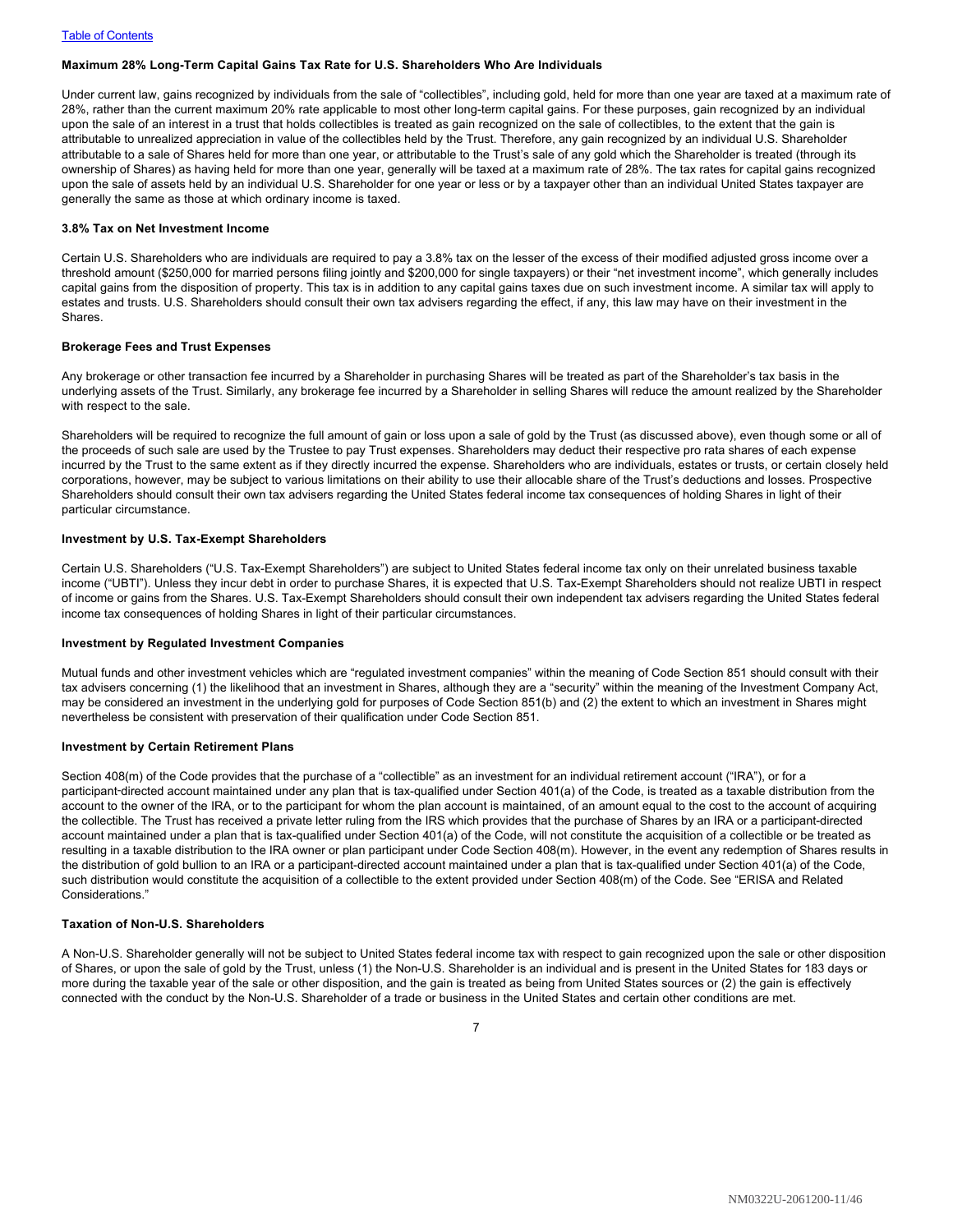#### **United States Information Reporting and Backup Withholding**

The Trustee will file certain information returns with the IRS, and provide certain tax-related information to Shareholders, in connection with the Trust. Each Shareholder will be provided with information regarding its allocable portion of the Trust's annual income (if any) and expenses. A U.S. Shareholder may be subject to United States backup withholding tax in certain circumstances unless it provides its taxpayer identification number and complies with certain certification procedures. Non-U.S. Shareholders may have to comply with certification procedures to establish that they are not a United States person in order to avoid the information reporting and backup withholding tax requirements.

The amount of any backup withholding will be allowed as a credit against a Shareholder's United States federal income tax liability and may entitle such a Shareholder to a refund, provided that the required information is furnished to the IRS in a timely manner.

#### **Taxation in Jurisdictions Other Than the United States**

Prospective purchasers of Shares that are based in or acting out of a jurisdiction other than the United States are advised to consult their own tax advisers as to the tax consequences, under the laws of such jurisdiction (or any other jurisdiction other than the United States to which they are subject), of their purchase, holding, sale and redemption of or any other dealing in Shares and, in particular, as to whether any value added tax, other consumption tax or transfer tax is payable in relation to such purchase, holding, sale, redemption or other dealing.

#### **ERISA AND RELATED CONSIDERATIONS**

The Employee Retirement Income Security Act of 1974 ("ERISA") and/or Section 4975 of the Code impose certain requirements on: (i) employee benefit plans and certain other plans and arrangements, including individual retirement accounts and annuities, Keogh plans and certain collective investment funds or insurance company general or separate accounts in which such plans or arrangements are invested, that are subject to Title I of ERISA and/or Section 4975 of the Code (collectively, "Plans"); and (ii) persons who are fiduciaries with respect to the investment of assets treated as "plan assets" within the meaning of U.S. Department of Labor ("DOL") regulation 29 C.F.R. § 2510.3-101, as modified by Section 3(42) of ERISA (the "Plan Assets Regulation"), of a Plan. Investments by Plans are subject to the fiduciary requirements and the applicability of prohibited transaction restrictions under ERISA and the Code.

"Governmental plans" within the meaning of Section 3(32) of ERISA, certain "church plans" within the meaning of Section 3(33) of ERISA and "non-U.S. plans" described in Section 4(b)(4) of ERISA, while not subject to the fiduciary responsibility and prohibited transaction provisions of Title I of ERISA or Section 4975 of the Code, may be subject to any federal, state, local, non-U.S. or other law or regulation that is substantially similar to the foregoing provisions of ERISA and the Code. Fiduciaries of any such plans are advised to consult with their counsel prior to an investment in the Shares.

In contemplating an investment of a portion of Plan assets in the Shares, the Plan fiduciary responsible for making such investment should carefully consider, taking into account the facts and circumstances of the Plan, the "Risk Factors" discussed below and whether such investment is consistent with its fiduciary responsibilities. The Plan fiduciary should consider, among other issues, whether: (1) the fiduciary has the authority to make the investment under the appropriate governing plan instrument; (2) the investment would constitute a direct or indirect non-exempt prohibited transaction with a "party in interest" or a "disqualified person" within the meaning of ERISA and Section 4975 of the Code respectively; (3) the investment is in accordance with the Plan's funding objectives; and (4) such investment is appropriate for the Plan under the general fiduciary standards of investment prudence and diversification, taking into account the overall investment policy of the Plan, the composition of the Plan's investment portfolio and the Plan's need for sufficient liquidity to pay benefits when due. When evaluating the prudence of an investment in the Shares, the Plan fiduciary should consider the DOL's regulation on investment duties, which can be found at 29 C.F.R. § 2550.404a-1.

It is intended that: (a) none of the Sponsor, the Trustee, the Custodian or any of their respective affiliates (the "Transaction Parties") has through this report and related materials provided any investment advice within the meaning of Section 3(21) of ERISA to the Plan in connection with the decision to purchase or acquire such Shares; and (b) the information provided in this report and related materials will not make a Transaction Party a fiduciary to the Plan.

## <span id="page-11-0"></span>**Item 1A. Risk Factors.**

#### **Risks Related to Gold**

*Actual or perceived disruptions in the processes used to determine the LBMA Gold Price PM, or lack of confidence in that benchmark, may adversely affect the return on your investment in the Shares (if any).*

Because the objective of the Trust is to reflect the performance of the price of gold, any disruptions affecting the processes related to how the market determines the price of gold will have an effect on the value of the Shares.

The LBMA Gold Price AM and LBMA Gold Price PM are gold price benchmark mechanisms administered by IBA, an independent specialist benchmark administrator appointed by the LBMA. Twice daily during London business hours, IBA hosts an electronic auction consisting of one or more 30-second rounds.

Investors should keep in mind that electronic markets are not exempt from failures, as the experiences of the initial public offerings of Facebook and BATS Global Markets illustrate.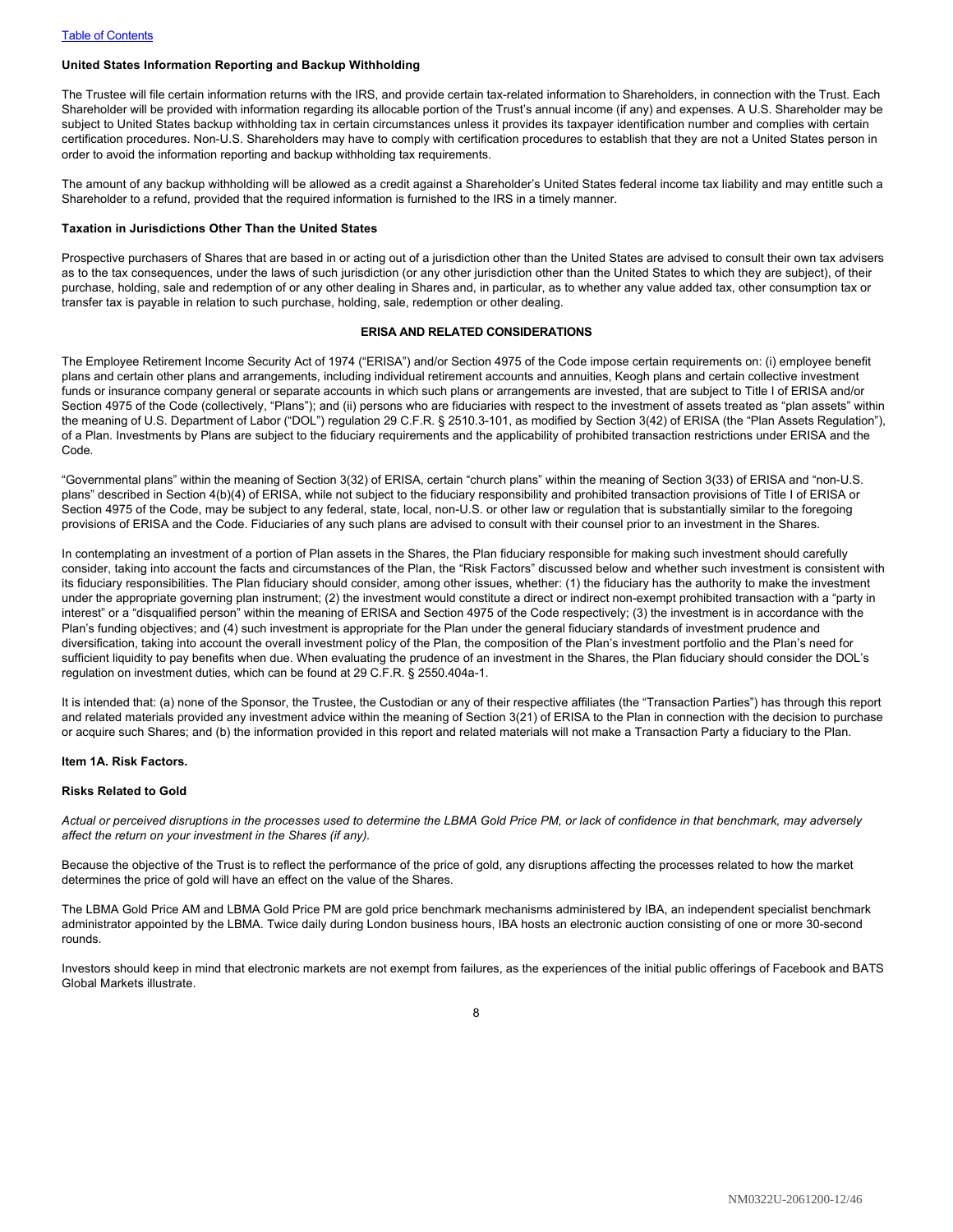As of the date of this filing, the LBMA Gold Price AM and LBMA Gold Price PM have been subjected to the test of actual trading markets for approximately five years. As with any innovation, it is possible that electronic failures or other unanticipated events may occur that could result in delays in the announcement of, or the inability of the system to produce, an LBMA Gold Price AM or LBMA Gold Price PM on any given day. In addition, if a perception were to develop that the LBMA Gold Price AM or LBMA Gold Price PM are vulnerable to manipulation attempts, or if the administration proceedings surrounding the determination and publication of the LBMA Gold Price AM or LBMA Gold Price PM were seen as unfair, biased or otherwise compromised by the markets, the behavior of investors and traders in gold may change, and those changes may have an effect on the price of gold (and, consequently, the value of the Shares). In any of these circumstances, the intervention of extraneous events disruptive of the normal interaction of supply and demand of gold at any given time may result in distorted prices and losses on an investment in the Shares that, but for such extraneous events, might not have occurred.

Other effects of disruptions in the determination of the LBMA Gold Price AM or LBMA Gold Price PM or any inaccuracies in setting of the auction prices on the operations of the Trust include the potential for an incorrect valuation of the Trust's gold, an inaccurate computation of the Sponsor's fee, and the sales of gold to cover Trust expenses at prices that do not accurately reflect the fundamentals of the gold market. Each of these events could have an adverse effect on the value of the Shares. The operation of the auction process which determines the LBMA Gold Price is also dependent on the continued operation of the LBMA and the IBA and their applicable systems.

The LBMA Gold Price AM and LBMA Gold Price PM are regulated by the Financial Conduct Authority of the United Kingdom (the "FCA").

As of the date of this filing, the Sponsor has no reason to believe that the LBMA Gold Price PM will not fairly represent the price of the gold held by the Trust. Should this situation change, the Sponsor expects to use the powers granted by the Trust's governing documents to seek to replace the LBMA Gold Price PM with a more reliable indicator of the value of the Trust's gold. There is no assurance that such alternative value indicator will be identified, or that the process of changing from the LBMA Gold Price PM to a new benchmark price will not adversely affect the price of the Shares.

*Future governmental decisions may have significant impact on the price of gold, which may result in a significant decrease or increase in the value of the net assets and the net asset value of the Trust.*

Generally, gold prices reflect the supply and demand of available gold. Governmental decisions, such as the executive order issued by the President of the United States in 1933 requiring all persons in the United States to deliver gold to the Federal Reserve or the abandonment of the gold standard by the United States in 1971, have been viewed as having significant impact on the supply and demand of gold and the price of gold. Future governmental decisions may have an impact on the price of gold and may result in a significant decrease or increase in the value of the net assets and the net asset value of the Trust. Further regulations applicable to U.S. banks and non-U.S. bank entities operating in the United States with respect to their trading in physical commodities, such as precious metals, may further impact the price of gold in the United States.

*Because the Trust holds only gold, an investment in the Trust may be more volatile than an investment in a more broadly diversified portfolio.*

The Trust holds only gold. As a result, the Trust's holdings are not diversified. Accordingly, the Trust's net asset value may be more volatile than another investment vehicle with a more broadly diversified portfolio and may fluctuate substantially over short or long periods of time. Fluctuations in the price of gold are expected to have a direct impact on the value of the Shares.

An investment in the Trust may be deemed speculative and is not intended as a complete investment program. An investment in Shares should be considered only by persons financially able to maintain their investment and who can bear the risk of loss associated with an investment in the Trust. Investors should review closely the objective and strategy and redemption provisions of the Trust, as discussed herein, and familiarize themselves with the risks associated with an investment in the Trust.

#### **Risks Related to the Shares**

*Because the Shares are created to reflect the price of the gold held by the Trust, the market price of the Shares will be as unpredictable as the price of gold has historically been. This creates the potential for losses, regardless of whether you hold Shares for a short-, mid- or long-term period.*

Shares are created to reflect, at any given time, the market price of gold owned by the Trust at that time less the Trust's expenses and liabilities. Because the value of Shares depends on the price of gold, it is subject to fluctuations similar to those affecting gold prices. The price of gold has fluctuated widely over the past several years. If gold markets continue to be characterized by the wide fluctuations that they have shown in the past several years, the price of the Shares will change widely and in an unpredictable manner. This exposes your investment in Shares to potential losses if you need to sell your Shares at a time when the price of gold is lower than it was when you made your investment in Shares. Even if you are able to hold Shares for the mid- or long-term, you may never realize a profit, because gold markets have historically experienced extended periods of flat or declining prices.

Following an investment in Shares, several factors may have the effect of causing a decline in the prices of gold and a corresponding decline in the price of Shares. Among them:

- large sales, including those by the official sector (government, central banks and related institutions), which own a significant portion of the aggregate world holdings. If one or more of these institutions decide to sell in amounts large enough to cause a decline in world gold prices, the price of the Shares will be adversely affected;
- a significant increase in gold hedging activity by gold producers. Should there be an increase in the level of hedge activity of gold producing companies, it could cause a decline in world gold prices, adversely affecting the price of the Shares;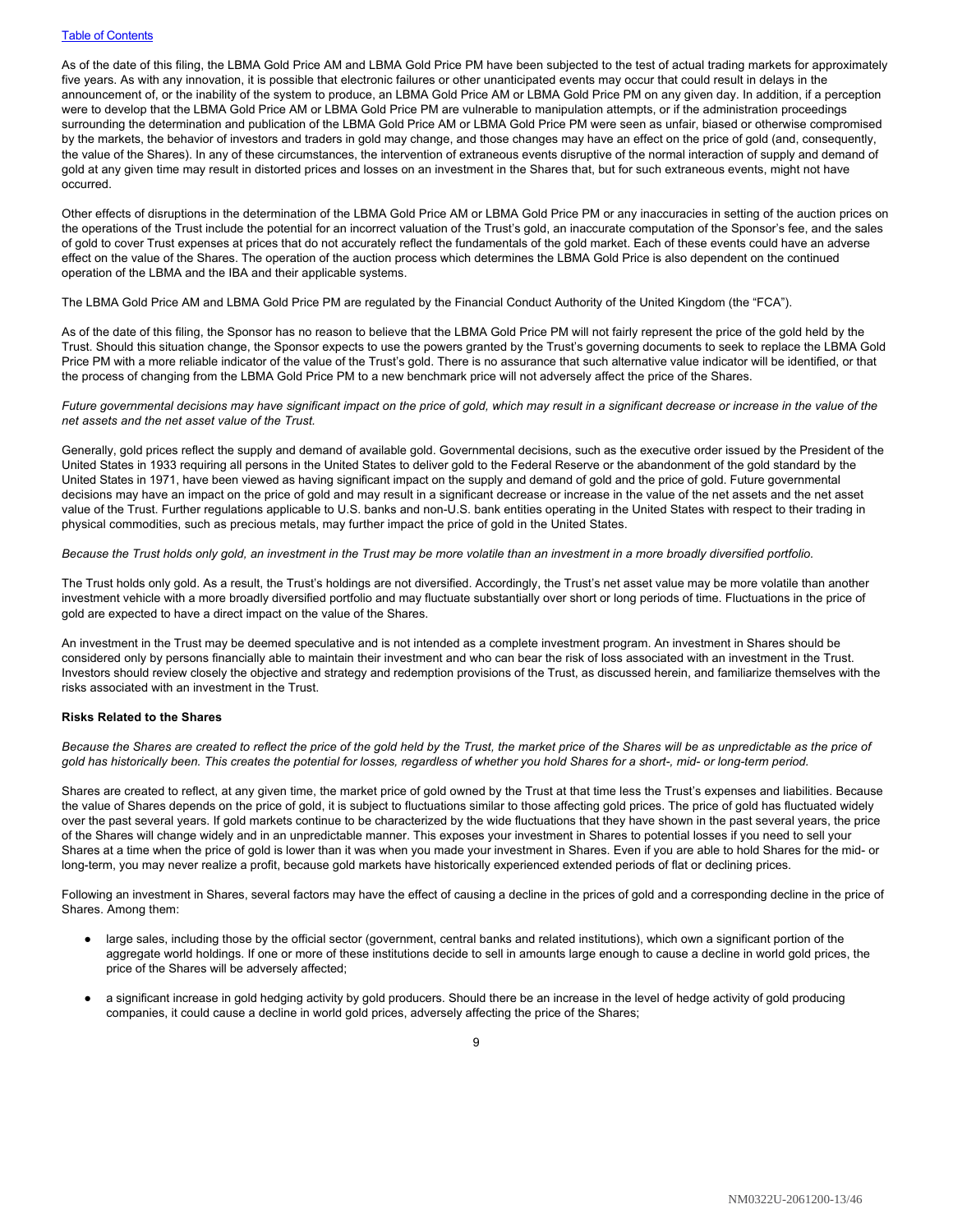## **[Table of Contents](#page-3-0)**

- a significant change in the attitude of speculators and investors towards gold. Should the speculative community take a negative view towards gold, a decline in world gold prices could occur, negatively impacting the price of the Shares;
- global gold supply and demand, which is influenced by such factors as gold's uses in jewelry, technology and industrial applications, purchases made by investors in the form of bars, coins and other gold products, forward selling by gold producers, purchases made by gold producers to unwind gold hedge positions, central bank purchases and sales, and production and cost levels in major gold-producing countries such as China, South Africa, the United States and Australia;
- global or regional political, economic or financial events and situations, especially those unexpected in nature;
- investors' expectations with respect to the rate of inflation;
- interest rates:
- investment and trading activities of hedge funds and commodity funds;
- other economic variables such as income growth, economic output and monetary policies; and
- investor confidence.

Conversely, several factors may trigger a temporary increase in the price of gold prior to your investment in the Shares. If that is the case, you will be buying Shares at prices affected by the temporarily high prices of gold, and you may incur losses when the causes for the temporary increase disappear.

Investors should be aware that while gold is used to preserve wealth by investors around the world, there is no assurance that gold will maintain its long-term value in terms of future purchasing power. In the event the price of gold declines, the Sponsor expects the value of an investment in the Shares to decline proportionately.

Furthermore, although gold has been used as a portfolio diversifier due to its historically low-to-negative correlation with stocks and bonds, diversification does not ensure against, nor can it prevent against, risk of loss.

*The amount of gold represented by each Share will decrease over the life of the Trust due to the sales of gold necessary to pay the Sponsor*'*s fee and other Trust expenses. Without increases in the price of gold sufficient to compensate for that decrease, the price of the Shares will also decline and you will lose money on your investment in Shares.*

Although the Sponsor has agreed to assume all organizational and certain ordinary administrative and marketing expenses incurred by the Trust, not all Trust expenses have been assumed by the Sponsor. For example, any taxes and other governmental charges that may be imposed on the Trust's property will not be paid by the Sponsor. As part of its agreement to assume some of the Trust's ordinary administrative expenses, the Sponsor has agreed to pay legal fees and expenses of the Trust not in excess of \$100,000 per annum. Effective January 31, 2022 the Sponsor has agreed to assume up to \$500,000 per annum in legal fees and expenses. Any legal fees and expenses in excess of the amount required under the Trust Agreement will be the responsibility of the Trust.

Because the Trust does not have any income, it needs to sell gold to cover the Sponsor's fee and expenses not assumed by the Sponsor. The Trust may also be subject to other liabilities (for example, as a result of litigation) that have also not been assumed by the Sponsor. The only source of funds to cover those liabilities will be sales of gold held by the Trust. Even if there are no expenses other than those assumed by the Sponsor, and there are no other liabilities of the Trust, the Trustee will still need to sell gold to pay the Sponsor's fee. The result of these sales is a decrease in the amount of gold represented by each Share. New deposits of gold, received in exchange for new Shares issued by the Trust, do not reverse this trend.

A decrease in the amount of gold represented by each Share results in a decrease in its price even if the price of gold has not changed. To retain the Share's original price, the price of gold has to increase. Without that increase, the lesser amount of gold represented by the Share will have a correspondingly lower price. If these increases do not occur, or are not sufficient to counter the lesser amount of gold represented by each Share, you will sustain losses on your investment in Shares.

An increase in the Trust expenses not assumed by the Sponsor, or the existence of unexpected liabilities affecting the Trust, will force the Trustee to sell larger amounts of gold, and will result in a more rapid decrease of the amount of gold represented by each Share and a corresponding decrease in its value.

*The Trust is a passive investment vehicle. The Trust is not actively managed and will be affected by a general decline in the price of gold.*

The Trustee does not actively manage the gold held by the Trust. This means that the Trustee does not sell gold at times when its price is high, or acquire gold at low prices in the expectation of future price increases. It also means that the Trustee does not make use of any of the hedging techniques available to professional gold investors to attempt to reduce the risks of losses resulting from price decreases. Any losses sustained by the Trust will adversely affect the value of your Shares.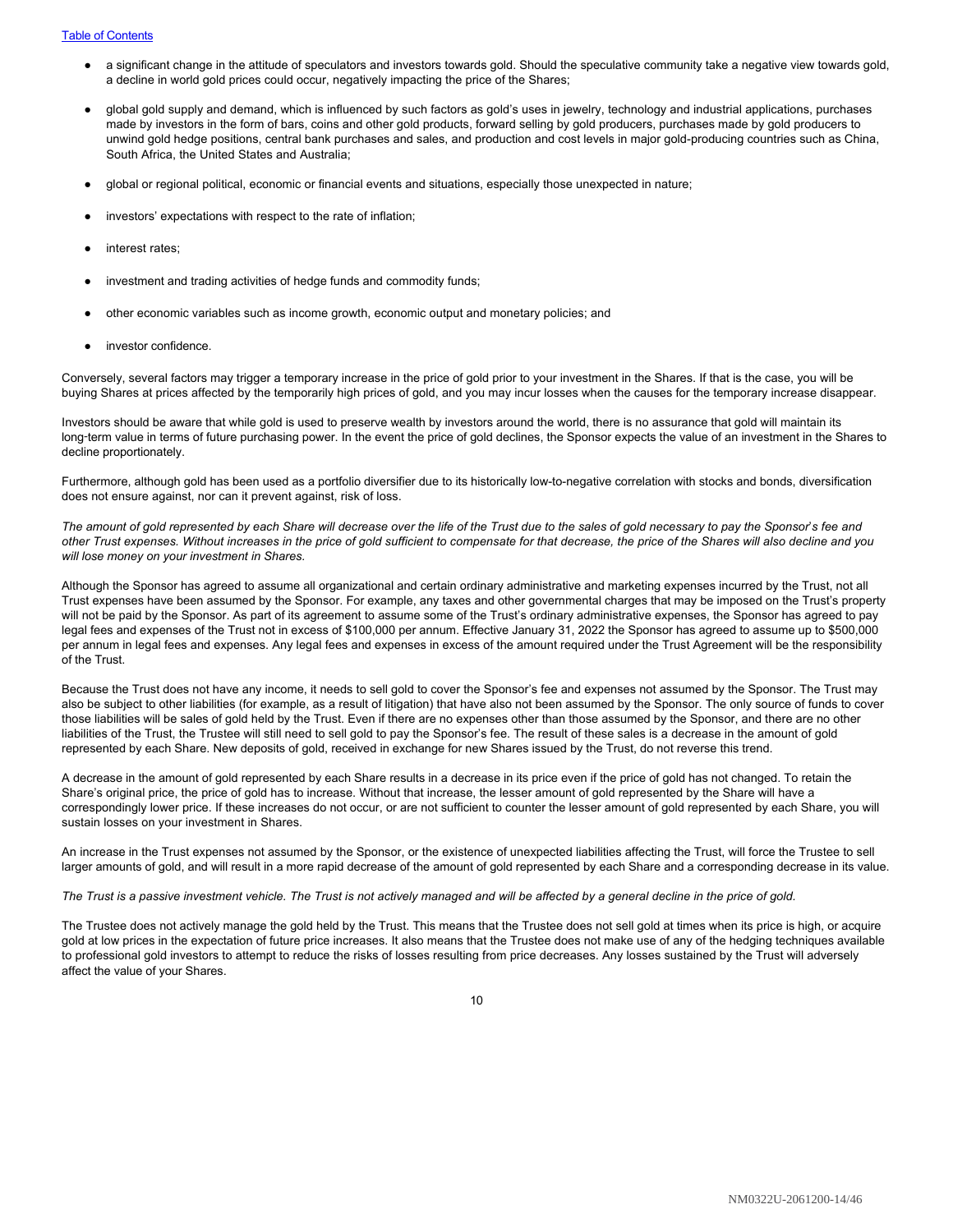*The price received upon the sale of Shares may be less than the value of the gold represented by them.*

The result obtained by subtracting the Trust's expenses and liabilities on any day from the price of the gold owned by the Trust on that day is the net asset value of the Trust which, when divided by the number of Shares outstanding on that day, results in the NAV.

Shares may trade at, above or below their NAV. The NAV will fluctuate with changes in the market value of the Trust's assets. The trading prices of Shares will fluctuate in accordance with changes in their NAVs as well as market supply and demand. The amount of the discount or premium in the trading price relative to the NAV may be influenced by non-concurrent trading hours between the major gold markets and NYSE Arca. While the Shares will trade on NYSE Arca until 4:00 p.m. (New York time), liquidity in the market for gold will be reduced after the close of the major world gold markets, including London, Zurich and the COMEX in Chicago. As a result, during this time, trading spreads, and the resulting premium or discount on Shares, may widen.

#### *The costs inherent in buying or selling the Shares may detract significantly from investment results.*

Buying or selling the Shares on an exchange involves two types of costs that apply to all securities transactions effectuated on an exchange. When buying or selling Shares through a broker or other intermediary, you will likely incur a brokerage commission or other charges imposed by that broker or intermediary. In addition, you may incur the cost of the "spread," that is, the difference between what investors or market makers are willing to pay for the Shares (the "bid" price) and the price at which they are willing to sell the Shares (the "ask" price). Because of the costs inherent in buying or selling the Shares, frequent trading may detract significantly from investment results and an investment in the Shares may not be advisable for investors who anticipate regularly making small investments.

#### *An investment in the Shares may be adversely affected by competition from other methods of investing in gold.*

The Trust competes with other financial vehicles, including traditional debt and equity securities issued by companies in the gold industry and other securities backed by or linked to gold (including exchange-traded products), direct investments in gold and investment vehicles similar to the Trust. Market and financial conditions, and other conditions beyond the Sponsor's control, may make it more attractive to invest in other financial vehicles or to invest in gold directly, which could limit the market for the Shares and reduce the liquidity of the Shares.

*The liquidation of the Trust may occur at a time when the disposition of the Trust*'*s gold will result in losses to investors in Shares.*

The Trust had limited duration that was scheduled to terminate automatically on January 19, 2045. Effective January 31, 2022 the Trust is designed to have a perpetual existence; however, if certain events occur, at any time, the Trustee will have to terminate the Trust. Upon termination of the Trust, the Trustee will sell gold in the amount necessary to cover all expenses of liquidation, and to pay any outstanding liabilities of the Trust. The remaining gold will be distributed among investors surrendering Shares. Any gold remaining in the possession of the Trustee after 90 days may be sold by the Trustee and the proceeds of the sale will be held by the Trustee until claimed by any remaining holders of Shares. Sales of gold in connection with the liquidation of the Trust at a time of low prices will likely result in losses, or adversely affect your gains, on your investment in Shares.

#### *The liquidity of the Shares may also be affected by the withdrawal from participation of Authorized Participants.*

In the event that one or more Authorized Participants that have substantial interests in Shares withdraw from participation, the liquidity of the Shares will likely decrease, which could adversely affect the market price of the Shares and result in your incurring a loss on your investment in Shares.

*There may be situations where an Authorized Participant is unable to redeem a Basket of Shares. To the extent the value of gold decreases, these delays may result in a decrease in the value of the gold the Authorized Participant will receive when the redemption occurs, as well as a reduction in liquidity for all Shareholders in the secondary market.*

Although Shares surrendered by Authorized Participants in Basket-size aggregations are redeemable in exchange for the underlying amount of gold, redemptions may be suspended during any period while regular trading on NYSE Arca is suspended or restricted, or in which an emergency exists that makes it reasonably impracticable to deliver, dispose of, or evaluate gold. If any of these events occurs at a time when an Authorized Participant intends to redeem Shares, and the price of gold decreases before such Authorized Participant is able again to surrender for redemption Baskets, such Authorized Participant will sustain a loss with respect to the amount that it would have been able to obtain in exchange for the gold received from the Trust upon the redemption of its Shares, had the redemption taken place when such Authorized Participant originally intended it to occur. As a consequence, Authorized Participants may reduce their trading in Shares during periods of suspension, decreasing the number of potential buyers of Shares in the secondary market and, therefore, decreasing the price a Shareholder may receive upon sale.

## *Authorized Participants with large holdings may choose to terminate the Trust.*

Holders of 75% of the Shares have the power to terminate the Trust. This power may be exercised by a relatively small number of holders. If it is so exercised, investors who wished to continue to invest in gold through the vehicle of the Trust will have to find another vehicle, and may not be able to find another vehicle that offers the same features as the Trust.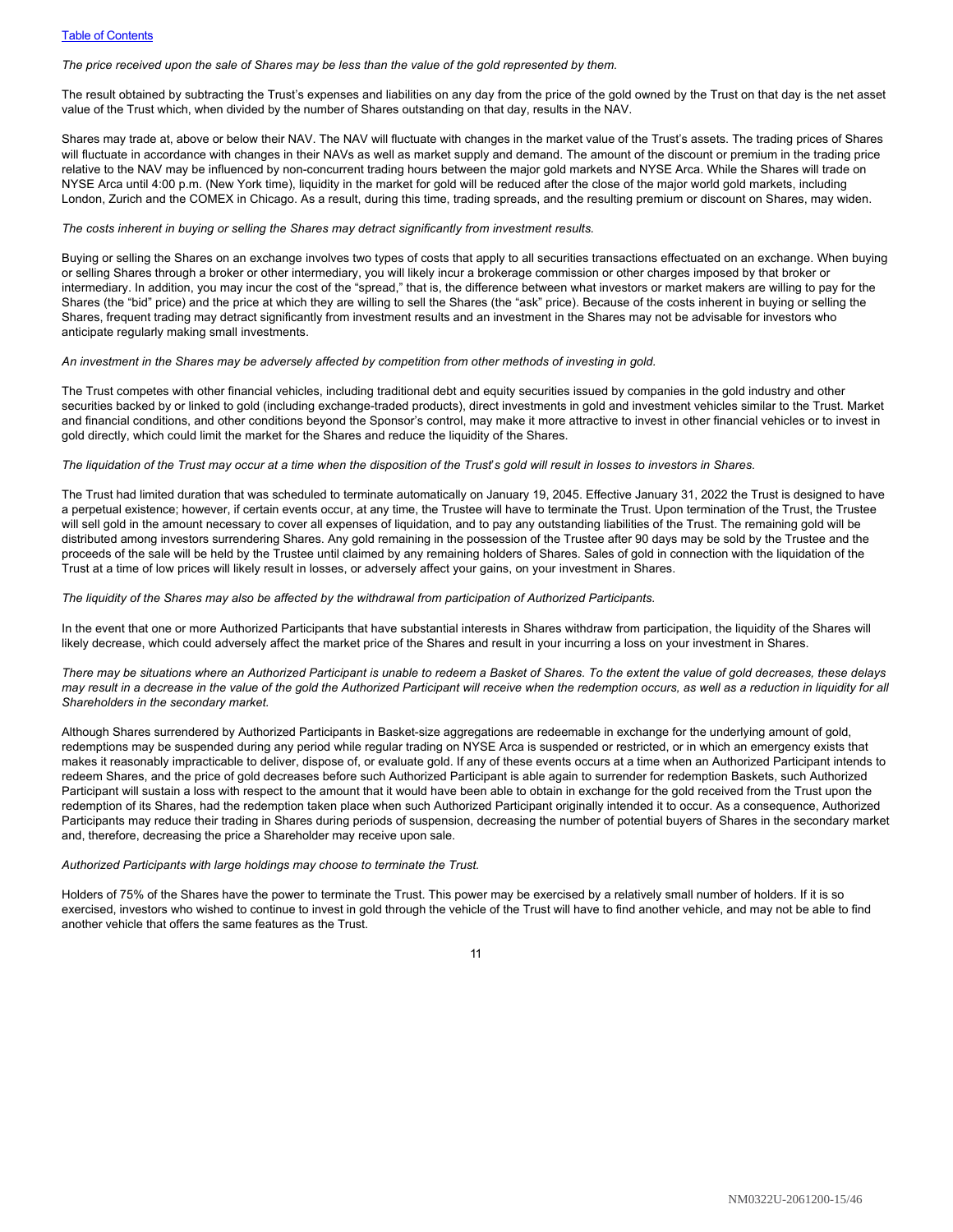*The lack of an active trading market for the Shares may result in losses on your investment at the time of disposition of your Shares.*

Although Shares are listed for trading on NYSE Arca, you should not assume that an active trading market for the Shares will be maintained. If you need to sell your Shares at a time when no active market for them exists, such lack of an active market will most likely adversely affect the price you receive for your Shares (assuming you are able to sell them).

*If the process of creation and redemption of Baskets encounters any unanticipated difficulties, the possibility for arbitrage transactions by Authorized Participants intended to keep the price of the Shares closely linked to the price of gold may not exist and, as a result, the price of the Shares may fall or otherwise diverge from NAV.*

If the processes of creation and redemption of Shares (which depend on timely transfers of gold to and by the Custodian) encounter any unanticipated difficulties, potential market participants, such as the Authorized Participants and their customers, who would otherwise be willing to purchase or redeem Baskets to take advantage of any arbitrage opportunity arising from discrepancies between the price of the Shares and the price of the underlying gold may not take the risk that, as a result of those difficulties, they may not be able to realize the profit they expect. If this is the case, the liquidity of the Shares may decline and the price of the Shares may fluctuate independently of the price of gold and may fall or otherwise diverge from NAV. Furthermore, in the event that the London market for physical gold should become relatively illiquid and thereby materially restrict opportunities for arbitraging by delivering gold in return for Baskets, the price of Shares may diverge from the value of physical gold.

*As an owner of Shares, you will not have the rights normally associated with ownership of other types of shares.*

Shares are not entitled to the same rights as shares issued by a corporation. By acquiring Shares, you are not acquiring the right to elect directors, to receive dividends, to vote on certain matters regarding the issuer of your Shares or to take other actions normally associated with the ownership of shares.

*As an owner of Shares, you will not have the protections normally associated with ownership of shares in an investment company registered under the Investment Company Act, or the protections afforded by the CEA.*

The Trust is not registered as an investment company and is not required to be registered under the Investment Company Act. Consequently, the owners of Shares do not have the protections under the Investment Company Act provided to investors in registered investment companies. For example, the provisions of the Investment Company Act that limit transactions with affiliates, prohibit the suspension of redemptions (except under certain limited circumstances) or limit sales loads, among others, do not apply to the Trust.

The Trust does not hold or trade in commodity futures contracts or any other instruments regulated by the CEA, as administered by the CFTC. Furthermore, the Trust is not a commodity pool for purposes of the CEA. Consequently, the Trustee and the Sponsor are not subject to registration as commodity pool operators with respect to the Trust. The owners of Shares do not receive the CEA disclosure document and certified annual report required to be delivered by the registered commodity pool operator with respect to a commodity pool, and the owners of Shares do not have the regulatory protections provided to investors in commodity pools operated by registered commodity pool operators.

*The value of the Shares will be adversely affected if the Trust is required to indemnify the Sponsor or the Custodian as contemplated in the Trust Agreement and the Custodian Agreement.*

Under the Trust Agreement, the Sponsor has a right to be indemnified from the Trust for any liability or expense it incurs without negligence, bad faith or willful misconduct on its part. Similarly, the Custodian Agreement provides for indemnification of the Custodian by the Trust, under certain circumstances. This means that it may be necessary to sell assets of the Trust in order to cover losses or liability suffered by the Sponsor or the Custodian. Any sale of that kind would reduce the net asset value of the Trust and the value of the Shares*.*

#### **Risks Related to the Trust and Its Operations**

*The Trust is exposed to various operational risks.*

The Trust is exposed to various operational risks, including human error, information technology failures and failure to comply with formal procedures intended to mitigate these risks, and is particularly dependent on electronic means of communicating, record-keeping and otherwise conducting business. In addition, the Trust generally exculpates, and in some cases indemnifies, its service providers and agents with respect to losses arising from unforeseen circumstances and events, which may include the interruption, suspension or restriction of trading on or the closure of NYSE Arca, power or other mechanical or technological failures or interruptions, computer viruses, communications disruptions, work stoppages, natural disasters, fire, war, terrorism, riots, rebellions or other circumstances beyond the control of the Trust or its service providers and agents. Accordingly, the Trust generally bears the risk of loss with respect to these unforeseen circumstances and events to the extent relating to the Trust or the Shares, which may limit or prevent the Trust from generating returns corresponding to those of the Index or otherwise expose it to loss.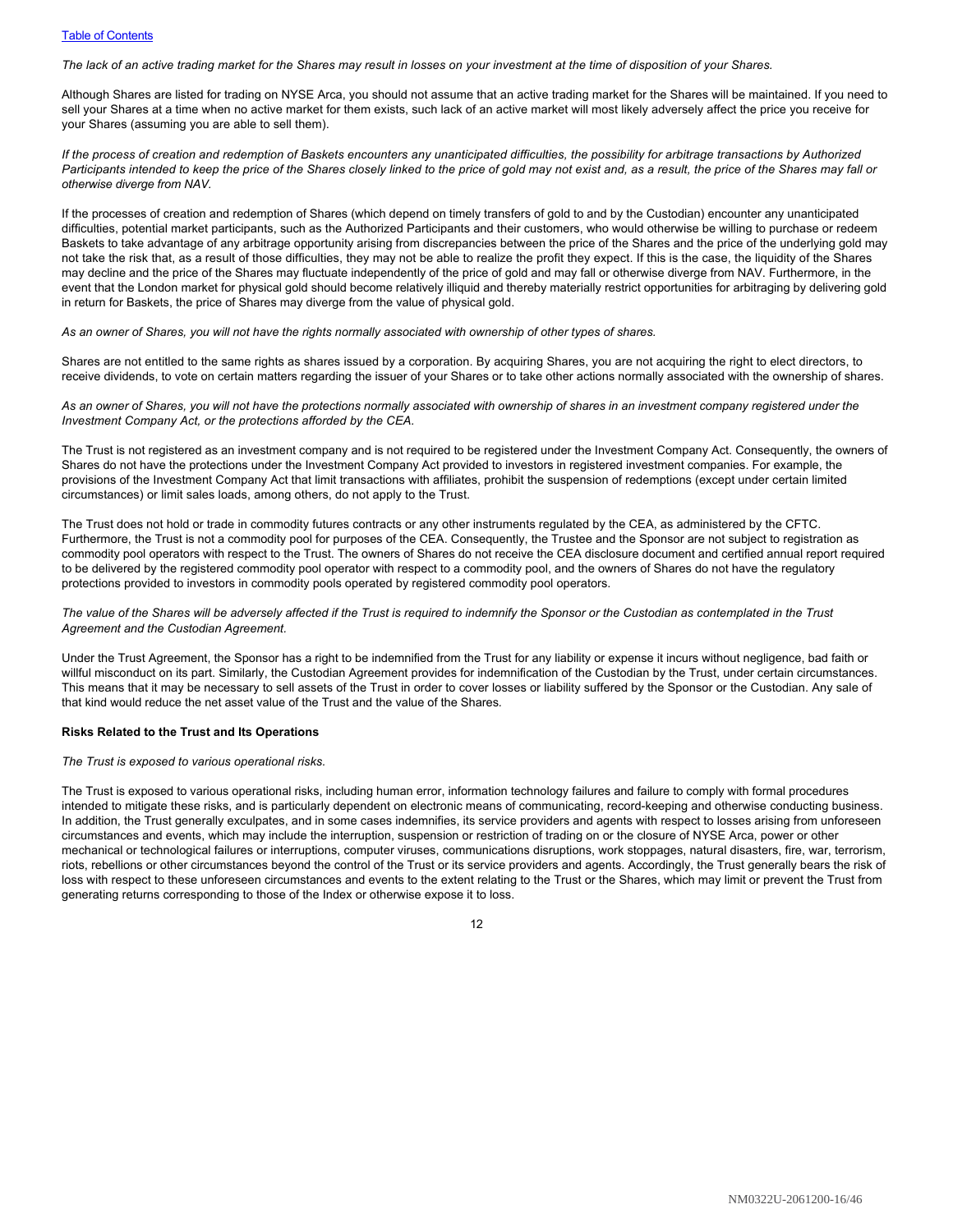Although it is generally expected that the Trust's direct service providers and agents will have disaster recovery or similar programs or safeguards in place to mitigate the effect of such unforeseen circumstances and events, there can be no assurance that these safeguards are in place for all parties whose activities may affect the performance of the Trust, or that these safeguards, even if implemented, will be successful in preventing losses associated with such unforeseen circumstances and events. Nor can there be any assurance that the systems and applications on which the Trust relies will continue to operate as intended. In addition to potentially causing performance failures at, or direct losses to, the Trust, any such unforeseen circumstances and events or operational failures may further distract the service providers, agents or personnel on which the Trust relies, reducing their ability to conduct the activities on which the Trust is dependent. These risks cannot be fully mitigated or prevented, and further efforts or expenditures to do so may not be cost‑effective, whether due to reduced benefits from implementing additional or redundant safeguards or due to increases in associated maintenance requirements and other expenses that may make it more costly for the Trust to operate in more typical circumstances.

*The Trust may be negatively impacted by the effects of the spread of illnesses or other public health emergencies on the global economy and the markets and service providers relevant to the performance of the Trust.*

An outbreak of infectious respiratory illness caused by a novel coronavirus known as COVID-19 was first detected in China in December 2019 and has now been spread globally. This outbreak has resulted in travel restrictions, closed international borders, enhanced health screenings at ports of entry and elsewhere, disruption of and delays in healthcare service preparation and delivery, prolonged quarantines, event cancellations, supply chain disruptions, and lower consumer demand, layoffs, defaults and other significant economic impacts, as well as general concern and uncertainty. The impact of this outbreak has adversely affected the economies of many nations and the entire global economy and may impact individual issuers and capital markets in ways that cannot necessarily be foreseen. Other infectious illness outbreaks that may arise in the future could have similar impacts. Public health crises caused by the outbreak may exacerbate other pre-existing political, social and economic risks in certain countries or globally.

The COVID-19 outbreak will have serious negative effects on social, economic and financial systems, including significant uncertainty and volatility in the financial markets. For instance, the suspension of operations of mines, refineries and vaults that extract, produce or store gold, restrictions on travel that delay or prevent the transportation of gold, and an increase in demand for gold may disrupt supply chains for gold, which could cause secondary market spreads to widen and compromise our ability to settle transactions on time. Any inability of the Trust to issue or redeem Shares or the Custodian or any sub-custodian to receive or deliver gold as a result of the outbreak will negatively affect the Trust's operations.

The duration of the outbreak and its effects cannot be determined with certainty. A prolonged outbreak could result in an increase of the costs of the Trust, affect liquidity in the market for gold as well as the correlation between the price of the Shares and the net asset value of the Trust, any of which could adversely affect the value of your Shares. In addition, the outbreak could also impair the information technology and other operational systems upon which the Trust's service providers, including the Sponsor, the Trustee and the Custodian, rely, and could otherwise disrupt the ability of employees of the Trust's service providers to perform essential tasks on behalf of the Trust. Governmental and quasi-governmental authorities and regulators throughout the world have in the past responded to major economic disruptions with a variety of fiscal and monetary policy changes, including, but not limited to, direct capital infusions into companies, new monetary programs and lower interest rates. An unexpected or quick reversal of these policies, or the ineffectiveness of these policies, is likely to increase volatility in the market for gold, which could adversely affect the price of the Shares.

Further, the outbreak could interfere with or prevent the operation of the electronic auction hosted by IBA to determine the LBMA Gold Price, which the Trustee uses to value the gold held by the Trust and calculate the net asset value of the Trust. The outbreak could also cause the closure of futures exchanges, which could eliminate the ability of Authorized Participants to hedge purchases of Baskets, increasing trading costs of Shares and resulting in a sustained premium or discount in the Shares. Each of these outcomes would negatively impact the Trust.

*The Trust relies on the information and technology systems of the Custodian, the Trustee and, to a lesser degree, the Sponsor, which could be adversely affected by information systems interruptions, cybersecurity attacks or other disruptions which could have a material adverse effect on our record keeping and operations.*

The Custodian, the Trustee and, to a lesser degree, the Sponsor, depend upon information technology infrastructure, including network, hardware and software systems to conduct their business as it relates to the Trust. A cybersecurity incident, or a failure to protect their computer systems, networks and information against cybersecurity threats, could result in loss or unintended disclosure of information or loss or theft of the Trust assets, and could adversely impact the ability of the Trust's service providers to conduct their business, including their business on behalf of the Trust. Despite implementation of network and other cybersecurity measures, these security measures may not be adequate to protect against all cybersecurity threats.

*The Sponsor and its affiliates manage other accounts, funds or trusts, including those that invest in physical gold bullion or other precious metals, and conflicts of interest may occur, which may reduce the value of the net assets of the Trust, the NAV and the trading price of the Shares.*

The Sponsor or its affiliates and associates currently engage in, and may in the future engage, in the promotion, management or investment management of other accounts, funds or trusts that invest primarily in physical gold bullion or other precious metals. Although officers and professional staff of the Sponsor's management intend to devote as much time to the Trust as is deemed appropriate to perform their duties, the Sponsor's management may allocate their time and services among the Trust and the other accounts, funds or trusts. The Sponsor will provide any such services to the Trust on terms not less favorable to the Trust than would be available from a non-affiliated party.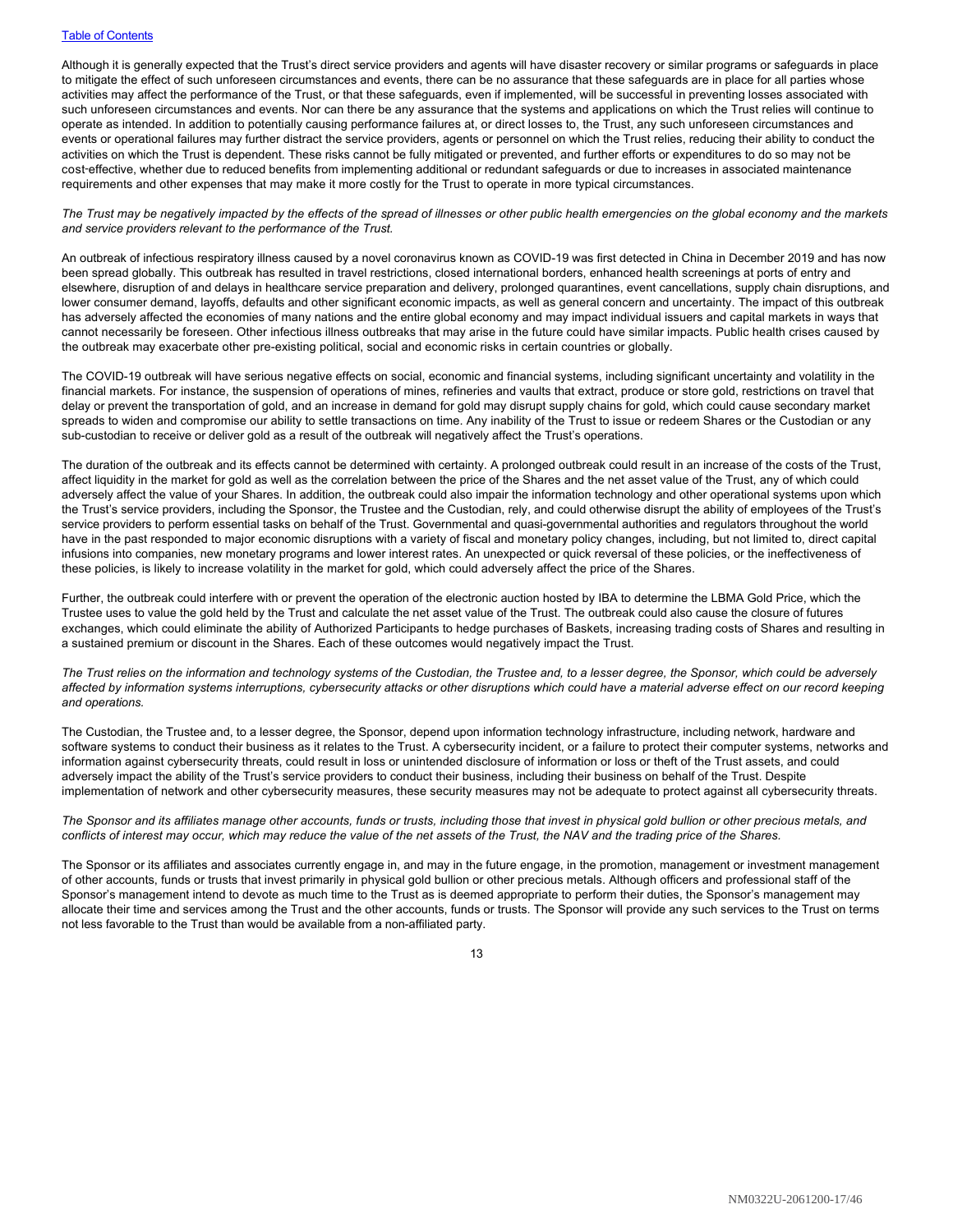*The Sponsor and the Trustee may agree to amend the Trust Agreement without the consent of the Shareholders.*

The Sponsor and the Trustee may agree to amend the Trust Agreement, including to increase the Sponsor's Fee, without Shareholder consent. The Sponsor shall determine the contents and manner of delivery of any notice of any Trust Agreement amendment. If an amendment imposes new fees and charges or increases existing fees or charges, including the Sponsor's Fee (except for taxes and other governmental charges, registration fees or other such expenses), or prejudices a substantial right of Shareholders, it will become effective for outstanding Shares 30 days after notice of such amendment is given to registered owners. Shareholders that are not registered owners (which most shareholders will not be) may not receive specific notice of a fee increase other than through an amendment to the prospectus. Moreover, at the time an amendment becomes effective, by continuing to hold Shares, Shareholders are deemed to agree to the amendment and to be bound by the Trust Agreement as amended without specific agreement to such increase (other than through the "negative consent" procedure described above).

## **Risks Related to the Custody of Gold**

*The gold bullion custody operations of the Custodian are not subject to specific governmental regulatory supervision.*

The Custodian is responsible for the safekeeping of the Trust's gold bullion and also facilitates the transfer of gold bullion into and out of the Trust. Although the Custodian is a market maker, clearer and approved weigher under the rules of the LBMA (which sets out good practices for participants in the bullion market), the LBMA is not an official or governmental regulatory body. Furthermore, although the Custodian is generally regulated in the UK by the Prudential Regulatory Authority and the Financial Conduct Authority, such regulations do not directly cover the Custodian's gold bullion custody operations in the UK. Accordingly, the Trust is dependent on the Custodian to comply with the best practices of the LBMA and to implement satisfactory internal controls for its gold bullion custody operations in order to keep the Trust's gold bullion secure.

*The value of the Shares will be adversely affected if gold owned by the Trust is lost or damaged in circumstances in which the Trust is not in a position to recover the corresponding loss.*

The Custodian is responsible to the Trust for loss or damage to the Trust's gold only under limited circumstances. The Custodian Agreement contemplates that the Custodian will be responsible to the Trust only if it acts with negligence, fraud or in willful default of its obligations under the Custodian Agreement. In addition, the Custodian has agreed to indemnify the Trust for any loss or liability directly resulting from a breach of the Custodian's representations and warranties in the Custodian Agreement, a failure of the Custodian to act in accordance with the Trustee's instructions or any physical loss, destruction or damage to the gold held for the Trust's account, except for losses due to nuclear fission or fusion, radioactivity, war, terrorist event, invasion, insurrection, civil commotion, riot, strike, act of government or public authority, act of God or a similar cause that is beyond the control of the Custodian for which the Custodian will not be responsible to the Trust. The Custodian has no obligation to replace any gold lost under circumstances for which the Custodian is liable to the Trust. The Custodian's liability to the Trust, if any, will be limited to the value of any gold lost, or the amount of any balance held on an unallocated basis, at the time of the Custodian's negligence, fraud or willful default, or at the time of the act or omission giving rise to the claim for indemnification.

In addition, because the Custodian Agreement is governed by English law, any rights which the holders of the Shares may have against the Custodian will be different from, and may be more limited than, those that could have been available to them under the laws of a different jurisdiction. The choice of English law to govern the Custodian Agreement, however, is not expected to affect any rights that the holders of the Shares may have against the Trust or the Trustee.

Any loss of gold owned by the Trust will result in a corresponding loss in the NAV and it is reasonable to expect that such loss will also result in a decrease in the value at which the Shares are traded on NYSE Arca.

*Although the relationship between the Custodian and the Trustee concerning the Trust's allocated gold is expressly governed by English law, a court hearing any legal dispute concerning that arrangement may disregard that choice of law and apply U.S. law, in which case the ability of the Trust to seek legal redress against the Custodian may be limited.*

The obligations of the Custodian under the Custodian Agreement are governed by English law. The Trust is a New York common law trust. Any U.S., New York or other court situated in the United States may have difficulty interpreting English law (which, insofar as it relates to custody arrangements, is largely derived from court rulings rather than statute), LBMA rules or the customs and practices in the London custody market. It may be difficult or impossible for the Trust to sue the Custodian in a U.S., New York or other court situated in the United States. In addition, it may be difficult, time consuming and/or expensive for the Trust to enforce in a foreign court a judgment rendered by a U.S., New York or other court situated in the United States.

*Shareholders and Authorized Participants lack the right under the Custodian Agreement to assert claims directly against the Custodian, which significantly limits their options for recourse.*

Neither the Shareholders nor any Authorized Participant have a right under the Custodian Agreement to assert a claim of the Trustee against the Custodian. Claims under the Custodian Agreement may only be asserted by the Trustee on behalf of the Trust.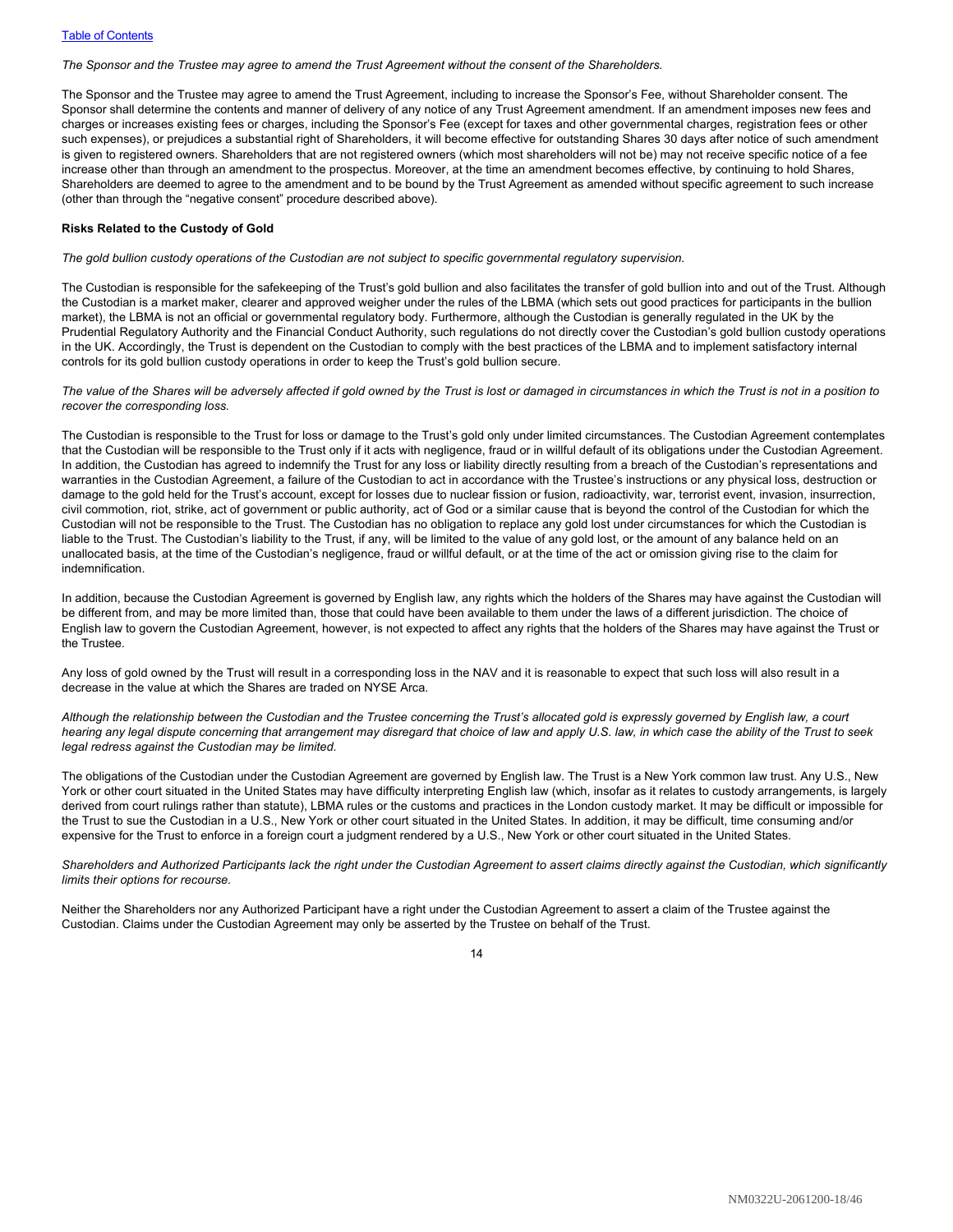## **[Table of Contents](#page-3-0)**

*Gold transferred to the Trust in connection with the creation of Baskets may not be of the quality required under the Trust Agreement. The Trust will sustain a loss if the Trustee issues Shares in exchange for gold of inferior quality and that loss will adversely affect the value of all existing Shares.*

The procedures agreed to with the Custodian contemplate that the Custodian must undertake certain tasks in connection with the inspection of gold delivered by Authorized Participants in exchange for Baskets. The Custodian's inspection includes review of the corresponding bar list to ensure that it accurately describes the weight, fineness, refiner marks and bar numbers appearing on the gold bars, but does not include any chemical or other tests designed to verify that the gold received does, in fact, meet the purity requirements referred to in the Trust Agreement. Accordingly, such inspection procedures may not prevent the deposit of gold that fails to meet these purity standards. Each Authorized Participant that deposits gold in the Trust is liable to the Trust if that gold does not meet the requirements of the Trust Agreement. The Custodian will not be responsible or liable to the Trust or to any investor in the event any gold otherwise properly inspected by it does not meet the purity requirements contained in the Trust Agreement. To the extent that Baskets are issued in exchange for gold of inferior quality and the Trust is not able to recover damages from the Authorized Participant that deposited that gold, the total value of the assets of the Trust will be adversely affected and, with it, the NAV. In these circumstances, it is reasonable to expect that the value at which the Shares trade on NYSE Arca will also be adversely affected.

*The Trust's lack of insurance protection and the Shareholders*' *limited rights of legal recourse against the Trust, the Trustee, the Sponsor, the Custodian and any sub-custodian expose the Shareholders to the risk of loss of the Trust's gold for which no person is liable.*

The Trust does not insure its gold. The Custodian maintains insurance on such terms and conditions as it considers appropriate in connection with its custodial obligations under the Custodian Agreement and is responsible for all costs, fees and expenses arising from the insurance policy or policies. The Trust is not a beneficiary of any such insurance and does not have the ability to dictate the existence, nature or amount of coverage. Therefore, Shareholders cannot be assured that the Custodian maintains adequate insurance or any insurance with respect to the gold held by the Custodian on behalf of the Trust. In addition, the Custodian Agreement does not require any direct or indirect sub-custodians to be insured or bonded with respect to their custodial activities or in respect of the gold held by them on behalf of the Trust. Further, Shareholders' legal recourse against the Trust, the Trustee, the Sponsor, the Custodian, and any sub-custodians is limited. Consequently, a loss may be suffered with respect to the Trust's gold which is not covered by insurance and for which no person is liable in damages.

#### <span id="page-18-0"></span>**Item 1B. Unresolved Staff Comments.**

None.

#### <span id="page-18-1"></span>**Item 2. Properties.**

Not applicable.

#### <span id="page-18-2"></span>**Item 3. Legal Proceedings.**

None.

#### <span id="page-18-3"></span>**Item 4. Mine Safety Disclosures.**

Not applicable.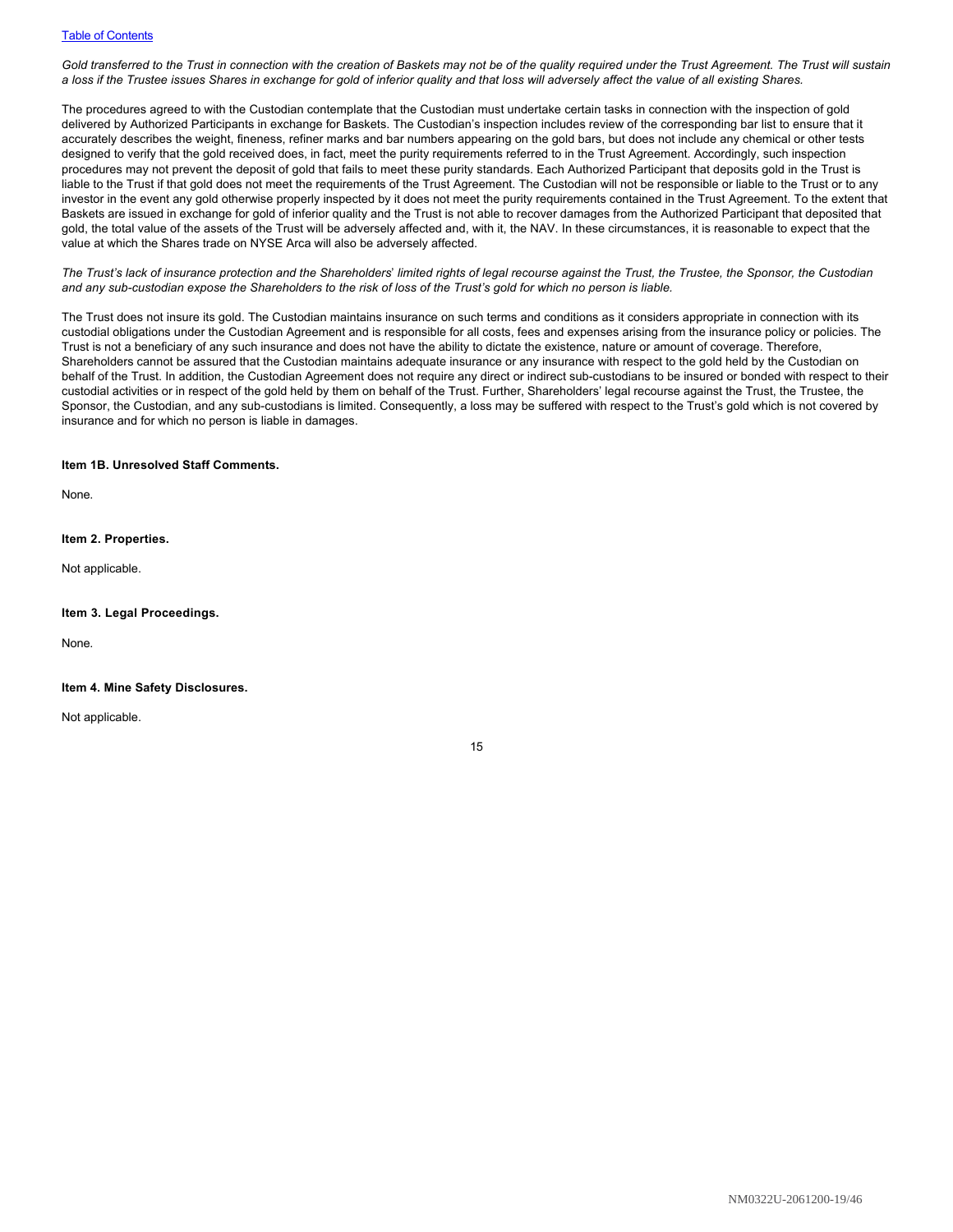## <span id="page-19-0"></span>**PART II**

## <span id="page-19-1"></span>**Item 5. Market for Registrant**'**s Common Equity, Related Stockholder Matters and Issuer Purchases of Equity Securities.**

#### *Market Information*

On December 4, 2008, the Shares commenced trading on NYSE Arca under the ticker symbol IAU. Prior to that, the Shares were traded on the American Stock Exchange, also under the ticker symbol IAU, since their initial public offering on January 21, 2005.

#### *Holders*

As of December 31, 2021, there were approximately 163 DTC participating shareholders of record of the Trust. Because most of the Trust's Shares are held by brokers and other institutions on behalf of shareholders, we are unable to estimate the total number of shareholders represented by these record holders.

#### *Dividends*

The Trust did not declare any cash distributions to Shareholders during the fiscal years ended December 31, 2021 and 2020. The Trust has no obligation to make periodic distributions to Shareholders.

*Use of Proceeds from Registered Securities*

Not applicable.

*Purchases of Equity Securities by the Issuers and Affiliated Purchaser*

19,550,000 Shares (391 Baskets) were redeemed during the fourth quarter of the year ended December 31, 2021.

| Period               | <b>Total Number of Shares</b><br>Redeemed | <b>Average Ounces of</b><br><b>Gold Paid Per Share</b> |        |  |  |
|----------------------|-------------------------------------------|--------------------------------------------------------|--------|--|--|
| 10/01/21 to 10/31/21 | 4.950.000                                 |                                                        | 0.0190 |  |  |
| 11/01/21 to 11/30/21 | 3.200.000                                 |                                                        | 0.0190 |  |  |
| 12/01/21 to 12/31/21 | 11.400.000                                |                                                        | 0.0190 |  |  |
| Total                | 19,550,000                                |                                                        | 0.0190 |  |  |

<span id="page-19-2"></span>**Item 6. [Reserved]**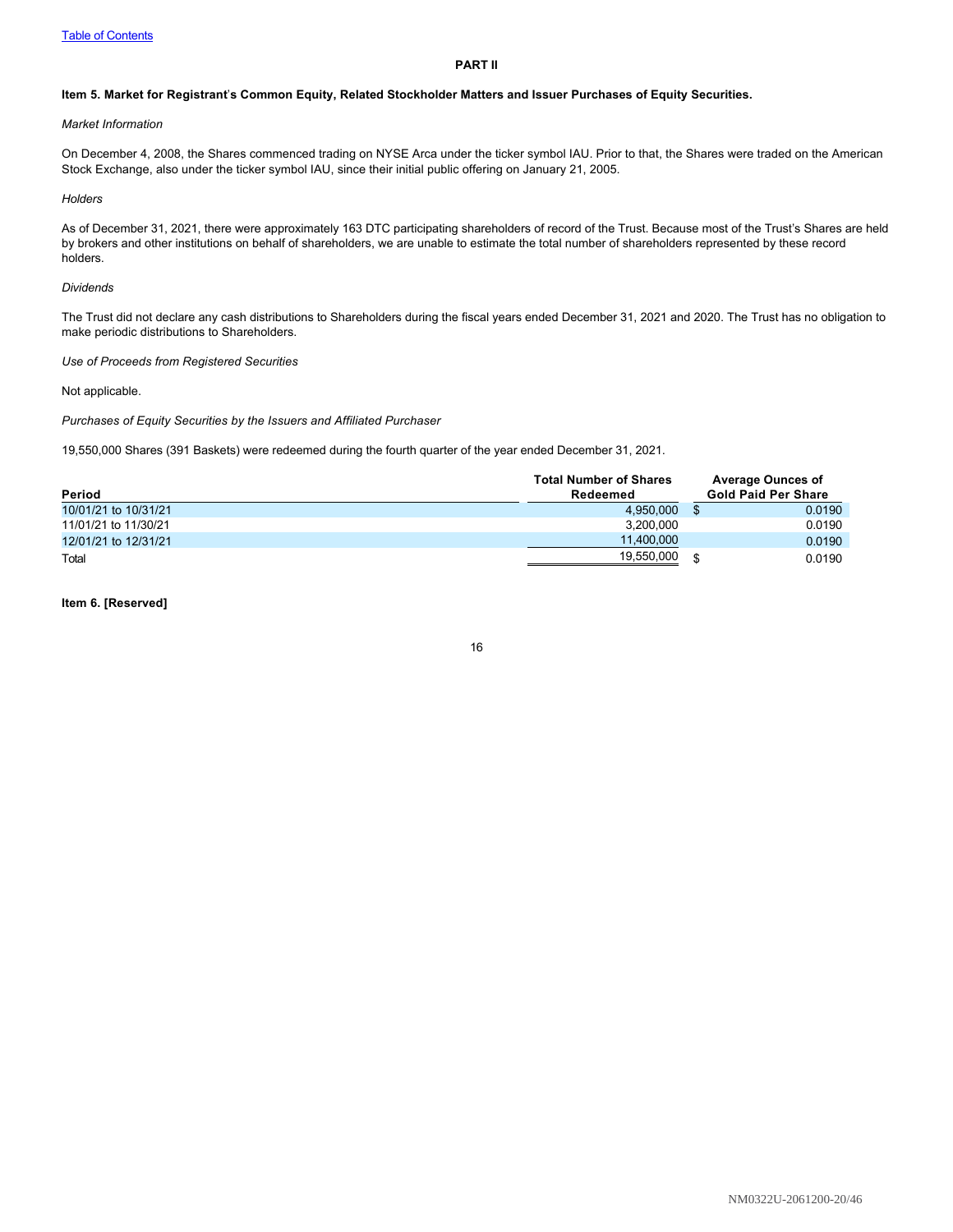#### <span id="page-20-0"></span>**Item 7. Management**'**s Discussion and Analysis of Financial Condition and Results of Operations.**

*This information should be read in conjunction with the financial statements and notes to financial statements included with this report. The discussion and analysis that follows may contain statements that relate to future events or future performance. In some cases, such forward-looking statements can be* identified by terminology such as "may," "should," "could," "expect," "plan," "anticipate," "believe," "estimate," "predict," "potential" or the negative of these *terms or other comparable terminology. These statements are only predictions. Actual events or results may differ materially. These statements are based upon certain assumptions and analyses made by the Sponsor on the basis of its perception of historical trends, current conditions and expected future developments, as well as other factors it believes are appropriate in the circumstances. Whether or not actual results and developments will conform to the Sponsor*'*s expectations and predictions, however, is subject to a number of risks and uncertainties, including the special considerations discussed below, general economic, market and business conditions, changes in laws or regulations, including those concerning taxes, made by governmental authorities or regulatory bodies, and other world economic and political developments. Although the Sponsor does not make forward-looking statements unless it believes it has a reasonable basis for doing so, the Sponsor cannot guarantee their accuracy. Except as required by applicable disclosure laws, neither the Trust nor the Sponsor is under a duty to update any of the forward-looking statements to conform such statements to actual results or to a change in the Sponsor*'*s expectations or predictions.*

#### **Introduction**

The Trust is a grantor trust formed under the laws of the State of New York. The Trust does not have any officers, directors, or employees, and is administered by the Trustee acting as trustee pursuant to the Trust Agreement. The Trust issues Shares representing fractional undivided beneficial interests in its net assets. The assets of the Trust consist primarily of gold bullion held by a custodian as an agent of the Trust responsible only to the Trustee.

The Trust is a passive investment vehicle and seeks to reflect generally the performance of the price of gold. The Trust seeks to reflect such performance before payment of the Trust's expenses and liabilities. The Trust does not engage in any activities designed to obtain a profit from, or ameliorate losses caused by, changes in the price of gold.

The Trust issues and redeems Shares only in exchange for gold, only in aggregations of 50,000 Shares (a "Basket") or integral multiples thereof, and only in transactions with registered broker-dealers that have previously entered into an agreement with the Sponsor and the Trustee governing the terms and conditions of such issuance (such broker-dealers, the "Authorized Participants"). A list of the current Authorized Participants is available from the Sponsor or the Trustee.

Shares of the Trust trade on NYSE Arca, Inc. under the ticker symbol IAU.

#### **Valuation of Gold Bullion**; **Computation of Net Asset Value**

On each business day, as soon as practicable after 4:00 p.m. (New York time), the Trustee evaluates the gold held by the Trust and determines the net asset value of the Trust and the NAV. The Trustee values the gold held by the Trust using the price per fine troy ounce of gold determined in an electronic auction hosted by IBA that begins at 3:00 p.m. (London time) and published shortly thereafter, on the day the valuation takes place (such price, the "LBMA Gold Price PM"). If there is no announced LBMA Gold Price PM on any day, the Trustee is authorized to use the most recently announced price of gold determined in an electronic auction hosted by IBA that begins at 10:30 a.m. (London time) (such price, the "LBMA Gold Price AM"), unless the Trustee, in consultation with the Sponsor, determines that such price is inappropriate as a basis for evaluation. The LBMA Gold Price AM and LBMA Gold Price PM are used by the Trust because they are commonly used by the U.S. gold market as indicators of the value of gold and are permitted to be used under the Trust Agreement. The use of indicators of the value of gold bullion other than the LBMA Gold Price AM and LBMA Gold Price PM could result in materially different fair value pricing of the gold held by the Trust, and as such, could result in different cost or market adjustments or in different redemption value adjustments of the outstanding redeemable capital Shares. Having valued the gold held by the Trust, the Trustee then subtracts all accrued fees, expenses and other liabilities of the Trust from the total value of the gold and other assets held by the Trust. The result is the net asset value of the Trust. The Trustee computes NAV by dividing the net asset value of the Trust by the number of Shares outstanding on the date the computation is made.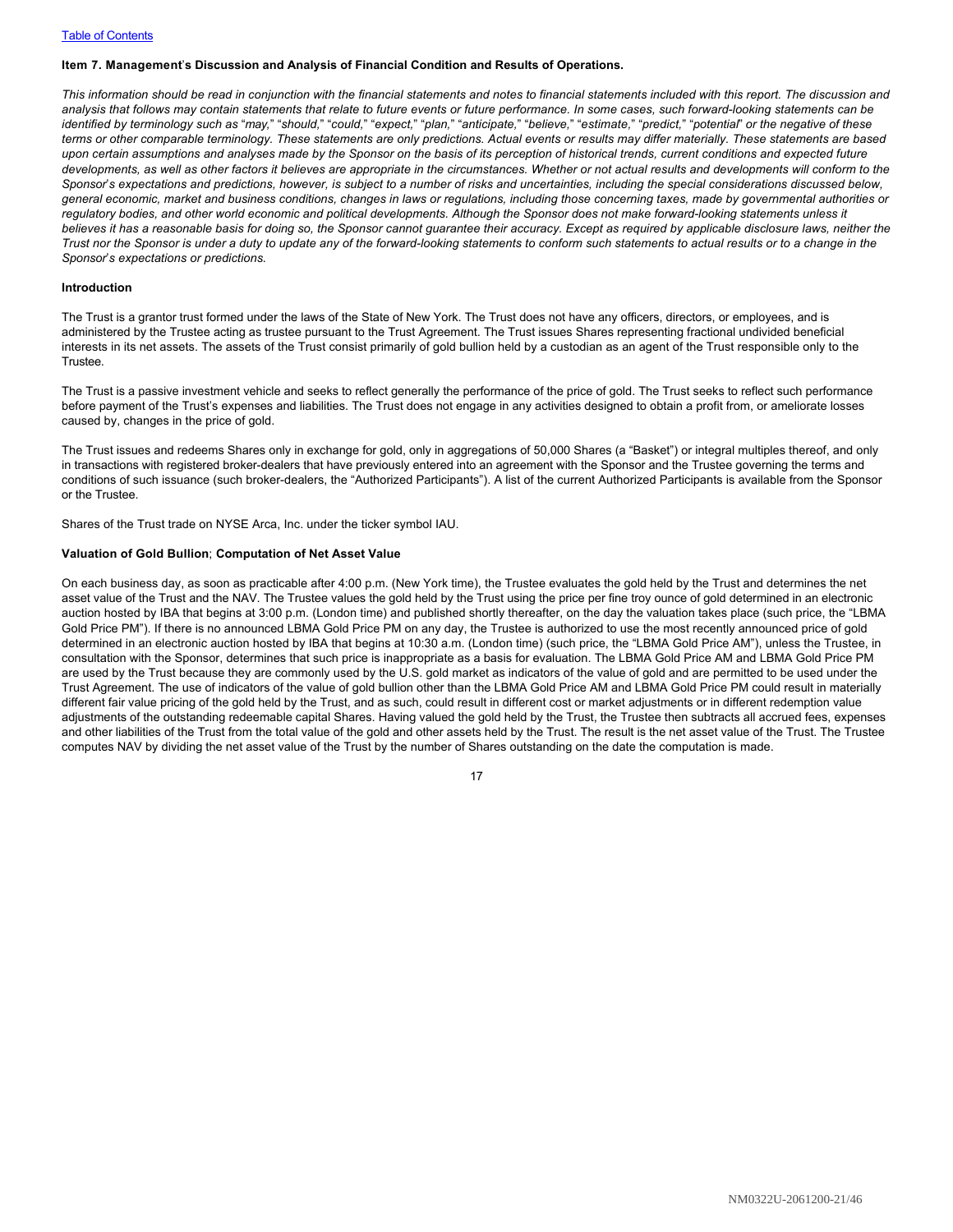## **Liquidity**

The Trust is not aware of any trends, demands, conditions or events that are reasonably likely to result in material changes to its liquidity needs. In exchange for a fee, the Sponsor has agreed to assume most of the expenses incurred by the Trust. As a result, the only ordinary expense of the Trust during the period covered by this report was the Sponsor's fee. The Trust's only source of liquidity is its sales of gold.

## **Critical Accounting Policies**

The financial statements and accompanying notes are prepared in accordance with generally accepted accounting principles in the United States of America. The preparation of these financial statements relies on estimates and assumptions that impact the Trust's financial position and results of operations. These estimates and assumptions affect the Trust's application of accounting policies. A description of the valuation of gold bullion, a critical accounting policy that the Trust believes is important to understanding its results of operations and financial position, is provided in the section entitled "Valuation of Gold Bullion; Computation of Net Asset Value" above. In addition, please refer to Note 2 to the financial statements included in this report for further discussion of the Trust's accounting policies.

## **Valuation of Gold Bullion**

Fair value of the gold bullion is based on the LBMA Gold Price PM. If there is no announced LBMA Gold Price PM on a business day, the Trustee is authorized to use the most recently announced LBMA Gold Price AM.

There are other indicators of the value of gold bullion that are available that could be different than that chosen by the Trust. The LBMA Gold Price AM and LBMA Gold Price PM are used by the Trust because they are commonly used by the U.S. gold market as indicators of the value of gold, and are permitted to be used under the Trust Agreement. The use of indicators of the value of gold bullion other than the LBMA Gold Price AM and LBMA Gold Price PM could result in materially different fair value pricing of the gold held by the Trust.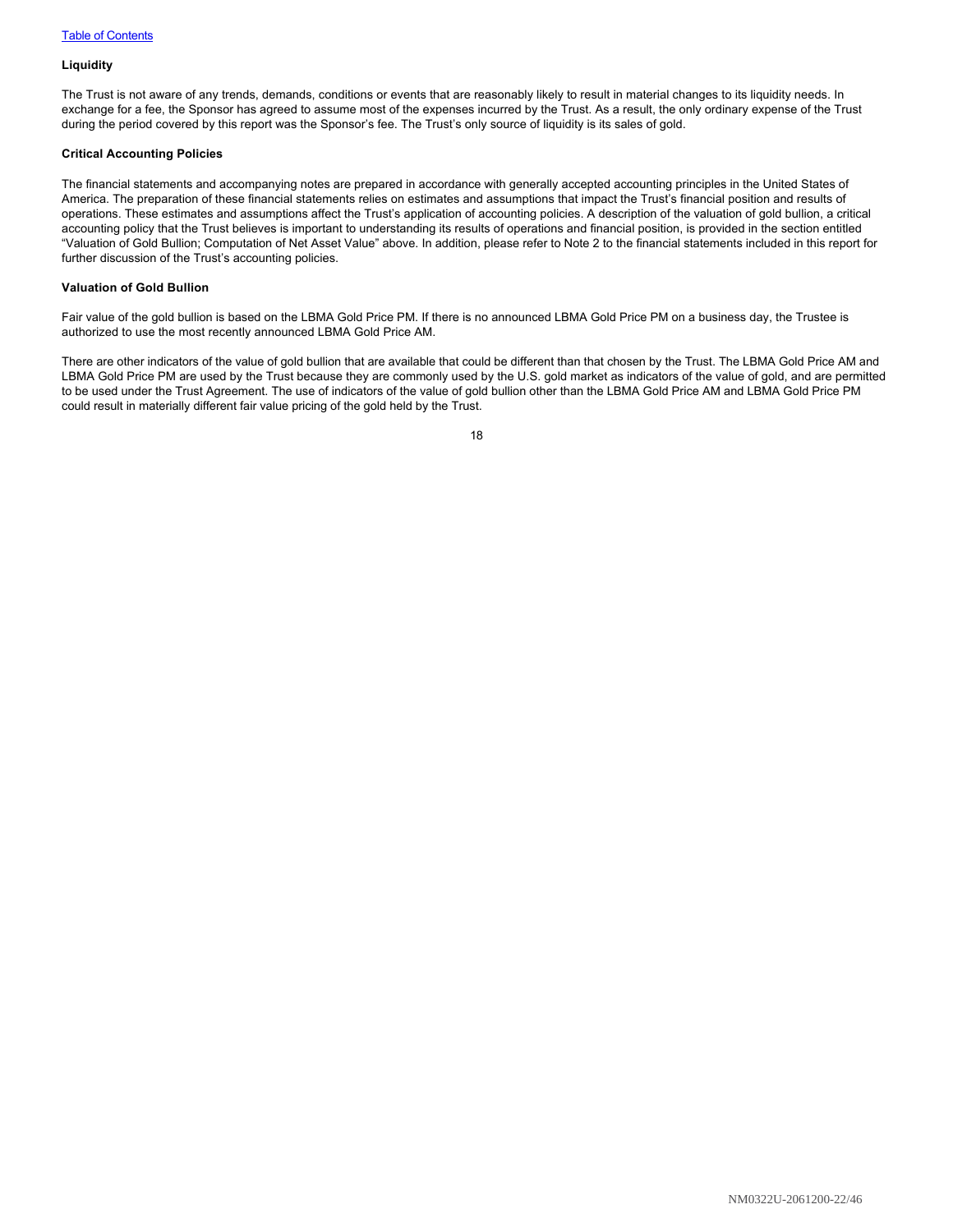The following chart shows the daily LBMA Gold Price, as applicable, for the period from December 2016 through December 2021:



#### **Gold Prices (December 2016 - December 2021)**

#### **Results of Operations**

*The Year Ended December 31, 2021(a)*

The Trust's net asset value decreased from \$31,918,269,136 at December 31, 2020 to \$28,723,023,637 at December 31, 2021, a 10.01% decrease for the year. The decrease in the Trust's net asset value resulted primarily from a decrease in the number of outstanding Shares, which fell from 885,225,000 at December 31, 2020 to 829,750,000 at December 31, 2021, a consequence of 53,075,000 Shares (1,062 Baskets) being created and 108,550,000 Shares (2,171 Baskets) being redeemed during the year. The decrease in the Trust's net asset value was also affected by a decrease in the LBMA Gold Price, which fell 3.75% from \$1,891.10 at December 31, 2020 to \$1,820.10 at December 31, 2021. The Board of Directors authorized a one-for-two reverse stock split for the Trust, effective at the market open on May 24, 2021. The impact of the stock split was to raise the NAV by a factor of two and decrease the shares outstanding, resulting in no effect on the net assets of the Trust. The financial statements for the Trust have been adjusted to reflect the reverse stock split.

The 3.99% decrease in the NAV from \$36.06 at December 31, 2020 to \$34.62 at December 31, 2021 is directly related to the 3.75% decrease in the price of gold.

The NAV decreased slightly more than the price of gold on a percentage basis due to the Sponsor's fees, which were \$72,773,331 for the year, or 0.25% of the Trust's average weighted assets of \$29,100,578,209 during the year. The NAV of \$37.04 on January 4, 2021 was the highest during the year, compared with a low of \$32.08 on March 30, 2021.

Net decrease in net assets resulting from operations for the year ended December 31, 2021 was \$1,399,133,475, resulting from an unrealized loss on investment in gold bullion of \$1,904,612,983 and a net investment loss of \$72,773,331, partially offset by a net realized gain of \$565,428,591 on gold bullion distributed for the redemption of Shares and a net realized gain of \$12,824,248 from gold bullion sold to pay expenses during the year. Other than the Sponsor's fees of \$72,773,331, the Trust had no expenses during the year.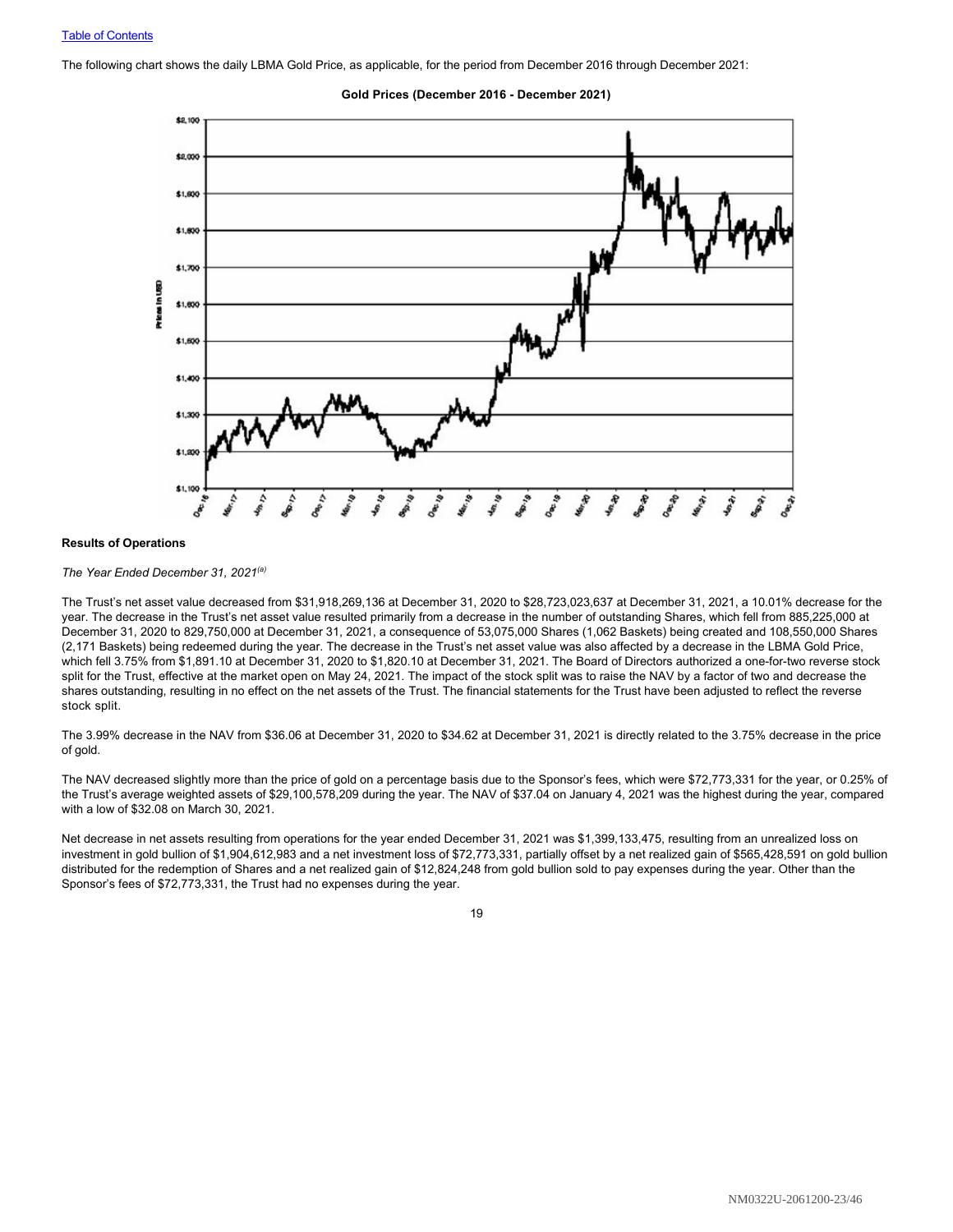## *The Year Ended December 31, 2020(a)*

The Trust's net asset value increased from \$17,628,525,082 at December 31, 2019 to \$31,918,269,136 at December 31, 2020, an 81.06% increase for the year. The increase in the Trust's net asset value resulted primarily from an increase in the number of outstanding Shares, which rose from 605,575,000 at December 31, 2019 to 885,225,000 at December 31, 2020, a consequence of 359,650,000 Shares (7,193 Baskets) being created and 80,000,000 Shares (1,600 Baskets) being redeemed during the year. The increase in the Trust's net asset value also benefited from an increase in the LBMA Gold Price, which rose 24.16% from \$1,523.00 at December 31, 2019 to \$1,891.10 at December 31, 2020.

The 23.83% rise in the NAV from \$29.12 at December 31, 2019 to \$36.06 at December 31, 2020 was directly related to the 24.16% increase in the price of gold.

The NAV increased slightly less than the price of gold on a percentage basis due to the Sponsor's fees, which were \$65,443,749 for the year, or 0.25% of the Trust's average weighted assets of \$26,216,201,970 during the year. The NAV of \$39.46 on August 6, 2020 was the highest during the year, compared with a low of \$28.16 on March 19, 2020.

Net increase in net assets resulting from operations for the year ended December 31, 2020 was \$4,804,011,813, resulting from an unrealized gain on investment in gold bullion of \$4,373,267,647 and a net realized gain of \$483,306,743 on gold bullion distributed for the redemption of Shares and a net realized gain of \$12,881,172 on gold bullion sold to pay expenses during the year, partially offset by a net investment loss of \$65,443,749. Other than the Sponsor's fees of \$65,443,749, the Trust had no expenses during the year.

## *The Year Ended December 31, 2019(a)*

The Trust's net asset value increased from \$11,544,738,146 at December 31, 2018 to \$17,628,525,082 at December 31, 2019, a 52.70% increase for the year. The increase in the Trust's net asset value resulted primarily from an increase in the number of outstanding Shares, which rose from 470,100,000 at December 31, 2018 to 605,575,000 at December 31, 2019, a consequence of 191,675,000 Shares (3,834 Baskets) being created and 56,200,000 Shares (1,124 Baskets) being redeemed during the year. The increase in the Trust's net asset value also benefited from an increase in the LBMA Gold Price, which rose 18.83% from \$1,281.65 at December 31, 2018 to \$1,523.00 at December 31, 2019.

The 18.57% increase in the NAV from \$24.56 at December 31, 2018 to \$29.12 at December 31, 2019 is directly related to the 18.83% increase in the price of gold.

The NAV increased slightly less than the price of gold on a percentage basis due to the Sponsor's fees, which were \$35,318,380 for the year, or 0.25% of the Trust's average weighted assets of \$14,144,367,726 during the year. The NAV of \$29.58 on September 4, 2019 was the highest during the year, compared with a low of \$24.30 on April 23, 2019.

Net increase in net assets resulting from operations for the year ended December 31, 2019 was \$2,276,002,127, resulting from an unrealized gain on investment in gold bullion of \$2,245,532,373, a net realized gain of \$62,885,343 on gold bullion distributed for the redemption of Shares and a net realized gain of \$2,902,791 on gold bullion sold to pay expenses during the year, partially offset by a net investment loss of \$35,318,380. Other than the Sponsor's fees of \$35,318,380, the Trust had no expenses during the year.

## <span id="page-23-0"></span>**Item 7A. Quantitative and Qualitative Disclosures About Market Risk.**

#### Not applicable.

Adjusted to reflect a one-for-two reverse stock split that was effective at market open on May 24, 2021.

<sup>20</sup>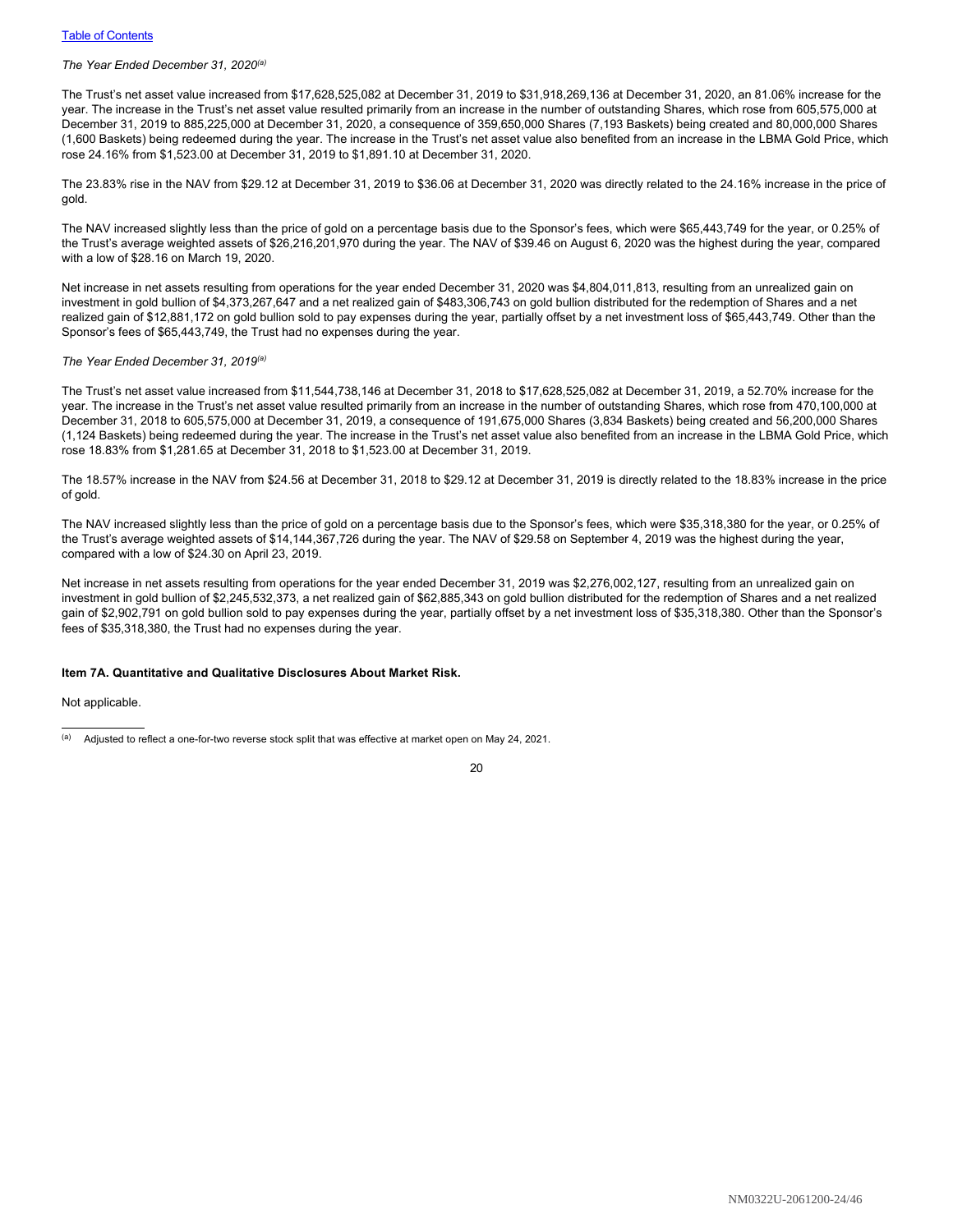## <span id="page-24-0"></span>**Item 8. Financial Statements and Supplementary Data.**

The following tables show the Trust's quarterly financial information for 2021 and 2020.

|                                                                | <b>Three Months Ended (Unaudited)</b> |                   |    |                         |     |                       |     |                      |
|----------------------------------------------------------------|---------------------------------------|-------------------|----|-------------------------|-----|-----------------------|-----|----------------------|
|                                                                |                                       | March 31,<br>2021 |    | <b>June 30,</b><br>2021 |     | September 30,<br>2021 |     | December 31,<br>2021 |
| <b>Expenses</b>                                                |                                       |                   |    |                         |     |                       |     |                      |
| Sponsor's fee                                                  |                                       | 18,536,656        | £. | 18,171,855              |     | 18,059,257            | \$. | 18,005,563           |
| <b>Total Expenses</b>                                          |                                       | 18,536,656        |    | 18,171,855              |     | 18,059,257            |     | 18,005,563           |
| Net investment loss                                            |                                       | (18, 536, 656)    |    | (18, 171, 855)          |     | (18,059,257)          |     | (18,005,563)         |
| <b>Net Realized and Unrealized Gain (Loss)</b>                 |                                       |                   |    |                         |     |                       |     |                      |
| Net realized gain from:                                        |                                       |                   |    |                         |     |                       |     |                      |
| Gold bullion sold to pay expenses                              | \$                                    | 3,764,720         | \$ | 3,160,923               | -\$ | $3.099.118$ \$        |     | 2,799,487            |
| Gold bullion distributed for the redemption of Shares          |                                       | 254,372,227       |    | 79,926,621              |     | 127,976,249           |     | 103,153,494          |
| Net realized gain                                              |                                       | 258,136,947       |    | 83,087,544              |     | 131,075,367           |     | 105,952,981          |
| Net change in unrealized appreciation/depreciation on          |                                       |                   |    |                         |     |                       |     |                      |
| investment in gold bullion                                     |                                       | (3,618,692,332)   |    | 1,053,747,875           |     | (456, 228, 532)       |     | 1,116,560,006        |
| Net realized and unrealized gain (loss)                        |                                       | (3,360,555,385)   |    | 1,136,835,419           |     | (325, 153, 165)       |     | 1,222,512,987        |
| Net increase (decrease) in net assets resulting from           |                                       |                   |    |                         |     |                       |     |                      |
| operations                                                     |                                       | (3,379,092,041)   | S  | 1,118,663,564           |     | (343, 212, 422)       |     | 1,204,507,424        |
| Net increase (decrease) in net assets per Share <sup>(a)</sup> |                                       | (3.86)            |    | 1.33                    |     | (0.41)                |     | 1.44                 |

(a) Adjusted to reflect a one-for-two reverse stock split that was effective at market open on May 24, 2021.

|                                                       | <b>Three Months Ended (Unaudited)</b> |                   |    |                         |    |                       |      |                      |
|-------------------------------------------------------|---------------------------------------|-------------------|----|-------------------------|----|-----------------------|------|----------------------|
|                                                       |                                       | March 31,<br>2020 |    | <b>June 30,</b><br>2020 |    | September 30,<br>2020 |      | December 31,<br>2020 |
| <b>Expenses</b>                                       |                                       |                   |    |                         |    |                       |      |                      |
| Sponsor's fee                                         |                                       | 11,818,169        |    | 14,632,446              |    | 19,078,049            |      | 19,915,085           |
| <b>Total Expenses</b>                                 |                                       | 11,818,169        |    | 14,632,446              |    | 19,078,049            |      | 19,915,085           |
| Net investment loss                                   |                                       | (11, 818, 169)    |    | (14,632,446)            |    | (19,078,049)          |      | (19, 915, 085)       |
| <b>Net Realized and Unrealized Gain (Loss)</b>        |                                       |                   |    |                         |    |                       |      |                      |
| Net realized gain from:                               |                                       |                   |    |                         |    |                       |      |                      |
| Gold bullion sold to pay expenses                     | \$                                    | 1,813,190         | \$ | 2,481,003               | -S | 4.403.639             | - \$ | 4,183,340            |
| Gold bullion distributed for the redemption of Shares |                                       | 149,833,292       |    | 55,939,245              |    | 73,471,118            |      | 204,063,088          |
| Net realized gain                                     |                                       | 151,646,482       |    | 58,420,248              |    | 77,874,757            |      | 208,246,428          |
| Net change in unrealized appreciation/depreciation on |                                       |                   |    |                         |    |                       |      |                      |
| investment in gold bullion                            |                                       | 831,013,860       |    | 2,078,877,217           |    | 1,620,716,613         |      | (157,340,043)        |
| Net realized and unrealized gain                      |                                       | 982,660,342       |    | 2,137,297,465           |    | 1,698,591,370         |      | 50,906,385           |
| Net increase in net assets resulting from operations  |                                       | 970,842,173       |    | 2,122,665,019           |    | 1,679,513,321         |      | 30,991,300           |
| Net increase in net assets per Share <sup>(a)</sup>   |                                       | 1.54              |    | 2.94                    |    | 2.00                  |      | 0.04                 |

(a) Adjusted to reflect a one-for-two reverse stock split that was effective at market open on May 24, 2021.

See Index to Financial Statements on page F-1 for a list of the financial statements being filed herein.

# <span id="page-24-1"></span>**Item 9. Changes in and Disagreements with Accountants on Accounting and Financial Disclosure.**

There have been no changes in accountants and no disagreements with accountants during the year ended December 31, 2021.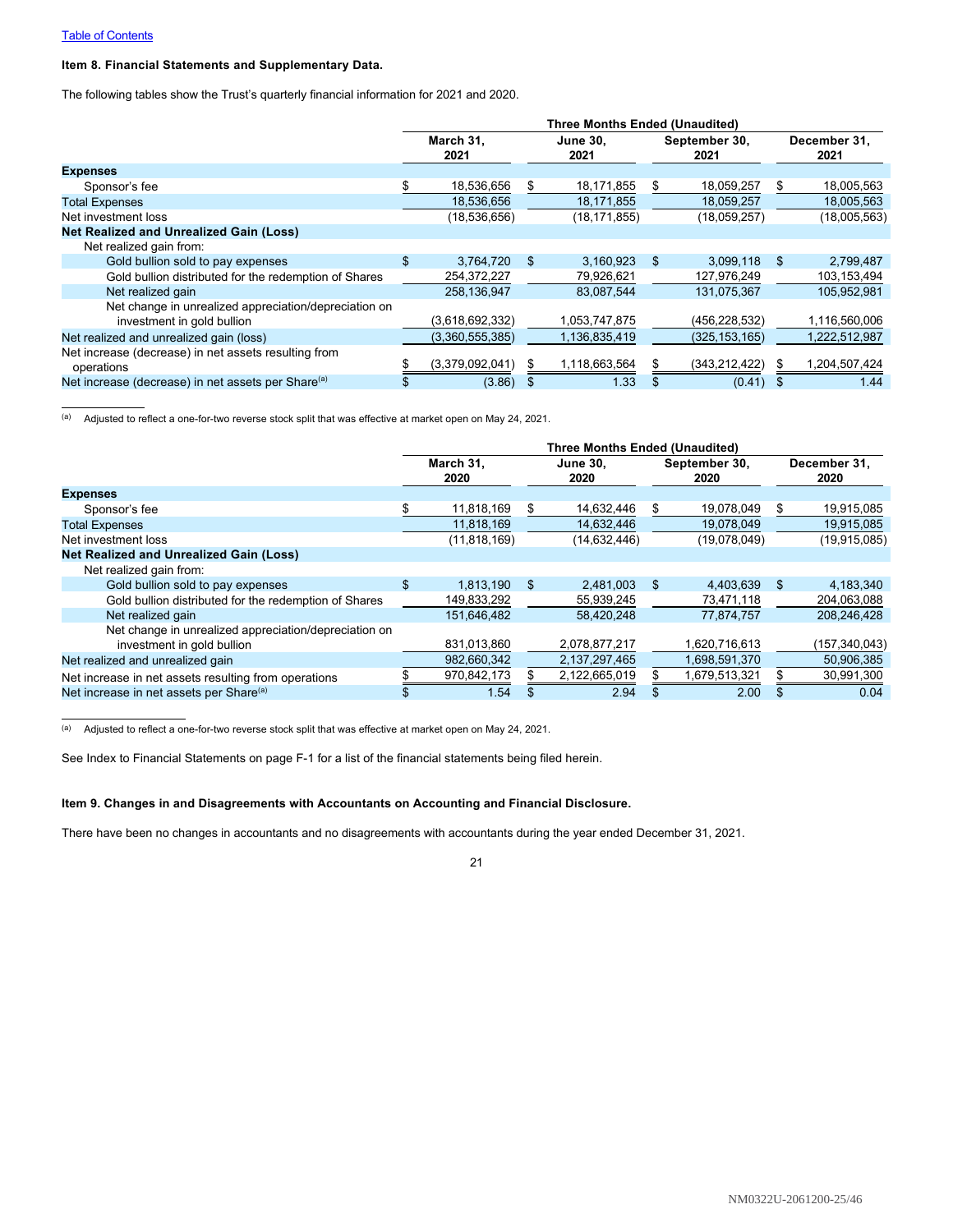## <span id="page-25-0"></span>**Item 9A. Controls and Procedures.**

The duly authorized officers of the Sponsor performing functions equivalent to those a principal executive officer and principal financial officer of the Trust would perform if the Trust had any officers, with the participation of the Trustee, have evaluated the effectiveness of the Trust's disclosure controls and procedures, and have concluded that the disclosure controls and procedures of the Trust were effective as of the end of the period covered by this report to provide reasonable assurance that information required to be disclosed in the reports that the Trust files or submits under the Securities Exchange Act of 1934, as amended, is recorded, processed, summarized and reported, within the time periods specified in the applicable rules and forms, and that it is accumulated and communicated to the duly authorized officers of the Sponsor performing functions equivalent to those a principal executive officer and principal financial officer of the Trust would perform if the Trust had any officers, as appropriate to allow timely decisions regarding required disclosure.

There are inherent limitations to the effectiveness of any system of disclosure controls and procedures, including the possibility of human error and the circumvention or overriding of the controls and procedures.

## **Management**'**s Report on Internal Control over Financial Reporting**

The Sponsor's management is responsible for establishing and maintaining adequate internal control over financial reporting, as defined in Exchange Act Rules 13a-15(f) and 15d-15(f). The Trust's internal control over financial reporting is a process designed to provide reasonable assurance regarding the reliability of financial reporting and the preparation of financial statements for external purposes in accordance with generally accepted accounting principles in the United States of America. Internal control over financial reporting includes those policies and procedures that: (1) pertain to the maintenance of records that, in reasonable detail, accurately and fairly reflect the transactions and dispositions of the Trust's assets; (2) provide reasonable assurance that transactions are recorded as necessary to permit preparation of financial statements in accordance with generally accepted accounting principles and that the Trust's receipts and expenditures are being made only in accordance with appropriate authorizations and (3) provide reasonable assurance regarding prevention or timely detection of unauthorized acquisition, use or disposition of the Trust's assets that could have a material effect on the financial statements.

Because of its inherent limitations, internal control over financial reporting may not prevent or detect misstatements. Also, projections of any evaluation of effectiveness to future periods are subject to the risk that controls may become ineffective because of changes in conditions, or that the degree of compliance with the policies or procedures may deteriorate.

The principal executive officer and principal financial officer of the Sponsor assessed the effectiveness of the Trust's internal control over financial reporting as of December 31, 2021. Their assessment included an evaluation of the design of the Trust's internal control over financial reporting and testing of the operational effectiveness of its internal control over financial reporting. In making its assessment, the Sponsor's management has utilized the criteria set forth by the Committee of Sponsoring Organizations of the Treadway Commission (COSO) in its report entitled *Internal Control* – *Integrated Framework (2013)*. Based on their assessment and those criteria, the principal executive officer and principal financial officer of the Sponsor concluded that the Trust maintained effective internal control over financial reporting as of December 31, 2021.

The effectiveness of the Trust's internal control over financial reporting as of December 31, 2021 has been audited by PricewaterhouseCoopers LLP, the independent registered public accounting firm that audited and reported on the financial statements included in this Form 10-K, as stated in their report which is included herein.

#### **Changes in Internal Control over Financial Reporting**

There were no changes in the Trust's internal control over financial reporting that occurred during the Trust's fourth fiscal quarter of the period covered by this report that have materially affected, or are reasonably likely to materially affect, the Trust's internal control over financial reporting.

#### <span id="page-25-1"></span>**Item 9B. Other Information.**

Not applicable.

#### <span id="page-25-2"></span>**Item 9C. Disclosure Regarding Foreign Jurisdictions that Prevent Inspections.**

Not applicable.

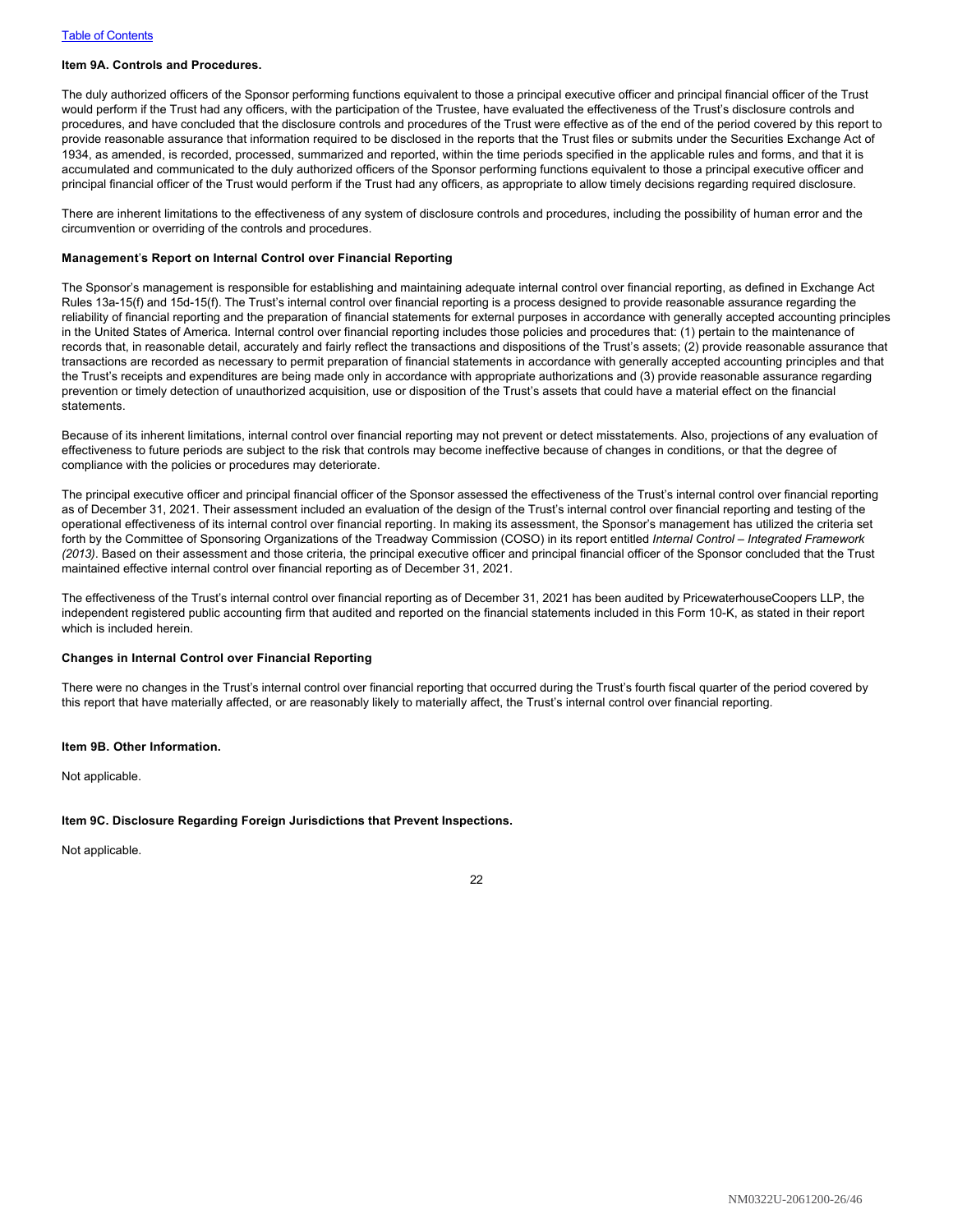## <span id="page-26-1"></span><span id="page-26-0"></span>**Item 10. Directors, Executive Officers and Corporate Governance.**

The Trust does not have any directors, officers or employees. The following persons, in their respective capacities as directors or executive officers of the Sponsor, a Delaware limited liability company, perform certain functions with respect to the Trust that, if the Trust had directors or executive officers, would typically be performed by them.

Paul Lohrey is the President and Chief Executive Officer of the Sponsor and Trent Walker is the Chief Financial Officer of the Sponsor.

The Sponsor is managed by a Board of Directors composed of Rachel Aguirre, Philip Jensen, Peter Landini, Kimun Lee, and Paul Lohrey.

*Paul Lohrey, CFA,* 59, has served as President and Chief Executive Officer of the Sponsor since November 2015. Mr. Lohrey joined BlackRock, Inc., a global asset management firm, as a Managing Director performing supervisory and managerial functions in June 2010. Prior to joining BlackRock, Mr. Lohrey served as Chief Investment Officer, Europe, performing supervisory and managerial functions, for The Vanguard Group, an asset management firm, from October 2008 to May 2010. He also held various positions in equity and fixed income portfolio management while at Vanguard from August 1994. Mr. Lohrey earned a Bachelor of Arts in economics from Duke University in 1984 and an MBA in finance from the University of Chicago in 1986.

*Trent Walker,* 47, became a principal of the Sponsor in June 2021 and serves as its Chief Financial Officer. Mr. Walker has been employed by BlackRock since September 2019 and serves as a Managing Director and Head of Americas Product Oversight and Governance in the Global Accounting and Product Services team, performing supervisory and managerial functions. In that capacity, Mr. Walker serves as the Treasurer and Chief Financial Officer of iShares Trust, iShares, Inc. and iShares U.S. ETF Trust and Chief Financial Officer of BlackRock Funds, BlackRock Funds II, BlackRock Funds IV, BlackRock Funds V and BlackRock Funds VI. Prior to joining BlackRock, Mr. Walker served as a Senior Vice President and a Registered Principal of Pacific Investment Management Company LLC, including in the capacity as Treasurer of PIMCO Funds, PIMCO Variable Insurance Trust, PIMCO Equity Series, PIMCO Equity Series VIT, PIMCO Managed Accounts Trust, PIMCO-Sponsored Interval Funds and PIMCO-Sponsored Closed-End Funds from January 16, 2015 to August 30, 2019. Mr. Walker received his Bachelor of Science in accounting from Northwest Missouri State University and is a certified public accountant.

*Rachel Aguirre,* 39, became a principal of the Sponsor in June 2021 and serves as its Director. Ms. Aguirre has been employed by BlackRock since March 2005, including her years with Barclays Global Investors, which merged with BlackRock in 2009 and serves as a Managing Director. Ms. Aguirre has served as the Head of U.S. Product Engineering since March 2021, performing managerial and supervisory functions. In that capacity, Ms. Aguirre oversees a team that designs, launches, and assesses the quality of BlackRock's indexed ETF products and is a member of the firm's ETF and Index Investments ("EII") Markets and Investments Executive Committee and the EII Global Product Executive Committee. Ms. Aguirre served as Co-Head of the Americas Portfolio Engineering team within EII from January 2020 to March 2021. In that role, Ms. Aguirre oversaw teams that manage the U.S. iShares EII product ranges. Prior to that, Ms. Aguirre served as Head of Developed Markets Portfolio Engineering from May 2016 to December 2019. Ms. Aguirre received her Bachelor of Science in Mathematics from the College of Creative Studies at UC Santa Barbara and a Master of Science in Financial Mathematics from Stanford University.

*Philip Jensen,* 63, is Chairman of the Sponsor's audit committee. In June 2001, Mr. Jensen joined Paul Capital Partners, an investment firm focusing on the secondary private equity and healthcare markets, for which he presently serves as Partner and previously served as Chief Operating Officer from 2002 to 2020. Mr. Jensen received his Bachelor of Science from San Francisco State University and practiced as a California Certified Public Accountant through 1992.

*Peter Landini, 70*, is a member of the Sponsor's audit committee. In January 2003, Mr. Landini joined RBP Investment Advisors, Inc., a financial planning consultancy firm, for which he presently serves as Partner and Wealth Manager. Mr. Landini received his Bachelor of Science in accounting from Santa Clara University and an MBA in finance from Golden Gate University. Mr. Landini is a certified financial planner.

*Kimun Lee,* 75, is a member of the Sponsor's audit committee. Mr. Lee is a California-registered investment adviser and has conducted his consulting business under the name Resources Consolidated since January 1980. Since September 2010, Mr. Lee has served as a member of the board of directors of Firsthand Technology Value Fund, Inc., a mutual fund company. Since April 2013, Mr. Lee has served as a member of the board of trustees of Firsthand Funds, a mutual fund company. Since April 2014, Mr. Lee has served as a member of the board of trustees of FundX Investment Trust, a mutual fund company. Until January 2005, Mr. Lee also served as a member of the board of directors of Fremont Mutual Funds, Inc., a mutual fund company. Mr. Lee received his Bachelor of Arts from the University of the Pacific and an MBA from University of Nevada, Reno. He also completed the executive education program on corporate governance at Stanford Graduate School of Business.

The Sponsor has a code of ethics (the "Code of Ethics") that applies to its executive officers, including its Chief Executive Officer, President, Chief Financial Officer and Treasurer, who perform certain functions with respect to the Trust that, if the Trust had executive officers would typically be performed by them. The Code of Ethics is available by writing the Sponsor at 400 Howard Street, San Francisco, CA 94105 or calling the Sponsor at (415) 670-2000. The Sponsor's Code of Ethics is intended to be a codification of the business and ethical principles that guide the Sponsor, and to deter wrongdoing, to promote (1) honest and ethical conduct (including the ethical handling of actual or apparent conflicts of interest), (2) full, fair, accurate, timely and understandable disclosure in public reports, documents and communications, (3) compliance with applicable laws and governmental rules and regulations, (4) the prompt internal reporting of violations of the Code of Ethics and (5) accountability for adherence to the Code of Ethics.

#### <span id="page-26-2"></span>**Item 11. Executive Compensation.**

The Trust has no employees, officers or directors. The Trust is managed by the Sponsor and pays the Sponsor the Sponsor's fee. For the year ended December 31, 2021, the Trust has incurred Sponsor's fees of \$72,773,331.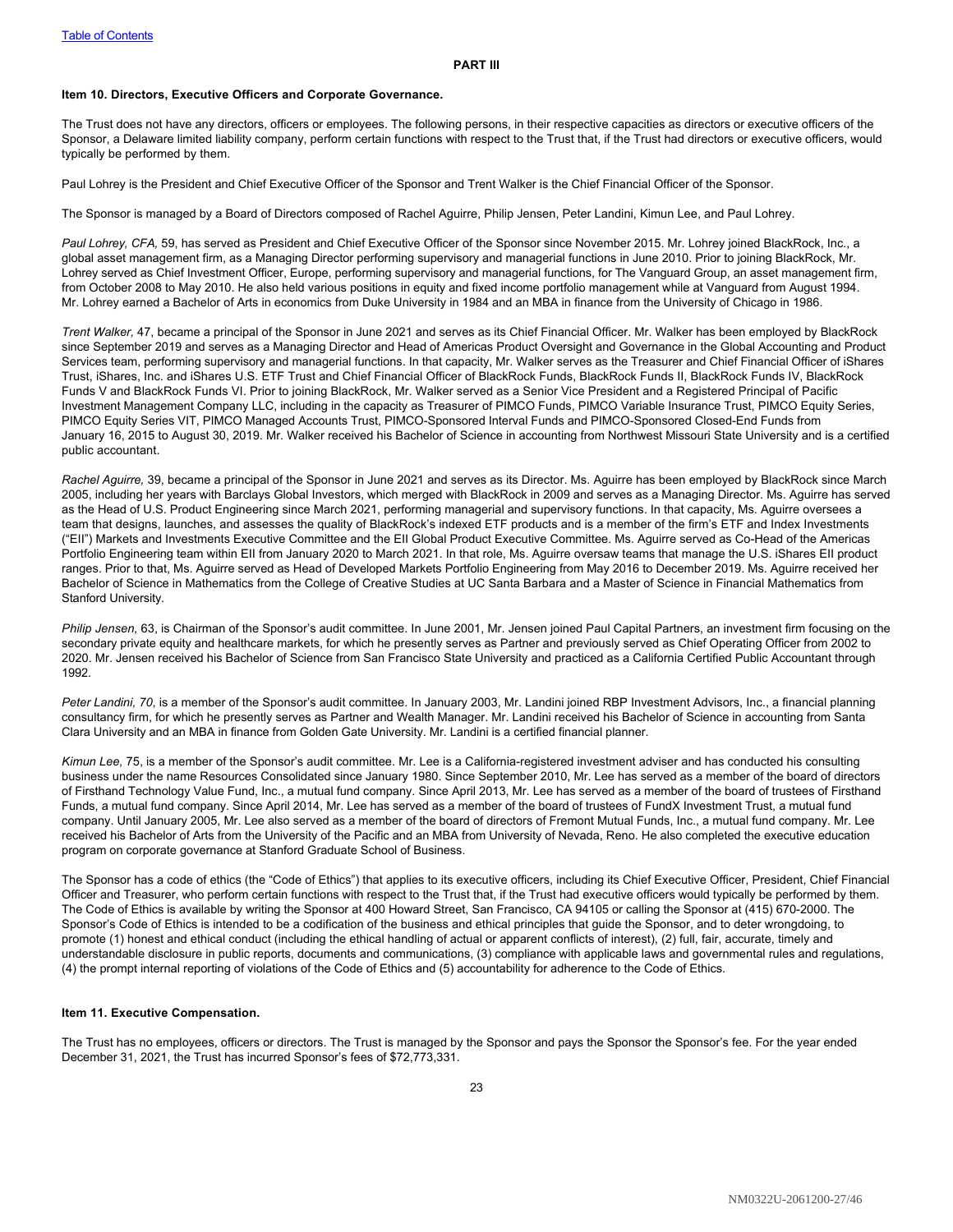## **[Table of Contents](#page-3-0)**

## <span id="page-27-0"></span>**Item 12. Security Ownership of Certain Beneficial Owners and Management and Related Stockholder Matters.**

*Securities Authorized for Issuance under Equity Compensation Plans*

Not applicable.

*Security Ownership of Certain Beneficial Owners and Management*

Not applicable.

## <span id="page-27-1"></span>**Item 13. Certain Relationships and Related Transactions, and Director Independence.**

See Item 11 above.

## <span id="page-27-2"></span>**Item 14. Principal Accounting Fees and Services.**

## *Audit and Non-Audit Fees*

The table below summarizes the fees for services performed by PricewaterhouseCoopers LLP for the years ended December 31, 2021 and 2020.

|                                   | 2021 |        |        | 2020   |
|-----------------------------------|------|--------|--------|--------|
| <b>Audit fees</b>                 |      | 61,800 | œ<br>Ф | 61,800 |
| Audit-related fees <sup>(a)</sup> |      | 2,000  |        | 2,000  |
| Tax fees                          |      |        |        | –      |
| All other fees                    |      |        |        |        |
|                                   |      | 63.800 |        | 63,800 |

(a) Amount represents fees billed for review of the regulatory filings.

## *Approval of Independent Registered Public Accounting Firm Services and Fees*

The audit committee of the Board of Directors of the Sponsor approved, prior to the commencement of the engagement, the engagement of and compensation to be paid to PricewaterhouseCoopers LLP as auditors of the Trust.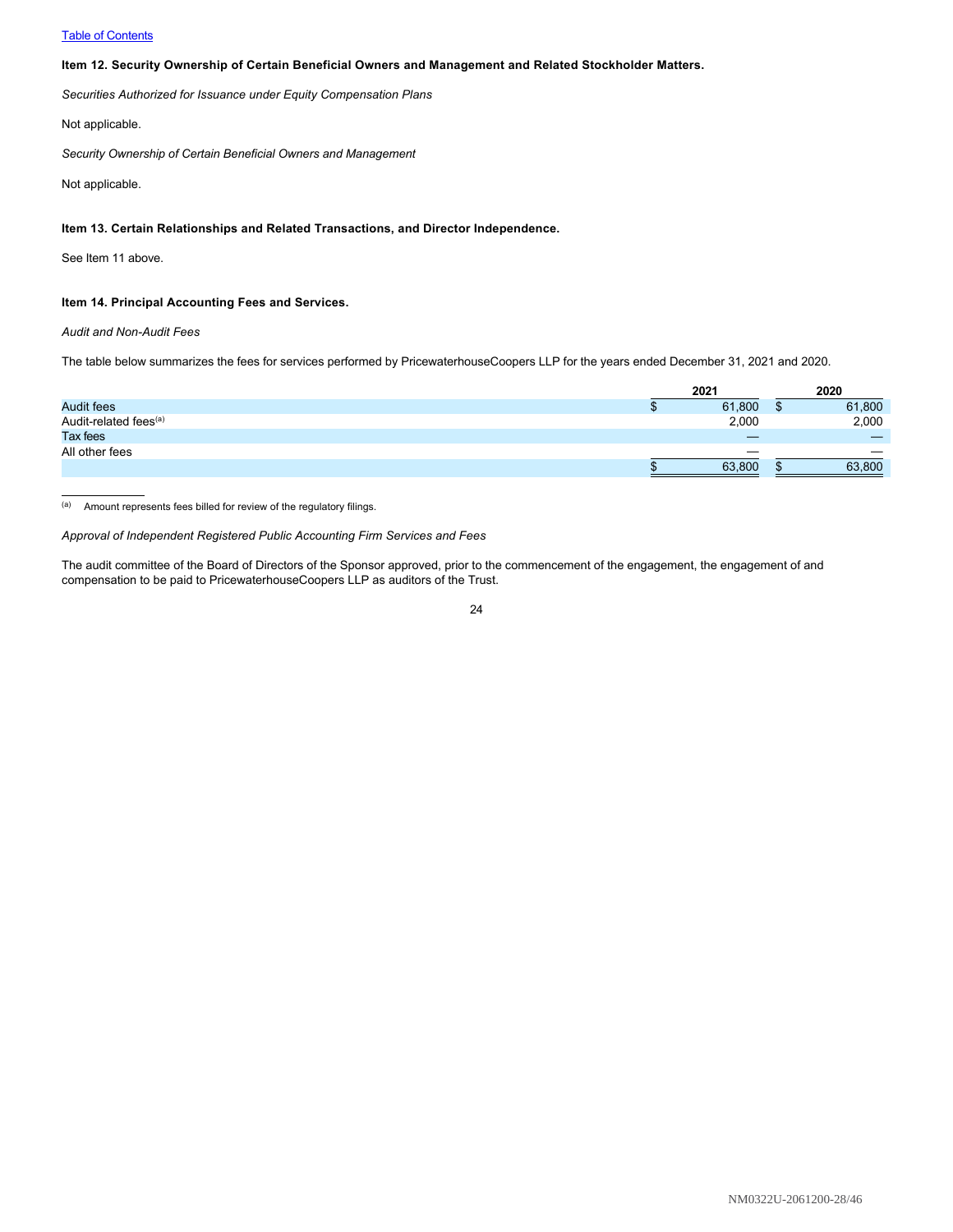# <span id="page-28-1"></span><span id="page-28-0"></span>**Item 15. Exhibits, Financial Statement Schedules.**

## *Financial Statements*

See Index to Financial Statements on Page F-1 for a list of the financial statements being filed as part of this report.

*Financial Statement Schedules*

Schedules have been omitted since they are either not required, not applicable or the information has otherwise been included.

*Exhibits*

The following documents are filed herewith or incorporated herein and made a part of this Annual Report:

| <b>Exhibit No.</b> | <b>Description</b>                                                                                                                                                      |
|--------------------|-------------------------------------------------------------------------------------------------------------------------------------------------------------------------|
| 4.1                | Fifth Amended and Restated Depositary Trust Agreement is incorporated by reference to Exhibit 4.1 of the Current Report on Form 8-K                                     |
|                    | filed by the Registrant on January 31, 2022                                                                                                                             |
| 4.2                | Standard Terms for Authorized Participant Agreements is incorporated by reference to Exhibit 4.2 of the Current Report on Form 8-K filed                                |
|                    | by the Registrant on December 22, 2016                                                                                                                                  |
|                    |                                                                                                                                                                         |
| 4.3                | Description of Securities Registered under Section 12 of the Securities Exchange Act of 1934 is incorporated by reference to Exhibit 4.3                                |
|                    | of the Annual Report on Form 10-K filed by the Registrant on February 27, 2020                                                                                          |
|                    |                                                                                                                                                                         |
| 10.1               | Second Amended and Restated Custodian Agreement between The Bank of New York Mellon and JPMorgan Chase Bank N.A., London                                                |
|                    | brand is incorporated by reference to Exhibit 10.1 of the Current Report on Form 8-K filed by the Registrant on December 22, 2016                                       |
| 10.2               | Amendment Agreement to Second Amended and Restated Custodian Agreement between The Bank of New York Mellon and JP Morgan                                                |
|                    | Chase Bank N.A., London branch is incorporated by reference to Exhibit 10.2 to the Quarterly Report on Form 10-Q filed by the Registrant                                |
|                    | on August 5, 2020                                                                                                                                                       |
|                    |                                                                                                                                                                         |
| 10.3               | Sub-license Agreement is incorporated by reference to Exhibit 10.2 of the Amendment No. 1 to Annual Report on Form 10-K filed by the<br>Registrant on November 12, 2008 |
|                    |                                                                                                                                                                         |
| 23.1               | <b>Consent of PricewaterhouseCoopers LLP</b>                                                                                                                            |
|                    |                                                                                                                                                                         |
| 31.1               | Certification by Principal Executive Officer Pursuant to Section 302 of the Sarbanes-Oxley Act of 2002                                                                  |
| 31.2               | Certification by Principal Financial Officer Pursuant to Section 302 of the Sarbanes-Oxley Act of 2002                                                                  |
|                    |                                                                                                                                                                         |
| 32.1               | Certification by Principal Executive Officer Pursuant to 18 U.S.C. Section 1350, as Adopted Pursuant to Section 906 of the                                              |
|                    | Sarbanes-Oxley Act of 2002                                                                                                                                              |
|                    |                                                                                                                                                                         |
| 32.2               | Certification by Principal Financial Officer Pursuant to 18 U.S.C. Section 1350, as Adopted Pursuant to Section 906 of the<br>Sarbanes-Oxley Act of 2002                |
|                    |                                                                                                                                                                         |
| 101.INS            | Inline XBRL Instance Document the instance document does not appear in the Interactive Data File because its XBRL tags are embedded                                     |
|                    | within the Inline XBRL document                                                                                                                                         |
|                    |                                                                                                                                                                         |
| 101.SCH            | Inline XBRL Taxonomy Extension Schema Document                                                                                                                          |
| 101.CAL            | Inline XBRL Taxonomy Extension Calculation Linkbase Document                                                                                                            |
|                    |                                                                                                                                                                         |
| 101.DEF            | Inline XBRL Taxonomy Extension Definition Linkbase Document                                                                                                             |
|                    |                                                                                                                                                                         |
| 101.LAB            | Inline XBRL Taxonomy Extension Label Linkbase Document                                                                                                                  |
| 101.PRE            | Inline XBRL Taxonomy Extension Presentation Linkbase Document                                                                                                           |
|                    |                                                                                                                                                                         |
| 104                | Cover Page Interactive Data File included as Exhibit 101 (embedded within the Inline XBRL document)                                                                     |

## <span id="page-28-2"></span>**Item 16. Form 10-K Summary.**

None.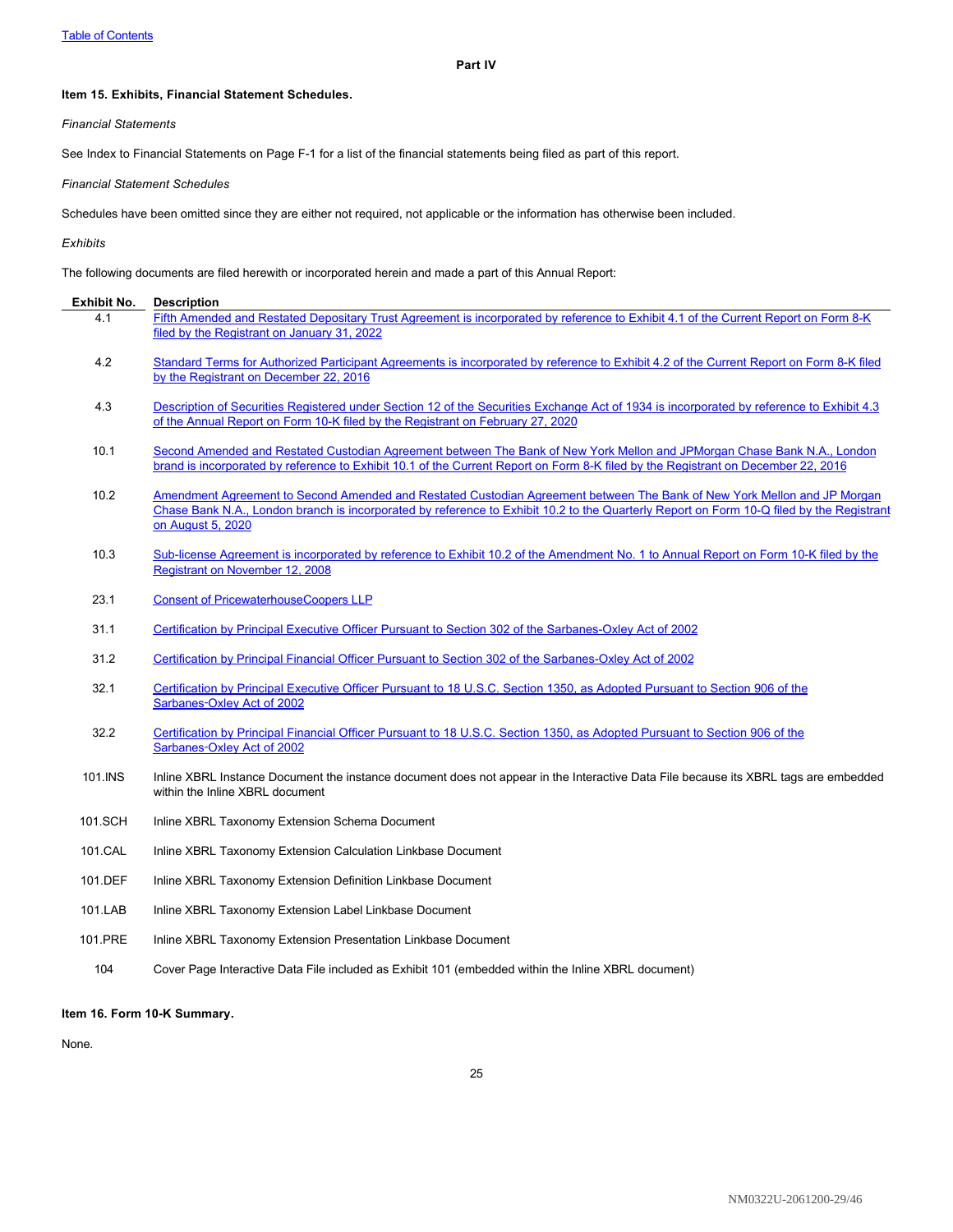## **iShares® Gold Trust Financial Statements Index**

|                                                                                          | Page  |
|------------------------------------------------------------------------------------------|-------|
| Report of Independent Registered Public Accounting Firm (PCAOB ID 238)                   | $F-2$ |
| Statements of Assets and Liabilities at December 31, 2021 and 2020                       | $F-3$ |
| Statements of Operations for the years ended December 31, 2021, 2020 and 2019            | $F-4$ |
| Statements of Changes in Net Assets for the years ended December 31, 2021, 2020 and 2019 | $F-5$ |
| Statements of Cash Flows for the years ended December 31, 2021, 2020 and 2019            | $F-6$ |
| Schedules of Investments at December 31, 2021 and 2020                                   | F-7   |
| <b>Notes to Financial Statements</b>                                                     | $F-8$ |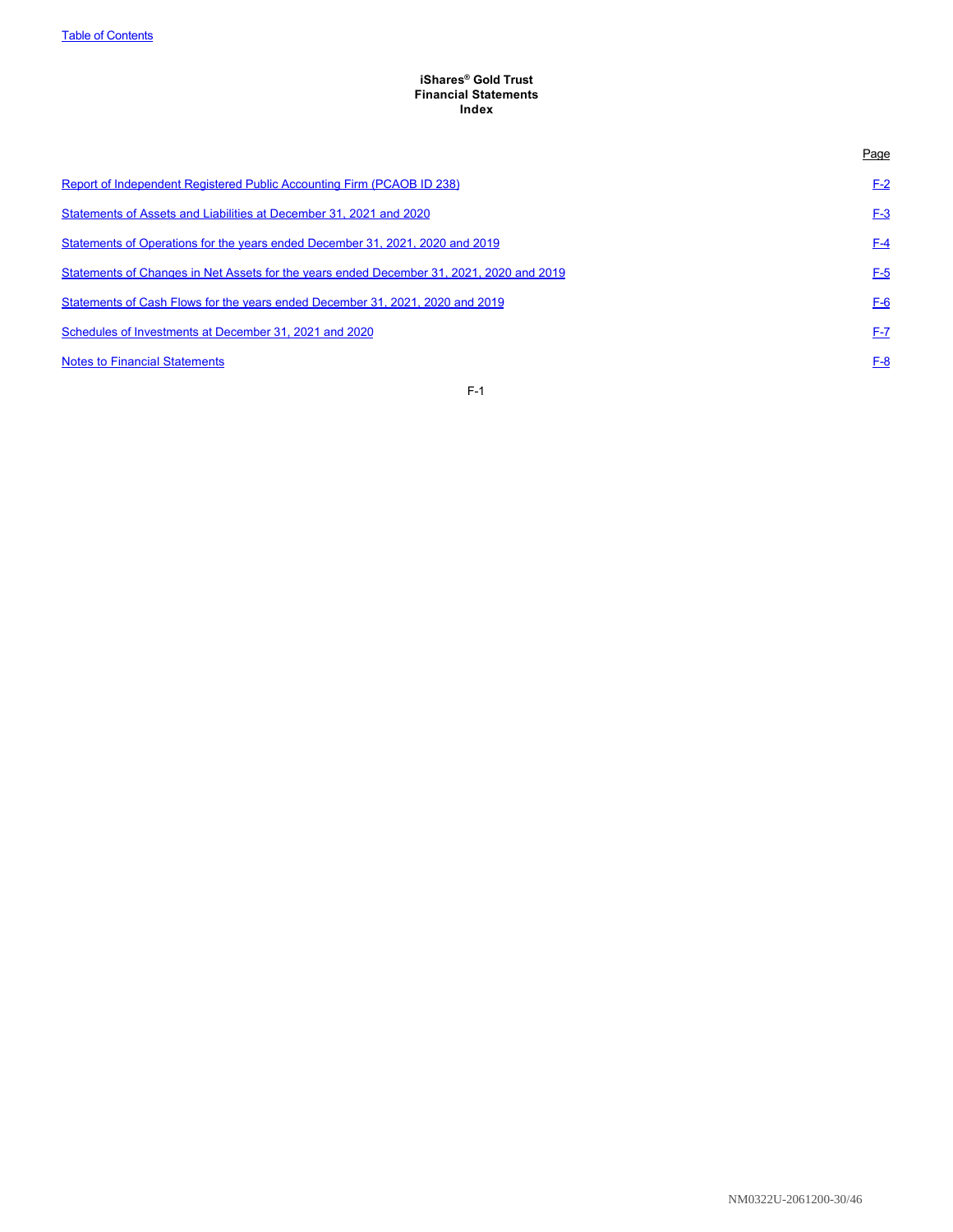# <span id="page-30-0"></span>**Report of Independent Registered Public Accounting Firm**

To the Sponsor and Shareholders of iShares® Gold Trust

#### *Opinions on the Financial Statements and Internal Control over Financial Reporting*

We have audited the accompanying statements of assets and liabilities, including the schedules of investments, of iShares® Gold Trust (the "Trust") as of December 31, 2021 and 2020, and the related statements of operations, changes in net assets, and cash flows for each of the three years in the period ended December 31, 2021, including the related notes (collectively referred to as the "financial statements"). We also have audited the Trust's internal control over financial reporting as of December 31, 2021, based on criteria established in *Internal Control - Integrated Framework* (2013) issued by the Committee of Sponsoring Organizations of the Treadway Commission (COSO).

In our opinion, the financial statements referred to above present fairly, in all material respects, the financial position of the Trust as of December 31, 2021 and 2020**,** and the results of its operations, changes in its net assets, and its cash flows for each of the three years in the period ended December 31, 2021 in conformity with accounting principles generally accepted in the United States of America. Also in our opinion, the Trust maintained, in all material respects, effective internal control over financial reporting as of December 31, 2021, based on criteria established in *Internal Control - Integrated Framework* (2013) issued by the COSO.

## *Basis for Opinions*

The Sponsor's management is responsible for these financial statements, for maintaining effective internal control over financial reporting, and for its assessment of the effectiveness of internal control over financial reporting, included in Management's Report on Internal Control over Financial Reporting appearing under Item 9A. Our responsibility is to express opinions on the Trust's financial statements and on the Trust's internal control over financial reporting based on our audits. We are a public accounting firm registered with the Public Company Accounting Oversight Board (United States) (PCAOB) and are required to be independent with respect to the Trust in accordance with the U.S. federal securities laws and the applicable rules and regulations of the Securities and Exchange Commission and the PCAOB.

We conducted our audits in accordance with the standards of the PCAOB. Those standards require that we plan and perform the audits to obtain reasonable assurance about whether the financial statements are free of material misstatement, whether due to error or fraud, and whether effective internal control over financial reporting was maintained in all material respects.

Our audits of the financial statements included performing procedures to assess the risks of material misstatement of the financial statements, whether due to error or fraud, and performing procedures that respond to those risks. Such procedures included examining, on a test basis, evidence regarding the amounts and disclosures in the financial statements. Our audits also included evaluating the accounting principles used and significant estimates made by management, as well as evaluating the overall presentation of the financial statements. Our audit of internal control over financial reporting included obtaining an understanding of internal control over financial reporting, assessing the risk that a material weakness exists, and testing and evaluating the design and operating effectiveness of internal control based on the assessed risk. Our audits also included performing such other procedures as we considered necessary in the circumstances. We believe that our audits provide a reasonable basis for our opinions.

#### *Definition and Limitations of Internal Control over Financial Reporting*

A trust's internal control over financial reporting is a process designed to provide reasonable assurance regarding the reliability of financial reporting and the preparation of financial statements for external purposes in accordance with generally accepted accounting principles. A trust's internal control over financial reporting includes those policies and procedures that (i) pertain to the maintenance of records that, in reasonable detail, accurately and fairly reflect the transactions and dispositions of the assets of the Trust; (ii) provide reasonable assurance that transactions are recorded as necessary to permit preparation of financial statements in accordance with generally accepted accounting principles, and that receipts and expenditures of the Trust are being made only in accordance with authorizations of management and Sponsor of the Trust; and (iii) provide reasonable assurance regarding prevention or timely detection of unauthorized acquisition, use, or disposition of the Trust's assets that could have a material effect on the financial statements.

Because of its inherent limitations, internal control over financial reporting may not prevent or detect misstatements. Also, projections of any evaluation of effectiveness to future periods are subject to the risk that controls may become inadequate because of changes in conditions, or that the degree of compliance with the policies or procedures may deteriorate.

#### *Critical Audit Matters*

Critical audit matters are matters arising from the current period audit of the financial statements that were communicated or required to be communicated to the audit committee and that (i) relate to accounts or disclosures that are material to the financial statements and (ii) involved our especially challenging, subjective, or complex judgments. We determined there are no critical audit matters.

/s/ PricewaterhouseCoopers LLP Philadelphia, Pennsylvania March 1, 2022

We have served as the Trust's auditor since 2005.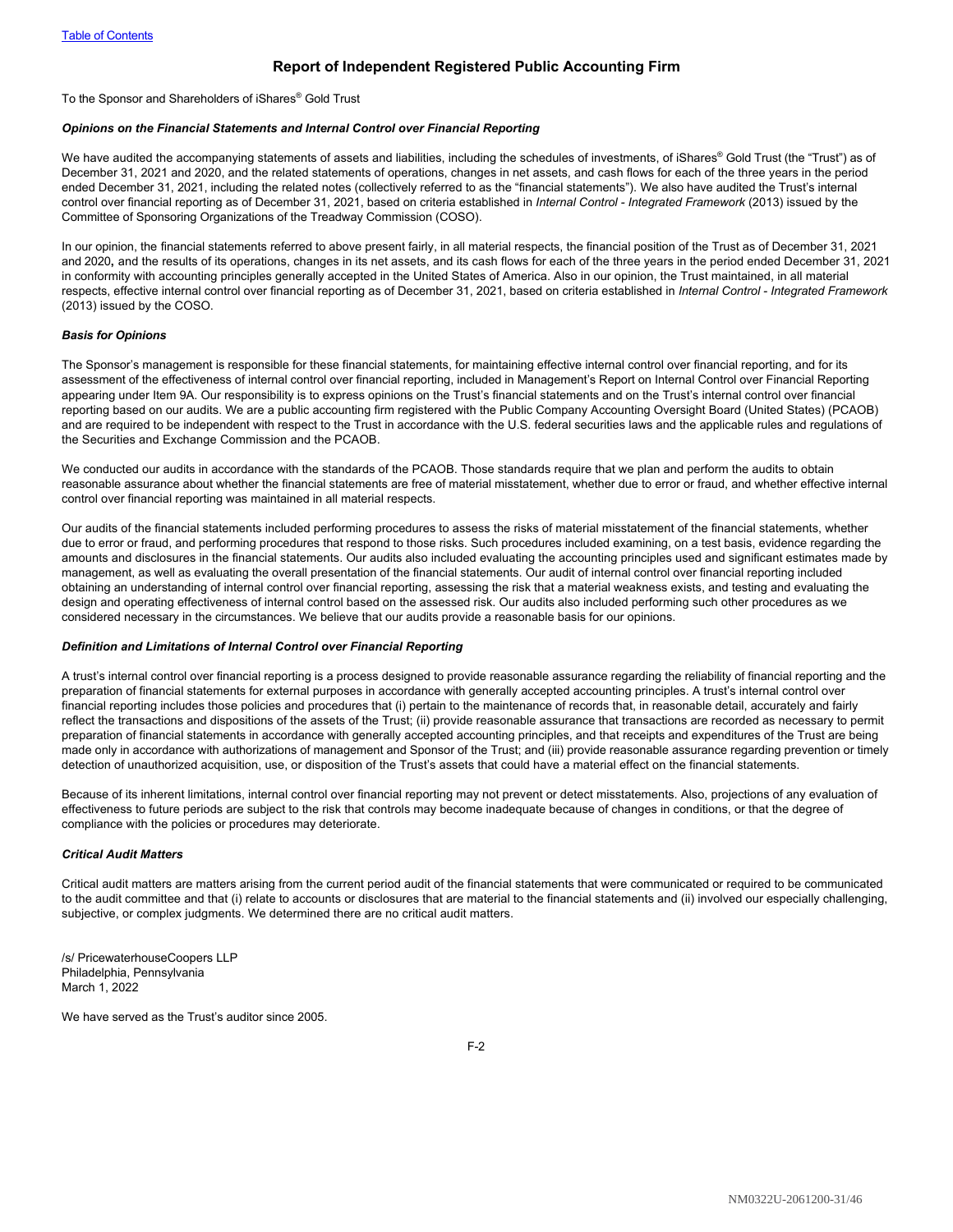## <span id="page-31-0"></span>**iShares® Gold Trust Statements of Assets and Liabilities** At December 31, 2021 and 2020

|                                                          | December 31.         |     |                |  |
|----------------------------------------------------------|----------------------|-----|----------------|--|
|                                                          | 2021                 |     | 2020           |  |
| <b>Assets</b>                                            |                      |     |                |  |
| Investment in gold bullion, at fair value <sup>(a)</sup> | \$<br>28,729,048,695 | \$  | 31,924,891,396 |  |
| <b>Total Assets</b>                                      | 28,729,048,695       |     | 31,924,891,396 |  |
|                                                          |                      |     |                |  |
| <b>Liabilities</b>                                       |                      |     |                |  |
| Sponsor's fees payable                                   | 6,025,058            |     | 6,622,260      |  |
| <b>Total Liabilities</b>                                 | 6,025,058            |     | 6,622,260      |  |
|                                                          |                      |     |                |  |
| Commitments and contingent liabilities (Note 6)          |                      |     |                |  |
|                                                          |                      |     |                |  |
| <b>Net Assets</b>                                        | 28,723,023,637       | \$. | 31,918,269,136 |  |
|                                                          |                      |     |                |  |
| Shares issued and outstanding(b)(c)                      | 829,750,000          |     | 885,225,000    |  |
| Net asset value per Share (Note 2C) <sup>(c)</sup>       | \$<br>34.62          | S   | 36.06          |  |

 $(a)$  Cost of investment in gold bullion: \$23,722,912,868 and \$25,014,142,586, respectively.

(b) No par value, unlimited amount authorized.

(c) Reflects a one-for-two reverse stock split effective at market open on May 24, 2021.

*See notes to financial statements.*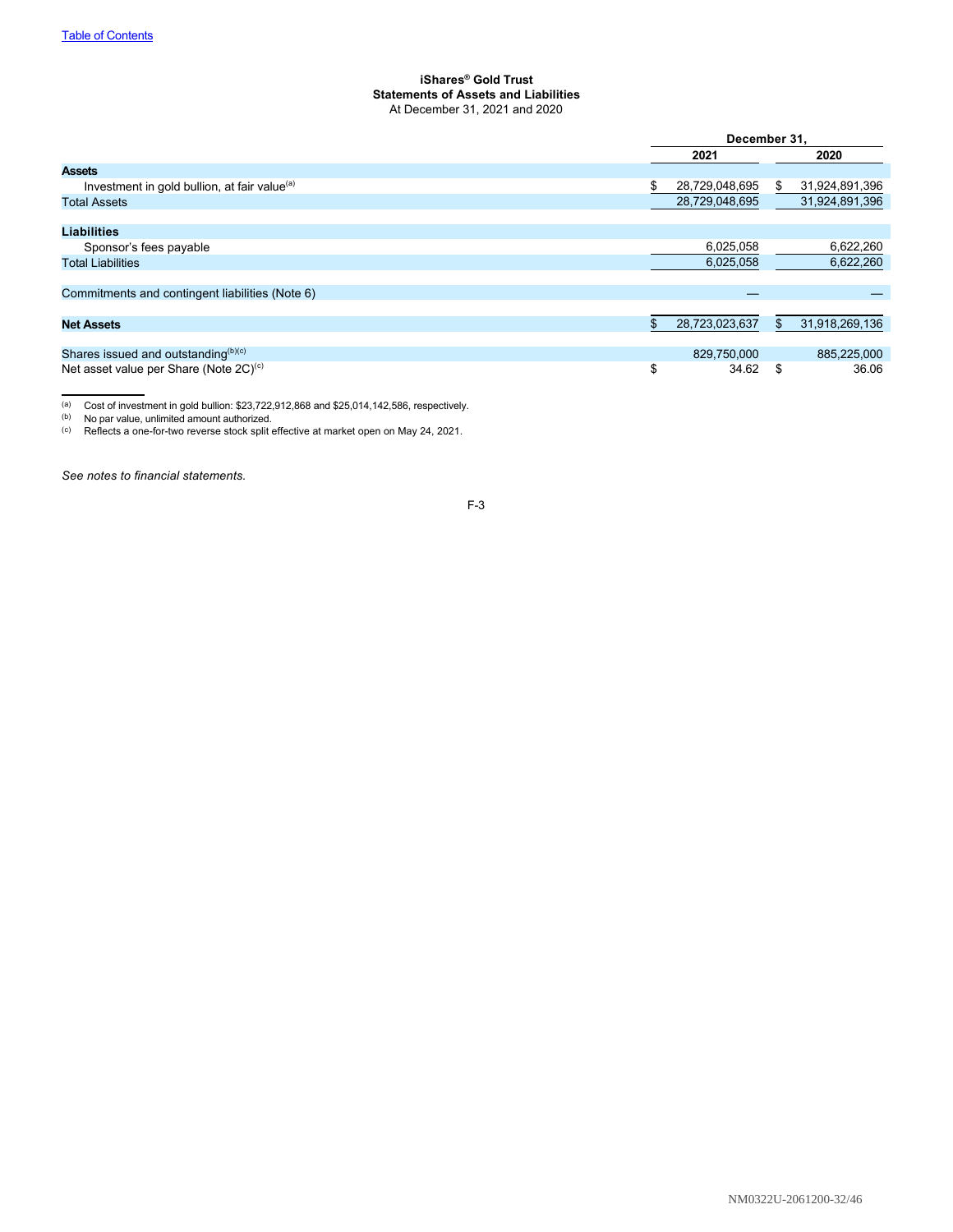## <span id="page-32-0"></span>**iShares® Gold Trust Statements of Operations** For the years ended December 31, 2021, 2020 and 2019

|                                                                   | <b>Years Ended December 31.</b> |                 |    |                |    |               |  |
|-------------------------------------------------------------------|---------------------------------|-----------------|----|----------------|----|---------------|--|
|                                                                   | 2021                            |                 |    | 2020           |    | 2019          |  |
| <b>Expenses</b>                                                   |                                 |                 |    |                |    |               |  |
| Sponsor's fees                                                    |                                 | 72,773,331      | S. | 65.443.749     | S. | 35,318,380    |  |
| <b>Total expenses</b>                                             |                                 | 72,773,331      |    | 65,443,749     |    | 35,318,380    |  |
| Net investment loss                                               |                                 | (72, 773, 331)  |    | (65, 443, 749) |    | (35,318,380)  |  |
| <b>Net Realized and Unrealized Gain (Loss)</b>                    |                                 |                 |    |                |    |               |  |
| Net realized gain from:                                           |                                 |                 |    |                |    |               |  |
| Gold bullion sold to pay expenses                                 |                                 | 12.824.248      |    | 12,881,172     |    | 2,902,791     |  |
| Gold bullion distributed for the redemption of Shares             |                                 | 565,428,591     |    | 483,306,743    |    | 62,885,343    |  |
| Net realized gain                                                 |                                 | 578,252,839     |    | 496, 187, 915  |    | 65,788,134    |  |
| Net change in unrealized appreciation/depreciation                |                                 | (1,904,612,983) |    | 4,373,267,647  |    | 2,245,532,373 |  |
| Net realized and unrealized gain (loss)                           |                                 | (1,326,360,144) |    | 4,869,455,562  |    | 2,311,320,507 |  |
|                                                                   |                                 |                 |    |                |    |               |  |
| Net increase (decrease) in net assets resulting from operations   |                                 | (1,399,133,475) | Ж. | 4,804,011,813  | Ж. | 2,276,002,127 |  |
| Net increase (decrease) in net assets per Share <sup>(a)(b)</sup> | \$                              | $(1.65)$ \$     |    | 6.24           | \$ | 4.30          |  |

(a) Net increase (decrease) in net assets per Share based on average shares outstanding during the year.

(b) Reflects a one-for-two reverse stock split effective at market open on May 24, 2021.

*See notes to financial statements.*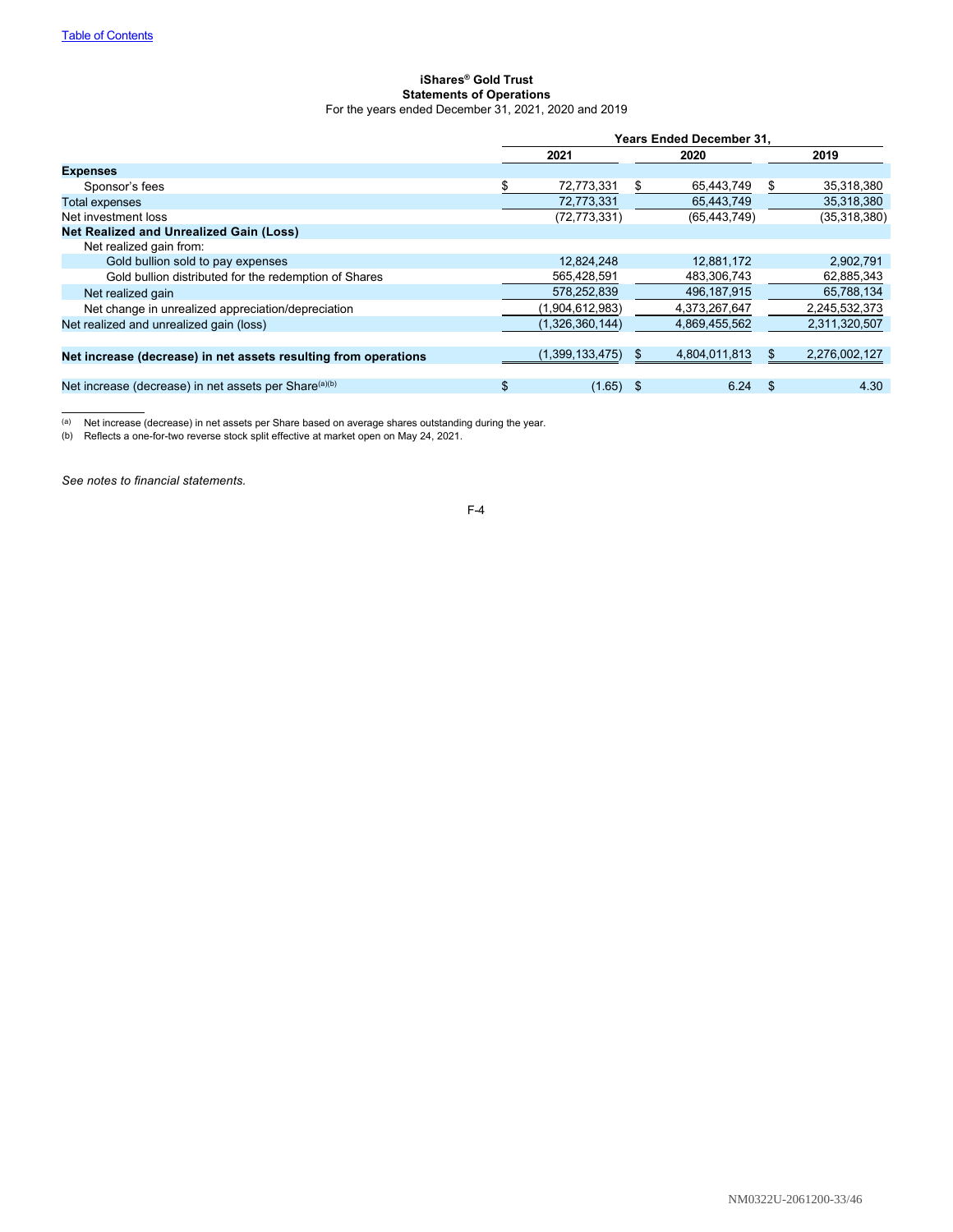## <span id="page-33-0"></span>**iShares® Gold Trust Statements of Changes in Net Assets** For the years ended December 31, 2021, 2020 and 2019

|                                                                       |     | <b>Years Ended December 31,</b> |    |                 |     |                 |  |
|-----------------------------------------------------------------------|-----|---------------------------------|----|-----------------|-----|-----------------|--|
|                                                                       |     | 2021                            |    | 2020            |     | 2019            |  |
| Net Assets, Beginning of Year                                         | S   | 31,918,269,136                  | \$ | 17,628,525,082  | \$. | 11,544,738,146  |  |
| <b>Operations:</b>                                                    |     |                                 |    |                 |     |                 |  |
| Net investment loss                                                   |     | (72, 773, 331)                  |    | (65, 443, 749)  |     | (35,318,380)    |  |
| Net realized gain                                                     |     | 578,252,839                     |    | 496, 187, 915   |     | 65,788,134      |  |
| Net change in unrealized appreciation/depreciation                    |     | (1,904,612,983)                 |    | 4,373,267,647   |     | 2,245,532,373   |  |
| Net increase (decrease) in net assets resulting from operations       |     | (1,399,133,475)                 |    | 4,804,011,813   |     | 2,276,002,127   |  |
| <b>Capital Share Transactions:</b>                                    |     |                                 |    |                 |     |                 |  |
| <b>Contributions for Shares issued</b>                                |     | 1,853,104,516                   |    | 12,103,493,289  |     | 5,226,042,788   |  |
| Distributions for Shares redeemed                                     |     | (3,649,216,540)                 |    | (2,617,761,048) |     | (1,418,257,979) |  |
| Net increase (decrease) in net assets from capital share transactions |     | (1,796,112,024)                 |    | 9,485,732,241   |     | 3,807,784,809   |  |
| Increase (decrease) in net assets                                     |     | (3, 195, 245, 499)              |    | 14,289,744,054  |     | 6,083,786,936   |  |
| Net Assets, End of Year                                               | \$. | 28,723,023,637                  | S  | 31,918,269,136  | S.  | 17,628,525,082  |  |
| Shares issued and redeemed                                            |     |                                 |    |                 |     |                 |  |
| Shares issued <sup>(a)</sup>                                          |     | 53,075,000                      |    | 359,650,000     |     | 191,675,000     |  |
| Shares redeemed <sup>(a)</sup>                                        |     | (108,550,000)                   |    | (80,000,000)    |     | (56, 200, 000)  |  |
| Net increase (decrease) in Shares issued and outstanding              |     | (55, 475, 000)                  |    | 279,650,000     |     | 135,475,000     |  |

 $\overline{a}$  Share transactions reflect a one-for-two reverse stock split effective at market open on May 24, 2021.

*See notes to financial statements.*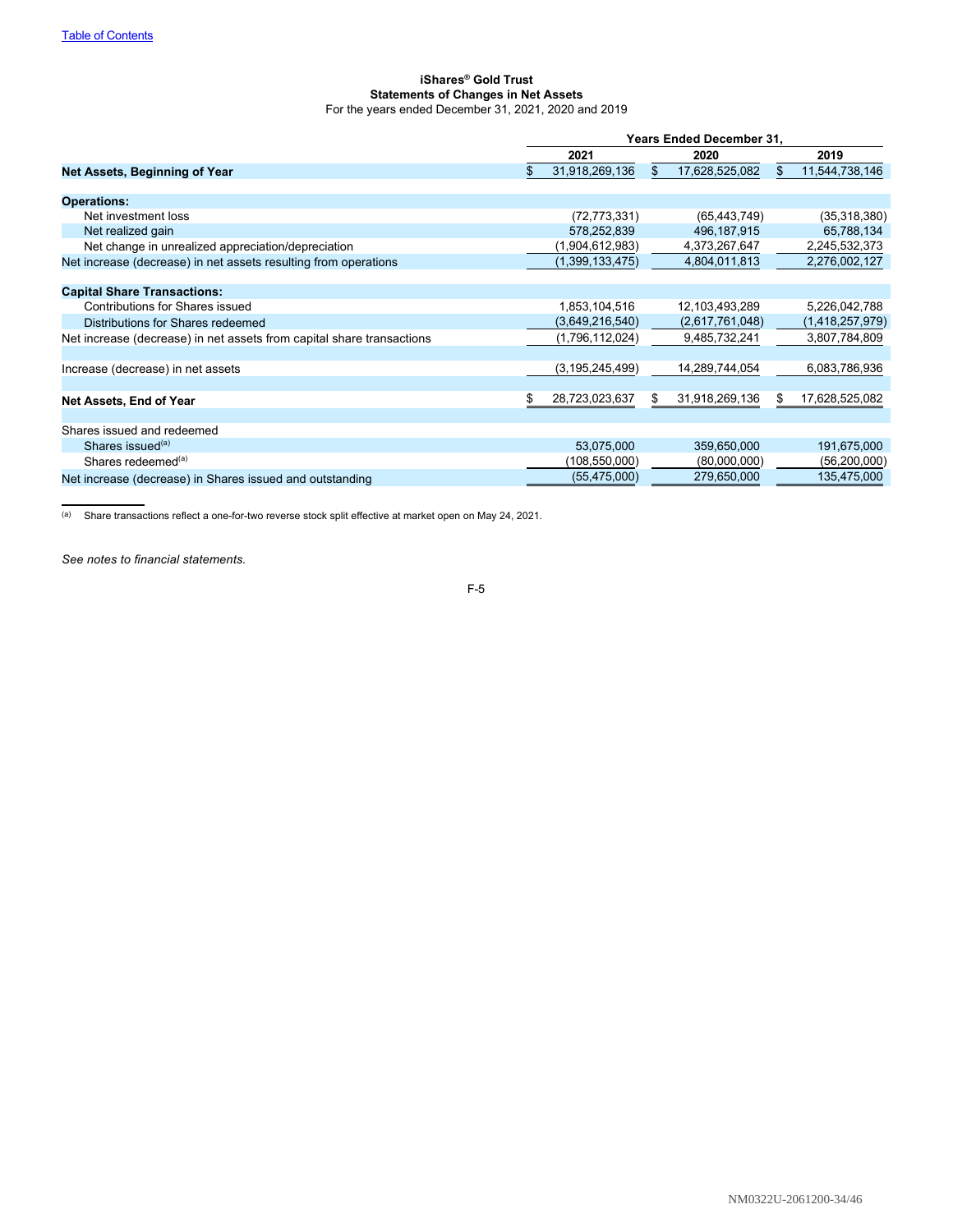## <span id="page-34-0"></span>**iShares® Gold Trust Statements of Cash Flows** For the years ended December 31, 2021, 2020 and 2019

|                                                                                                                                             | Years Ended December 31, |                      |      |                      |    |                 |
|---------------------------------------------------------------------------------------------------------------------------------------------|--------------------------|----------------------|------|----------------------|----|-----------------|
|                                                                                                                                             |                          | 2021                 |      | 2020                 |    | 2019            |
| <b>Cash Flows from Operating Activities</b>                                                                                                 |                          |                      |      |                      |    |                 |
| Proceeds from gold bullion sold to pay expenses                                                                                             | \$                       | 73,370,533           | \$   | 62,451,444           | \$ | 34,028,445      |
| Expenses - Sponsor's fees paid                                                                                                              |                          | (73, 370, 533)       |      | (62, 451, 444)       |    | (34,028,445)    |
| Net cash provided by operating activities                                                                                                   |                          |                      |      |                      |    |                 |
| Increase (decrease) in cash                                                                                                                 |                          |                      |      |                      |    |                 |
| Cash, beginning of year                                                                                                                     |                          |                      |      |                      |    |                 |
| Cash, end of year                                                                                                                           |                          |                      |      |                      |    |                 |
| Reconciliation of Net Increase (Decrease) in Net Assets Resulting from<br>Operations to Net Cash Provided by (Used in) Operating Activities |                          |                      |      |                      |    |                 |
| Net increase (decrease) in net assets resulting from operations                                                                             | \$                       | $(1,399,133,475)$ \$ |      | 4,804,011,813        | S. | 2,276,002,127   |
| Adjustments to reconcile net increase (decrease) in net assets resulting from                                                               |                          |                      |      |                      |    |                 |
| operations to net cash provided by (used in) operating activities:                                                                          |                          |                      |      |                      |    |                 |
| Proceeds from gold bullion sold to pay expenses                                                                                             |                          | 73,370,533           |      | 62,451,444           |    | 34,028,445      |
| Net realized (gain) loss                                                                                                                    |                          | (578, 252, 839)      |      | (496, 187, 915)      |    | (65,788,134)    |
| Net change in unrealized appreciation/depreciation                                                                                          |                          | 1,904,612,983        |      | (4,373,267,647)      |    | (2,245,532,373) |
| Change in operating assets and liabilities:                                                                                                 |                          |                      |      |                      |    |                 |
| Sponsor's fees payable                                                                                                                      |                          | (597, 202)           |      | 2,992,305            |    | 1,289,935       |
| Net cash provided by (used in) operating activities                                                                                         |                          |                      |      |                      |    |                 |
| Supplemental disclosure of non-cash information:                                                                                            |                          |                      |      |                      |    |                 |
| Gold bullion contributed for Shares issued                                                                                                  | \$                       | 1,853,104,516        | \$   | 12,103,493,289       | \$ | 5,226,042,788   |
| Gold bullion distributed for Shares redeemed                                                                                                | \$                       | (3,649,216,540)      | - \$ | $(2,617,761,048)$ \$ |    | (1,418,257,979) |
|                                                                                                                                             |                          |                      |      |                      |    |                 |

*See notes to financial statements.*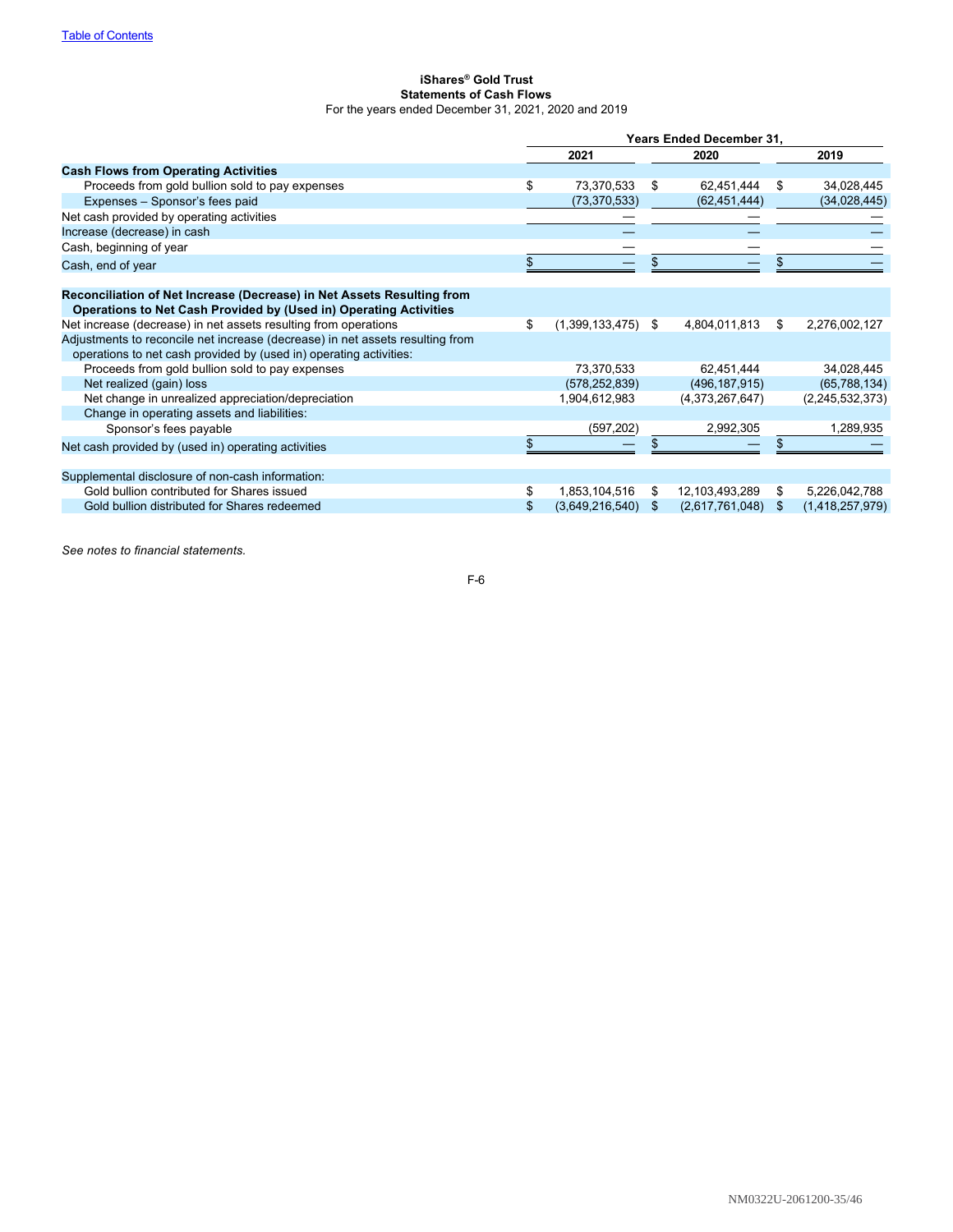## <span id="page-35-0"></span>**iShares® Gold Trust Schedules of Investments** At December 31, 2021 and 2020

# **December 31, 2021**

| <b>Description</b>            | <b>Ounces</b>                      | Cost                 | <b>Fair Value</b>    |
|-------------------------------|------------------------------------|----------------------|----------------------|
| <b>Gold bullion</b>           | 15,784,325                         | \$<br>23,722,912,868 | \$<br>28,729,048,695 |
|                               |                                    |                      |                      |
| Total Investments - 100.02%   |                                    |                      | 28,729,048,695       |
| Less Liabilities $-$ (0.02)%  |                                    |                      | (6,025,058)          |
| Net Assets - 100.00%          |                                    |                      | 28,723,023,637       |
| <b>Description</b>            | December 31, 2020<br><b>Ounces</b> | Cost                 | <b>Fair Value</b>    |
| Gold bullion                  | 16,881,652                         | \$<br>25,014,142,586 | \$<br>31,924,891,396 |
|                               |                                    |                      |                      |
| Total Investments - 100.02%   |                                    |                      | 31,924,891,396       |
| Less Liabilities $- (0.02)\%$ |                                    |                      | (6,622,260)          |
| Net Assets - 100.00%          |                                    |                      | 31,918,269,136       |

*See notes to financial statements.*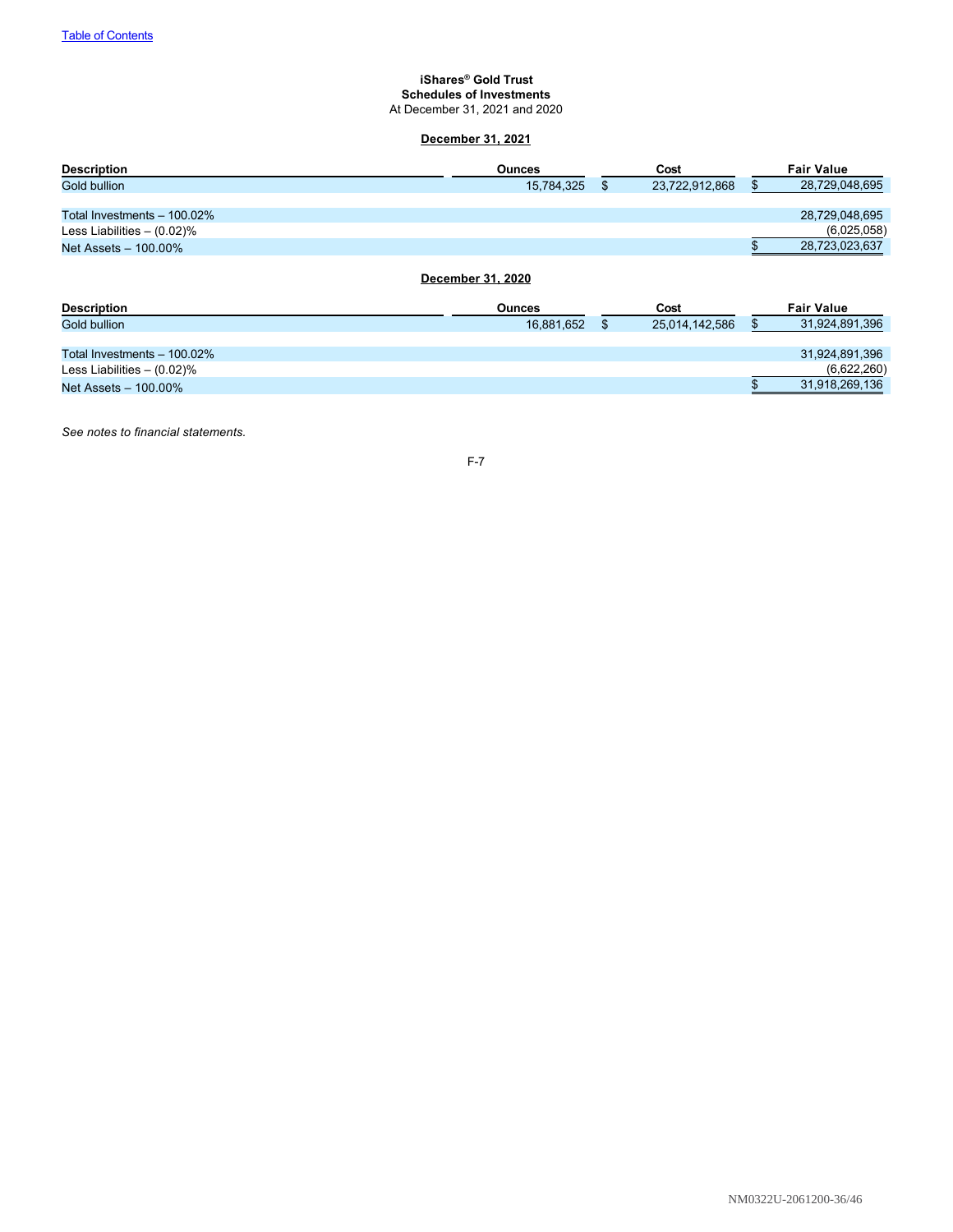## <span id="page-36-0"></span>**iShares® Gold Trust Notes to Financial Statements** December 31, 2021

## **1 - Organization**

The iShares Gold Trust (the "Trust") was organized on January 21, 2005 as a New York trust. The trustee is The Bank of New York Mellon (the "Trustee"), which is responsible for the day-to-day administration of the Trust. The Trust's sponsor is iShares Delaware Trust Sponsor LLC, a Delaware limited liability company (the "Sponsor"). For the period ended December 31, 2021, the Trust was governed by the provisions of the Fourth Amended and Restated Depositary Trust Agreement (the "Trust Agreement") executed by the Trustee and the Sponsor as of December 22, 2016. The Fifth Amended and Restated Depositary Trust Agreement was executed as of January 31, 2022. The Trust issues units of beneficial interest ("Shares") representing fractional undivided beneficial interests in its net assets.

The Trust seeks to reflect generally the performance of the price of gold. The Trust seeks to reflect such performance before payment of the Trust's expenses and liabilities. The Trust is designed to provide a vehicle for investors to make an investment similar to an investment in gold.

The Trust qualifies as an investment company solely for accounting purposes and not for any other purpose and follows the accounting and reporting guidance under the Financial Accounting Standards Board Accounting Standards Codification Topic 946, *Financial Services - Investment Companies,* but is not registered, and is not required to be registered, as an investment company under the Investment Company Act of 1940, as amended.

The Board of Directors authorized a one-for-two reverse stock split for the Trust, effective at the market open on May 24, 2021. The impact of the stock split was to raise the NAV by a factor of two and decrease the shares outstanding, resulting in no effect on the net assets of the Trust. The financial statements for the Trust have been adjusted to reflect the reverse stock split.

## **2 - Significant Accounting Policies**

## *A. Basis of Accounting*

The following significant accounting policies are consistently followed by the Trust in the preparation of its financial statements in conformity with generally accepted accounting principles in the United States of America ("U.S. GAAP"). The preparation of financial statements in conformity with U.S. GAAP requires management to make certain estimates and assumptions that affect the reported amounts of assets and liabilities and disclosures of contingent assets and liabilities at the date of the financial statements and the reported amounts of revenue and expenses during the reporting period. Actual results could differ from those estimates.

Certain statements and captions in the financial statements for the prior periods have been changed to conform to the current financial statement presentation.

#### *B. Gold Bullion*

JPMorgan Chase Bank N.A., London branch (the "Custodian"), is responsible for the safekeeping of gold bullion owned by the Trust.

Fair value of the gold bullion held by the Trust is based on that day's London Bullion Market Association ("LBMA") Gold Price PM. "LBMA Gold Price PM" is the price per fine troy ounce of gold, stated in U.S. dollars, determined by ICE Benchmark Administration ("IBA") following an electronic auction consisting of one or more 30-second rounds starting at 3:00 p.m. (London time), on each day that the London gold market is open for business and published shortly thereafter. If there is no LBMA Gold Price PM on any day, the Trustee is authorized to use the most recently announced price of gold determined in an electronic auction hosted by IBA that begins at 10:30 a.m. (London time) ("LBMA Gold Price AM") unless the Trustee, in consultation with the Sponsor, determines that such price is inappropriate as a basis for evaluation.

Gain or loss on sales of gold bullion is calculated on a trade date basis using the average cost method.

The following tables summarize activity in gold bullion for the years ended December 31, 2021, 2020 and 2019:

|                                                    |               |                  |                   | Realized    |
|----------------------------------------------------|---------------|------------------|-------------------|-------------|
| Year Ended December 31, 2021                       | <b>Ounces</b> | Cost             | <b>Fair Value</b> | Gain (Loss) |
| Beginning balance                                  | 16,881,652    | \$25,014,142,586 | \$31,924,891,396  |             |
| Gold bullion contributed                           | 1.010.824     | 1,853,104,516    | 1,853,104,516     |             |
| Gold bullion distributed                           | (2,067,597)   | (3,083,787,949)  | (3,649,216,540)   | 565,428,591 |
| Gold bullion sold to pay expenses                  | (40, 554)     | (60, 546, 285)   | (73, 370, 533)    | 12,824,248  |
| Net realized gain                                  |               |                  | 578,252,839       |             |
| Net change in unrealized appreciation/depreciation |               |                  | (1,904,612,983)   |             |
| <b>Ending balance</b>                              | 15,784,325    | \$23,722,912,868 | \$28,729,048,695  | 578,252,839 |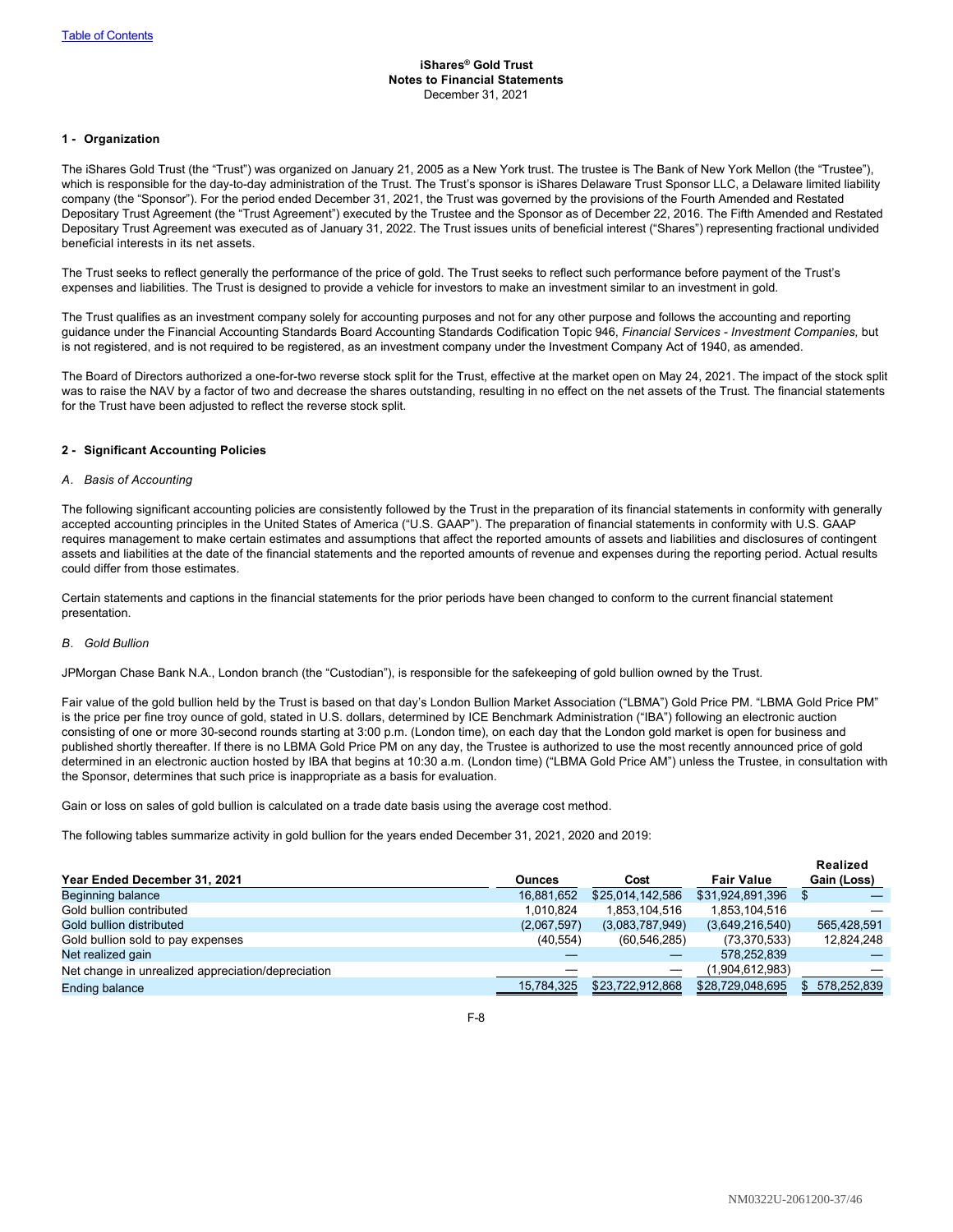## **[Table of Contents](#page-3-0)**

|                                                    |               |                    |                   | <b>Realized</b>      |
|----------------------------------------------------|---------------|--------------------|-------------------|----------------------|
| Year Ended December 31, 2020                       | <b>Ounces</b> | Cost               | <b>Fair Value</b> | Gain (Loss)          |
| Beginning balance                                  | 11,577,252    | \$15,094,673,874   | \$17,632,155,037  | \$                   |
| Gold bullion contributed                           | 6,866,938     | 12,103,493,289     | 12,103,493,289    |                      |
| Gold bullion distributed                           | (1,527,240)   | (2, 134, 454, 305) | (2,617,761,048)   | 483,306,743          |
| Gold bullion sold to pay expenses                  | (35, 298)     | (49, 570, 272)     | (62, 451, 444)    | 12,881,172           |
| Net realized gain                                  |               |                    | 496, 187, 915     |                      |
| Net change in unrealized appreciation/depreciation |               |                    | 4,373,267,647     |                      |
| <b>Ending balance</b>                              | 16,881,652    | \$25,014,142,586   | \$31,924,891,396  | 496, 187, 915<br>\$. |
|                                                    |               |                    |                   | Realized             |
| Year Ended December 31, 2019                       | <b>Ounces</b> | Cost               | <b>Fair Value</b> | Gain (Loss)          |
| Beginning balance                                  | 9.009.541     |                    |                   |                      |
|                                                    |               | \$11,255,129,376   | \$11,547,078,166  | \$                   |
| Gold bullion contributed                           | 3,668,032     | 5,226,042,788      | 5,226,042,788     |                      |
| Gold bullion distributed                           | (1,075,809)   | (1,355,372,636)    | (1,418,257,979)   | 62,885,343           |
| Gold bullion sold to pay expenses                  | (24, 512)     | (31, 125, 654)     | (34,028,445)      | 2,902,791            |
| Net realized gain                                  |               |                    | 65,788,134        |                      |
| Net change in unrealized appreciation/depreciation |               |                    | 2,245,532,373     |                      |

## *C. Calculation of Net Asset Value*

On each business day, as soon as practicable after 4:00 p.m. (New York time), the net asset value of the Trust is obtained by subtracting all accrued fees, expenses and other liabilities of the Trust from the fair value of the gold and other assets held by the Trust. The Trustee computes the net asset value per Share by dividing the net asset value of the Trust by the number of Shares outstanding on the date the computation is made.

#### *D. Offering of the Shares*

Trust Shares are issued and redeemed continuously in aggregations of 50,000 Shares in exchange for gold bullion rather than cash. Individual investors cannot purchase or redeem Shares in direct transactions with the Trust. The Trust only transacts with registered broker-dealers that are eligible to settle securities transactions through the book-entry facilities of the Depository Trust Company and that have entered into a contractual arrangement with the Trustee and the Sponsor governing, among other matters, the creation and redemption of Shares (such broker-dealers, the "Authorized Participants"). Holders of Shares of the Trust may redeem their Shares at any time acting through an Authorized Participant and in the prescribed aggregations of 50,000 Shares; *provided*, that redemptions of Shares may be suspended during any period while regular trading on NYSE Arca, Inc. ("NYSE Arca") is suspended or restricted, or in which an emergency exists as a result of which delivery, disposal or evaluation of gold is not reasonably practicable.

The per Share amount of gold exchanged for a purchase or redemption represents the per Share amount of gold held by the Trust, after giving effect to its liabilities.

When gold bullion is exchanged in settlement of a redemption, it is considered a sale of gold bullion for accounting purposes.

Share activities for the years ended December 31, 2021, 2020 and 2019 were as follows:

|                                |                | December 31.      |               |                  |                |                 |  |
|--------------------------------|----------------|-------------------|---------------|------------------|----------------|-----------------|--|
|                                |                | 2021              |               | 2020             | 2019           |                 |  |
|                                | <b>Shares</b>  | Amount            | <b>Shares</b> | Amount           | <b>Shares</b>  | Amount          |  |
| Shares issued <sup>(a)</sup>   | 53.075.000     | \$1,853,104,516   | 359.650.000   | \$12.103.493.289 | 191.675.000    | \$5.226.042.788 |  |
| Shares redeemed <sup>(a)</sup> | (108.550.000)  | (3,649,216,540)   | (80,000,000)  | (2,617,761,048)  | (56, 200, 000) | (1,418,257,979) |  |
| Net increase (decrease)        | (55, 475, 000) | \$(1.796.112.024) | 279,650,000   | \$9.485.732.241  | 135.475.000    | \$3,807,784,809 |  |

(a) Share transactions reflect a one-for-two reverse stock split effective at market open on May 24, 2021.

#### *E. Federal Income Taxes*

The Trust is treated as a grantor trust for federal income tax purposes and, therefore, no provision for federal income taxes is required. Any interest, expenses, gains and losses are passed through to the holders of Shares of the Trust.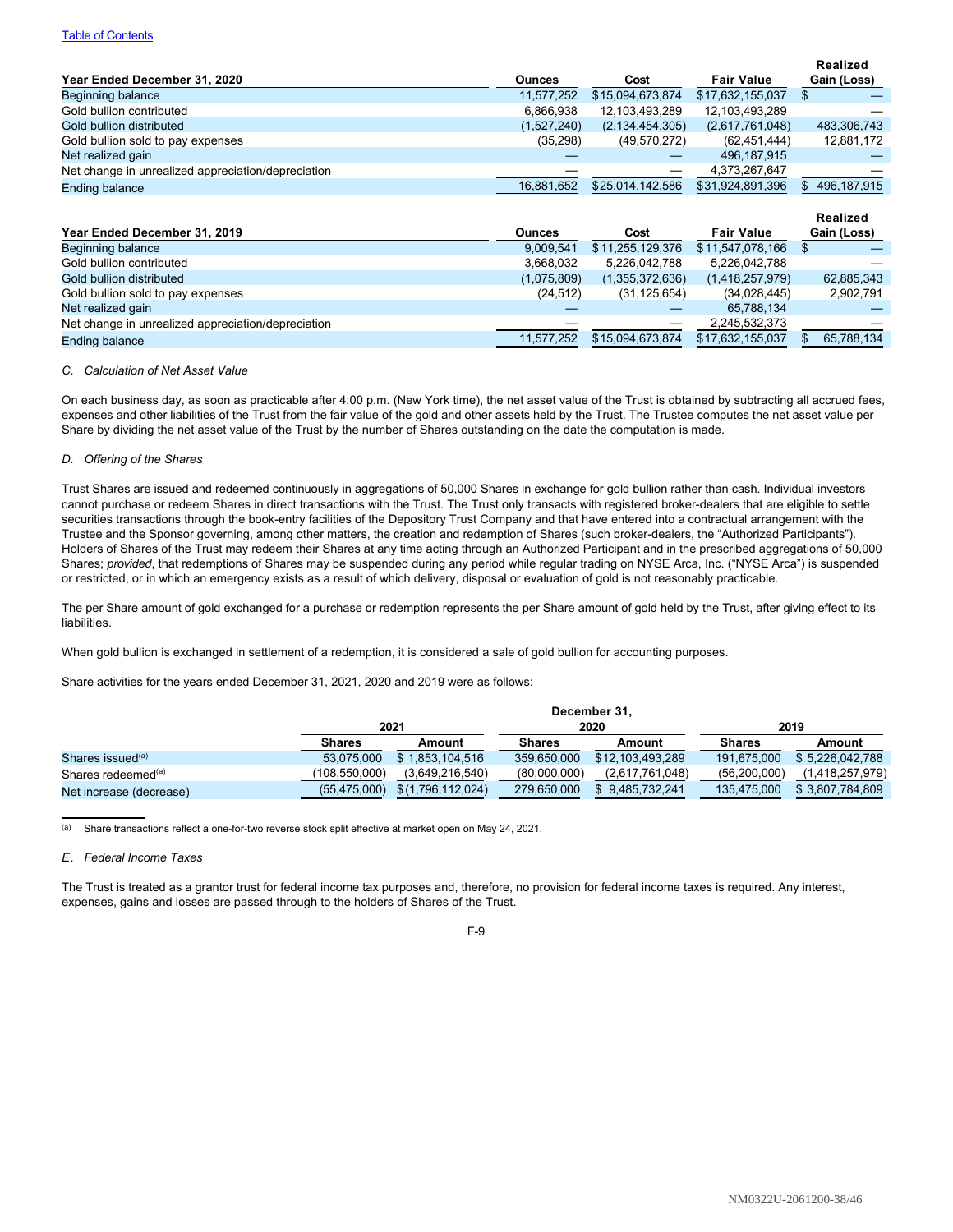The Sponsor has analyzed applicable tax laws and regulations and their application to the Trust as of December 31, 2021 and does not believe that there are any uncertain tax positions that require recognition of a tax liability.

## **3 - Trust Expenses**

The Trust pays to the Sponsor a Sponsor's fee that accrues daily at an annualized rate equal to 0.25% of the net asset value of the Trust, paid monthly in arrears. The Sponsor has agreed to assume the following administrative and marketing expenses incurred by the Trust: the Trustee's fee and reimbursement for its reasonable out-of-pocket expenses, the Custodian's fee, NYSE Arca listing fees, SEC registration fees, printing and mailing costs, audit fees and expenses, and up to \$100,000 per annum in legal fees and expenses. Effective January 31, 2022, the Sponsor has agreed to assume up to \$500,000 per annum in legal fees and expenses.

## **4 - Related Parties**

The Sponsor and the Trustee are considered to be related parties to the Trust. The Trustee's fee is paid by the Sponsor and is not a separate expense of the Trust.

#### **5 - Indemnification**

The Trust Agreement provides that the Trustee shall indemnify the Sponsor, its directors, employees and agents against, and hold each of them harmless from, any loss, liability, cost, expense or judgment (including reasonable fees and expenses of counsel) (i) caused by the negligence or bad faith of the Trustee or (ii) arising out of any information furnished in writing to the Sponsor by the Trustee expressly for use in the registration statement, or any amendment thereto or periodic or other report filed with the SEC relating to the Shares that is not materially altered by the Sponsor.

The Trust Agreement provides that the Sponsor and its shareholders, directors, officers, employees, affiliates (as such term is defined under the Securities Act of 1933, as amended) and subsidiaries shall be indemnified from the Trust and held harmless against any loss, liability or expense incurred without their (1) negligence, bad faith, willful misconduct or willful malfeasance arising out of or in connection with the performance of their obligations under the Trust Agreement or any actions taken in accordance with the provisions of the Trust Agreement or (2) reckless disregard of their obligations and duties under the Trust Agreement.

The Trust has agreed that the Custodian will only be responsible for any loss or damage suffered by the Trust as a direct result of the Custodian's negligence, fraud or willful default in the performance of its duties.

#### **6 - Commitments and Contingent Liabilities**

In the normal course of business, the Trust may enter into contracts with service providers that contain general indemnification clauses. The Trust's maximum exposure under these arrangements is unknown as this would involve future claims that may be made against the Trust that have not yet occurred.

## **7 - Concentration Risk**

Substantially all of the Trust's assets are holdings of gold bullion, which creates a concentration risk associated with fluctuations in the price of gold. Accordingly, a decline in the price of gold will have an adverse effect on the value of the Shares of the Trust. Factors that may have the effect of causing a decline in the price of gold include large sales by the official sector (governments, central banks, and related institutions); a significant increase in the hedging activities of gold producers; significant changes in the attitude of speculators, investors and other market participants towards gold; global gold supply and demand; global or regional political, economic or financial events and situations; investors' expectations with respect to the rate of inflation; interest rates; investment and trading activities of hedge funds and commodity funds; other economic variables such as income growth, economic output, and monetary policies; and investor confidence.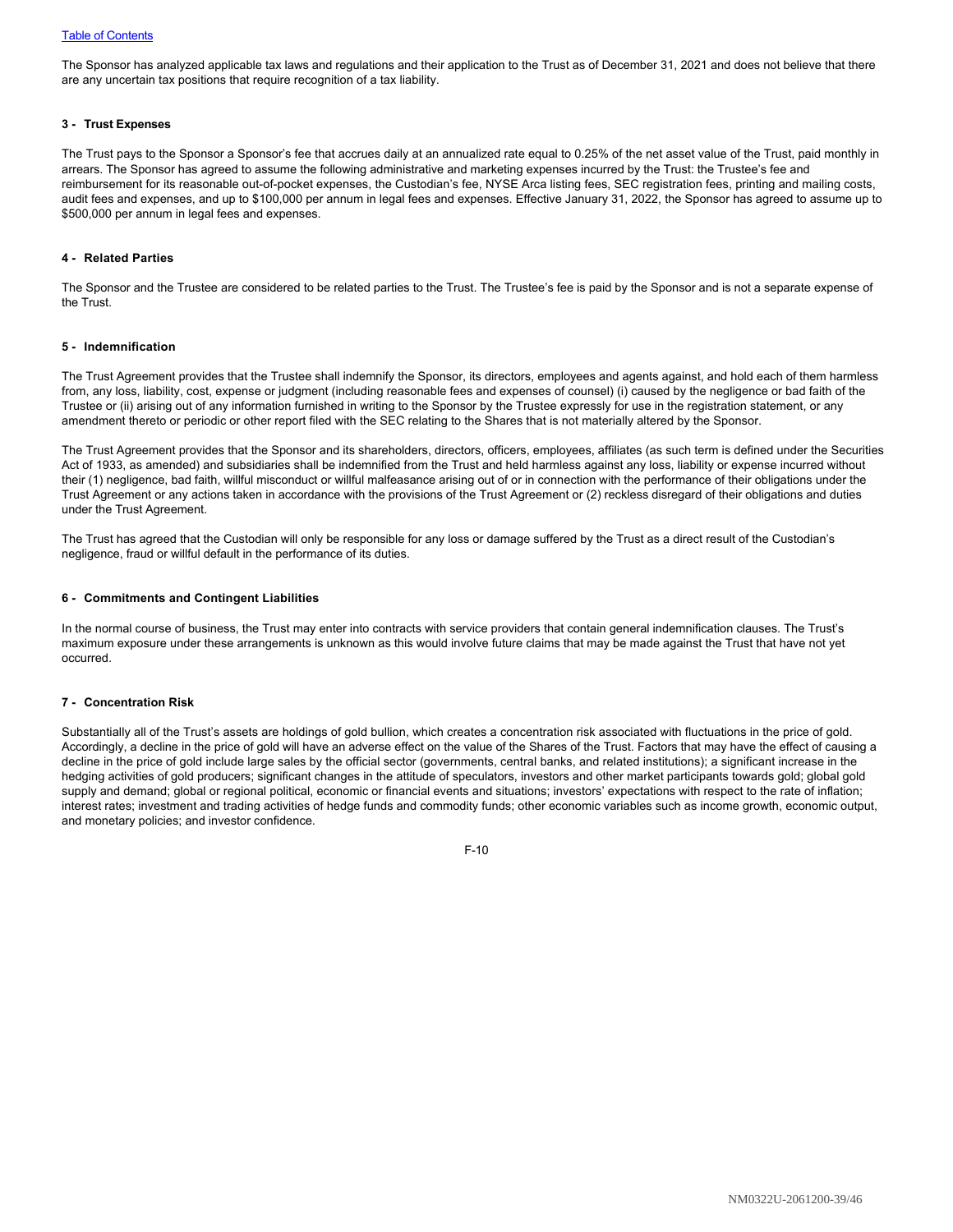## **8 - Financial Highlights**

The following financial highlights relate to investment performance and operations for a Share outstanding for the years ended December 31, 2021, 2020 and 2019.

|                                                        | December 31. |              |  |              |  |              |
|--------------------------------------------------------|--------------|--------------|--|--------------|--|--------------|
|                                                        |              | $2021^{(a)}$ |  | $2020^{(a)}$ |  | $2019^{(a)}$ |
| Net asset value per Share, beginning of year           |              | 36.06        |  | 29.12        |  | 24.56        |
|                                                        |              |              |  |              |  |              |
| Net investment loss <sup>(b)</sup>                     |              | (0.09)       |  | (0.08)       |  | (0.06)       |
| Net realized and unrealized gain (loss) <sup>(c)</sup> |              | (1.35)       |  | 7.02         |  | 4.62         |
| Net increase (decrease) in net assets from operations  |              | (1.44)       |  | 6.94         |  | 4.56         |
| Net asset value per Share, end of year                 |              | 34.62        |  | 36.06        |  | 29.12        |
|                                                        |              |              |  |              |  |              |
| Total return, at net asset value <sup>(d)</sup>        |              | (3.99)%      |  | 23.83%       |  | 18.57%       |
|                                                        |              |              |  |              |  |              |
| Ratio to average net assets:                           |              |              |  |              |  |              |
| Net investment loss                                    |              | (0.25)%      |  | (0.25)%      |  | $(0.25)\%$   |
| Expenses                                               |              | 0.25%        |  | 0.25%        |  | 0.25%        |

(a) Per share amounts reflect a one-for-two reverse stock split effective at market open on May 24, 2021.<br>(b) Based on average Shares outstanding during the vear

(b) Based on average Shares outstanding during the year.<br>(c) The amounts reported for a Share outstanding may not

The amounts reported for a Share outstanding may not accord with the change in aggregate gains and losses on investment for the period due to the timing of Trust Share transactions in relation to the fluctuating fair values of the Trust's underlying investment.

(d) Based on the change in net asset value of a Share during the year.

## **9 - Investment Valuation**

U.S. GAAP defines fair value as the price the Trust would receive to sell an asset or pay to transfer a liability in an orderly transaction between market participants at the measurement date. The Trust's policy is to value its investment at fair value.

Various inputs are used in determining the fair value of assets and liabilities. Inputs may be based on independent market data ("observable inputs") or they may be internally developed ("unobservable inputs"). These inputs are categorized into a disclosure hierarchy consisting of three broad levels for financial reporting purposes. The level of a value determined for an asset or liability within the fair value hierarchy is based on the lowest level of any input that is significant to the fair value measurement in its entirety. The three levels of the fair value hierarchy are as follows:

- Level 1 − Unadjusted quoted prices in active markets for identical assets or liabilities;
- Level 2 − Inputs other than quoted prices included within Level 1 that are observable for the asset or liability either directly or indirectly, including quoted prices for similar assets or liabilities in active markets, quoted prices for identical or similar assets or liabilities in markets that are not considered to be active, inputs other than quoted prices that are observable for the asset or liability, and inputs that are derived principally from or corroborated by observable market data by correlation or other means; and
- Level 3 −  Unobservable inputs that are unobservable for the asset or liability, including the Trust's assumptions used in determining the fair value of investments.

At December 31, 2021 and December 31, 2020, the value of the gold bullion held by the Trust is categorized as Level 1.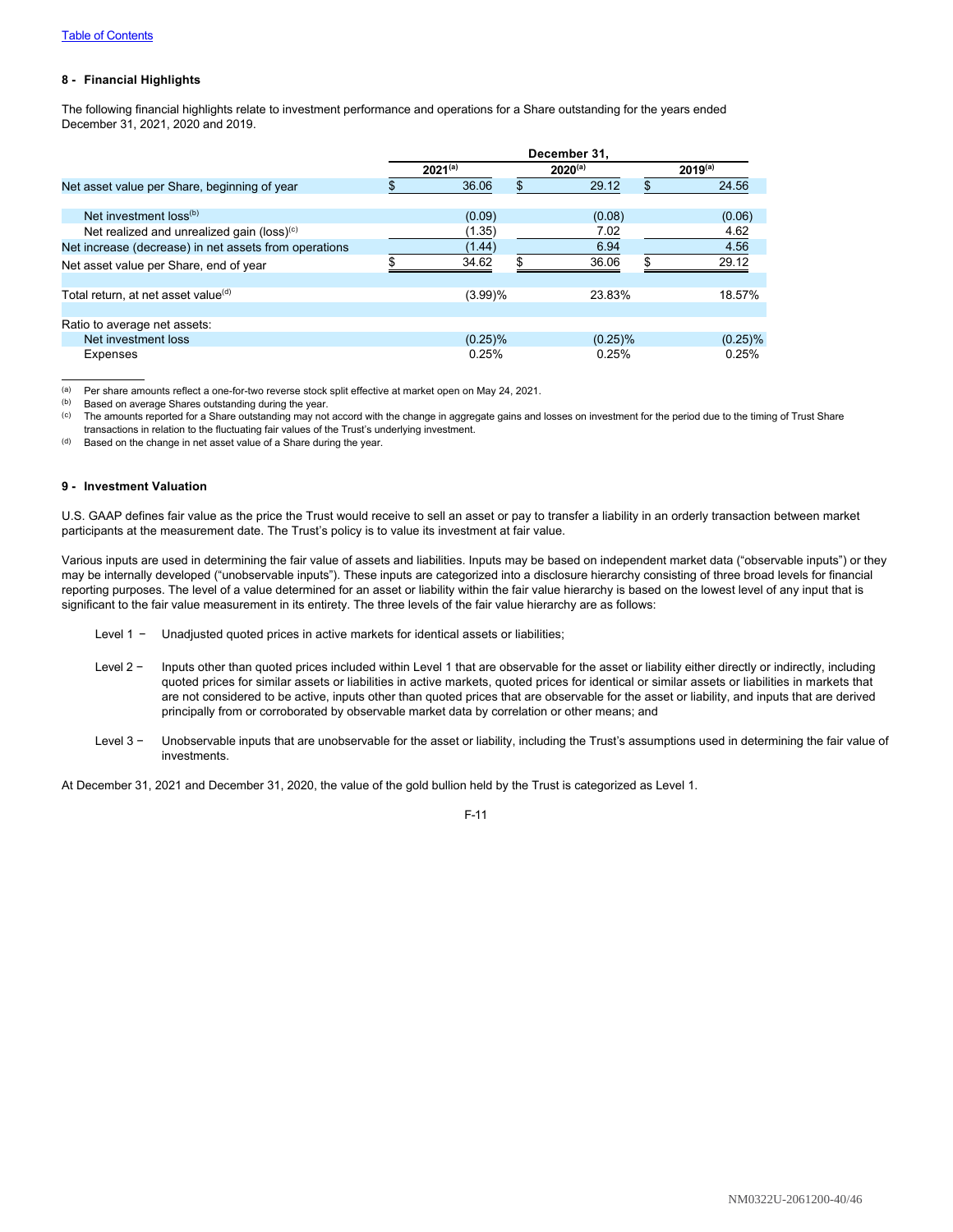# **SIGNATURES**

Pursuant to the requirements of Section 13 or 15(d) of the Securities Exchange Act of 1934, the registrant has duly caused this report to be signed on its behalf by the undersigned in the capacities\* indicated thereunto duly authorized.

iShares Delaware Trust Sponsor LLC, Sponsor of the iShares Gold Trust (registrant)

/s/ Paul Lohrey **Paul Lohrey Director, President and Chief Executive Officer (Principal executive officer)**

Date: March 1, 2022

Pursuant to the requirements of the Securities Exchange Act of 1934, this report has been signed below by the following persons on behalf of the registrant and in the capacities\* and on the dates indicated.

/s/ Paul Lohrey **Paul Lohrey Director, President and Chief Executive Officer (Principal executive officer)**

Date: March 1, 2022

/s/ Trent Walker

**Trent Walker Chief Financial Officer (Principal financial and accounting officer)**

Date: March 1, 2022

/s/ Rachel Aguirre **Rachel Aguirre Director**

Date: March 1, 2022

/s/ Philip Jensen **Philip Jensen**

**Director**

Date: March 1, 2022

/s/ Peter Landini **Peter Landini Director**

Date: March 1, 2022

/s/ Kimun Lee **Kimun Lee Director**

Date: March 1, 2022

The registrant is a trust and the persons are signing in their respective capacities as officers or directors of iShares Delaware Trust Sponsor LLC, the Sponsor of the registrant.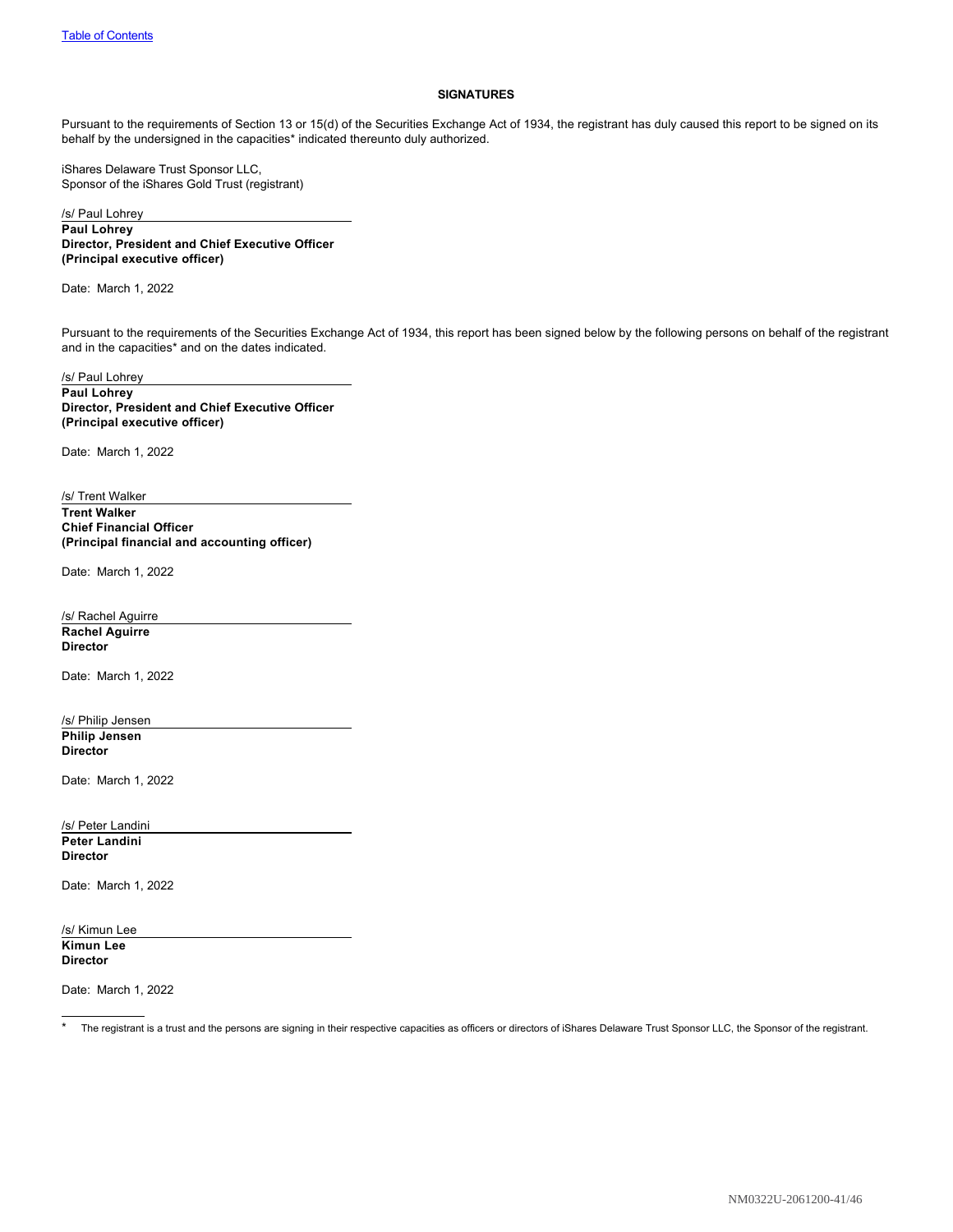# CONSENT OF INDEPENDENT REGISTERED PUBLIC ACCOUNTING FIRM

<span id="page-41-0"></span>We hereby consent to the incorporation by reference in the Registration Statement on Form S-3 (No. 333-262439) of iShares® Gold Trust of our report dated March 1, 2022 relating to the financial statements and the effectiveness of internal control over financial reporting, which appears in this Form 10-K.

/s/ PricewaterhouseCoopers LLP Philadelphia, Pennsylvania March 1, 2022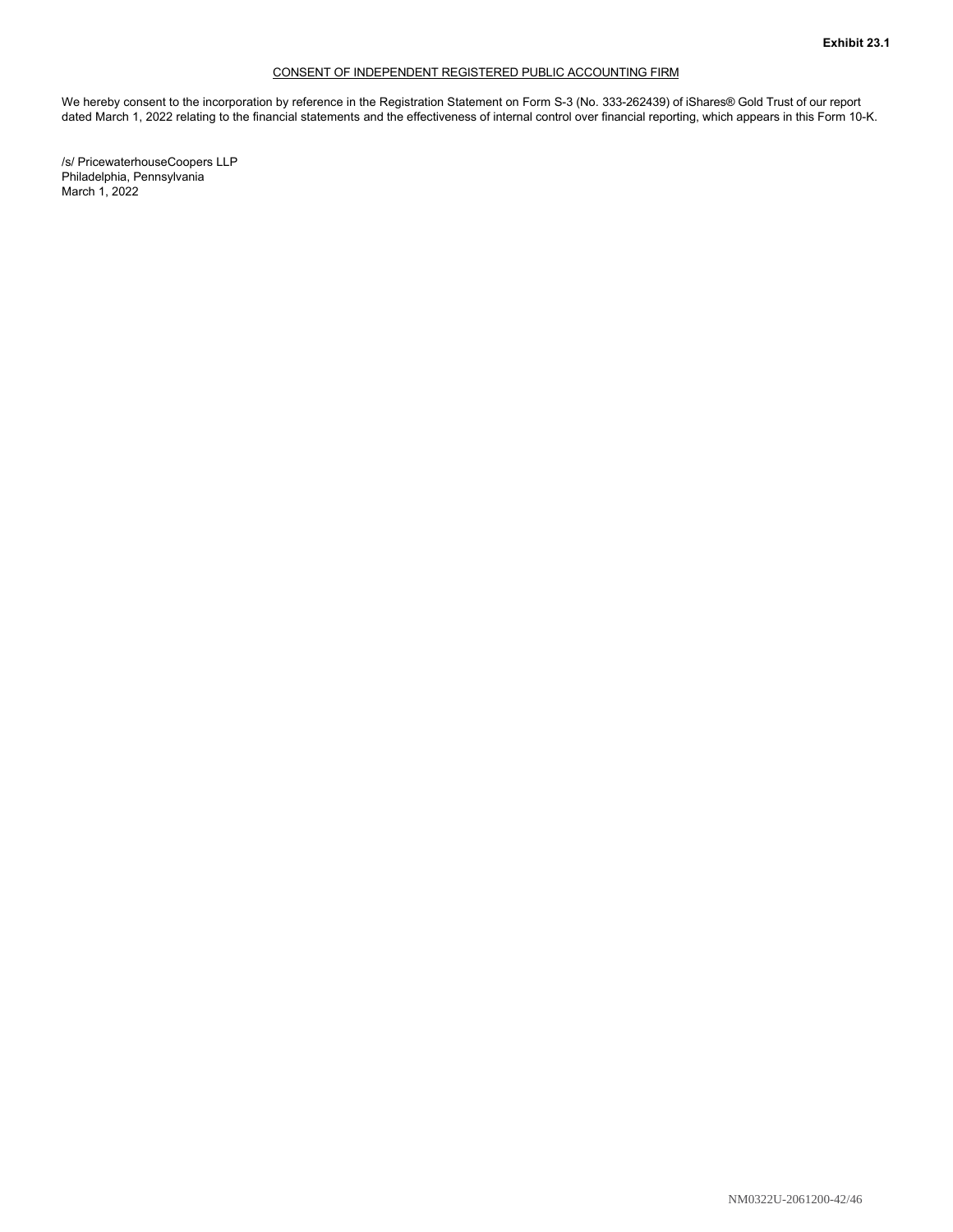<span id="page-42-0"></span>I, Paul Lohrey, certify that:

- 1. I have reviewed this report on Form 10-K of iShares Gold Trust;
- 2. Based on my knowledge, this report does not contain any untrue statement of a material fact or omit to state a material fact necessary to make the statements made, in light of the circumstances under which such statements were made, not misleading with respect to the period covered by this report;
- 3. Based on my knowledge, the financial statements, and other financial information included in this report, fairly present in all material respects the financial condition, results of operations and cash flows of the registrant as of, and for, the periods presented in this report;
- 4. The registrant's other certifying officer and I are responsible for establishing and maintaining disclosure controls and procedures (as defined in Exchange Act Rules 13a-15(e) and 15d-15(e)) and internal control over financial reporting (as defined in Exchange Act Rules 13a-15(f) and 15d-15(f)) for the registrant and have:
	- a) Designed such disclosure controls and procedures, or caused such disclosure controls and procedures to be designed under our supervision, to ensure that material information relating to the registrant, including its consolidated subsidiaries, is made known to us by others within those entities, particularly during the period in which this report is being prepared;
	- b) Designed such internal control over financial reporting, or caused such internal control over financial reporting to be designed under our supervision, to provide reasonable assurance regarding the reliability of financial reporting and the preparation of financial statements for external purposes in accordance with generally accepted accounting principles;
	- c) Evaluated the effectiveness of the registrant's disclosure controls and procedures and presented in this report our conclusions about the effectiveness of the disclosure controls and procedures, as of the end of the period covered by this report based on such evaluation; and
	- d) Disclosed in this report any change in the registrant's internal control over financial reporting that occurred during the registrant's most recent fiscal quarter (the registrant's fourth fiscal quarter in the case of an annual report) that has materially affected, or is reasonably likely to materially affect, the registrant's internal control over financial reporting; and
- 5. The registrant's other certifying officer and I have disclosed, based on our most recent evaluation of internal control over financial reporting, to the registrant's auditors and the audit committee of the registrant's board of directors (or persons performing the equivalent functions):
	- a) All significant deficiencies and material weaknesses in the design or operation of internal control over financial reporting which are reasonably likely to adversely affect the registrant's ability to record, process, summarize, and report financial information; and
	- b) Any fraud, whether or not material, that involves management or other employees who have a significant role in the registrant's internal control over financial reporting.

Date: March 1, 2022

/s/ Paul Lohrey **Paul Lohrey President and Chief Executive Officer (Principal executive officer)**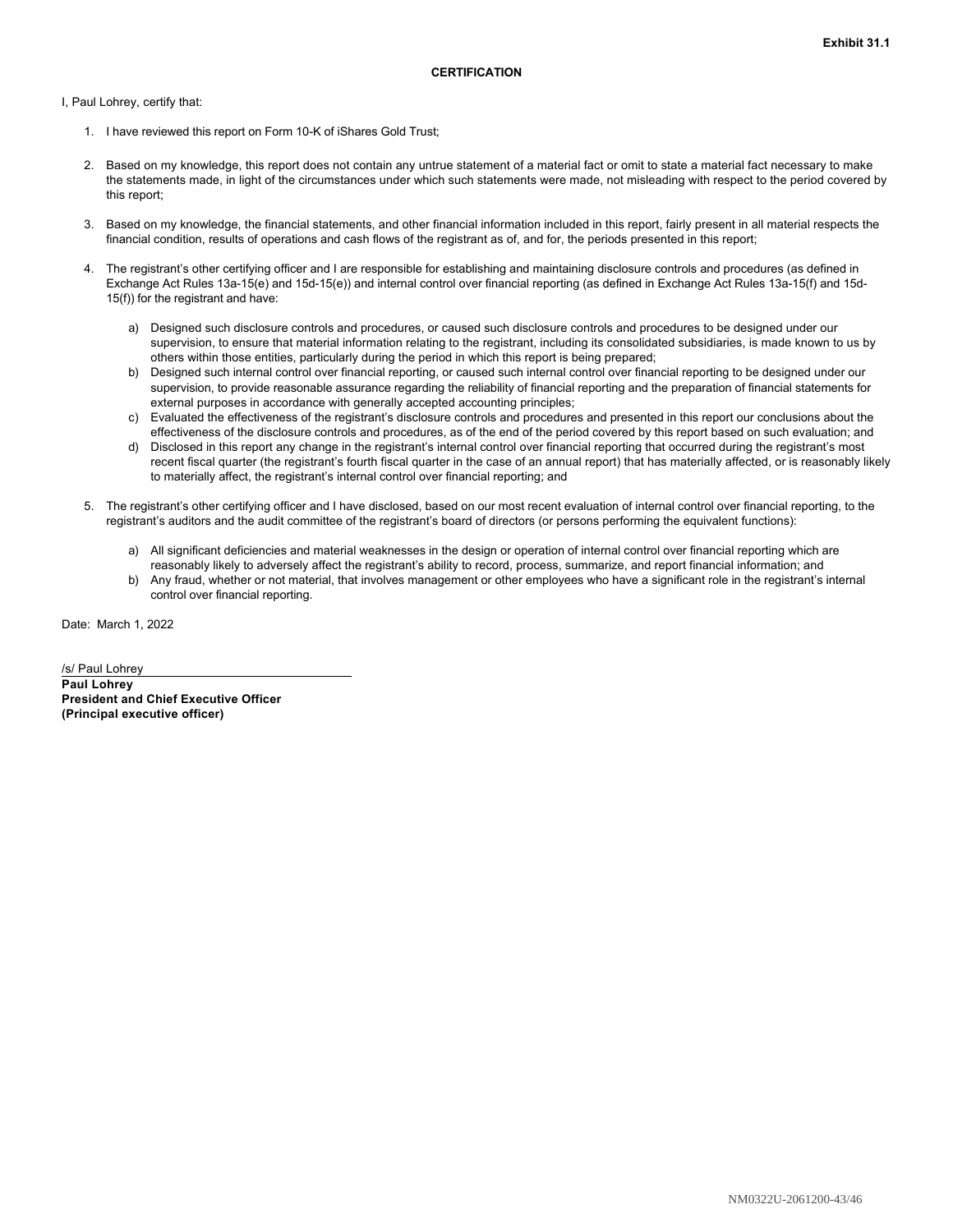<span id="page-43-0"></span>I, Trent Walker, certify that:

- 1. I have reviewed this report on Form 10-K of iShares Gold Trust;
- 2. Based on my knowledge, this report does not contain any untrue statement of a material fact or omit to state a material fact necessary to make the statements made, in light of the circumstances under which such statements were made, not misleading with respect to the period covered by this report;
- 3. Based on my knowledge, the financial statements, and other financial information included in this report, fairly present in all material respects the financial condition, results of operations and cash flows of the registrant as of, and for, the periods presented in this report;
- 4. The registrant's other certifying officer and I are responsible for establishing and maintaining disclosure controls and procedures (as defined in Exchange Act Rules 13a-15(e) and 15d-15(e)) and internal control over financial reporting (as defined in Exchange Act Rules 13a-15(f) and 15d-15(f)) for the registrant and have:
	- a) Designed such disclosure controls and procedures, or caused such disclosure controls and procedures to be designed under our supervision, to ensure that material information relating to the registrant, including its consolidated subsidiaries, is made known to us by others within those entities, particularly during the period in which this report is being prepared;
	- b) Designed such internal control over financial reporting, or caused such internal control over financial reporting to be designed under our supervision, to provide reasonable assurance regarding the reliability of financial reporting and the preparation of financial statements for external purposes in accordance with generally accepted accounting principles;
	- c) Evaluated the effectiveness of the registrant's disclosure controls and procedures and presented in this report our conclusions about the effectiveness of the disclosure controls and procedures, as of the end of the period covered by this report based on such evaluation; and
	- d) Disclosed in this report any change in the registrant's internal control over financial reporting that occurred during the registrant's most recent fiscal quarter (the registrant's fourth fiscal quarter in the case of an annual report) that has materially affected, or is reasonably likely to materially affect, the registrant's internal control over financial reporting; and
- 5. The registrant's other certifying officer and I have disclosed, based on our most recent evaluation of internal control over financial reporting, to the registrant's auditors and the audit committee of the registrant's board of directors (or persons performing the equivalent functions):
	- a) All significant deficiencies and material weaknesses in the design or operation of internal control over financial reporting which are reasonably likely to adversely affect the registrant's ability to record, process, summarize, and report financial information; and
	- b) Any fraud, whether or not material, that involves management or other employees who have a significant role in the registrant's internal control over financial reporting.

Date: March 1, 2022

/s/ Trent Walker **Trent Walker Chief Financial Officer (Principal financial and accounting officer)**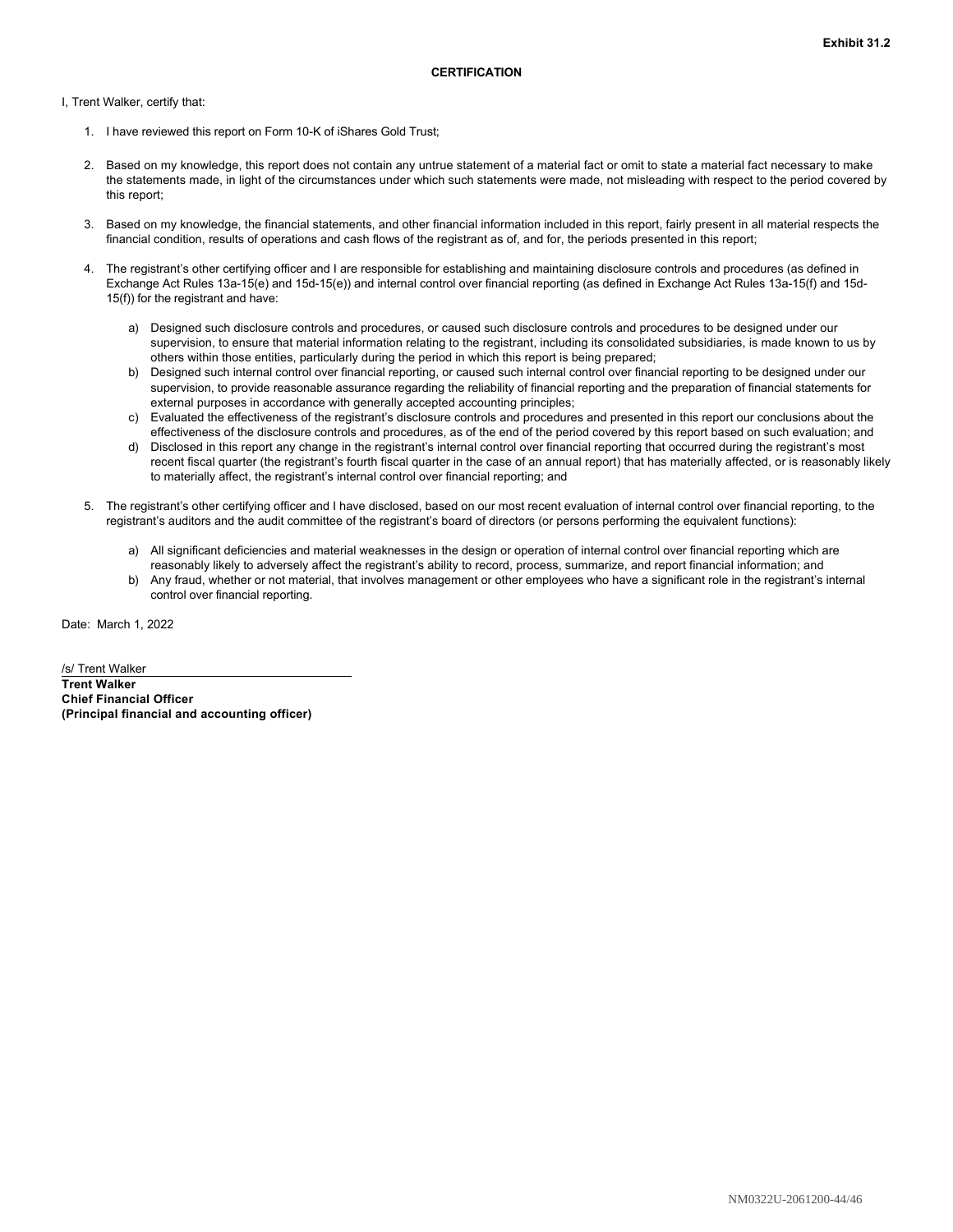## <span id="page-44-0"></span>**Certification Pursuant to 18 U.S.C. Section 1350, as Adopted Pursuant to Section 906 of the Sarbanes-Oxley Act of 2002**

In connection with the Annual Report of iShares Gold Trust (the "Trust") on Form 10-K for the period ended December 31, 2021 as filed with the Securities and Exchange Commission on the date hereof (the "Report"), I, Paul Lohrey, Chief Executive Officer of iShares Delaware Trust Sponsor LLC, the Sponsor of the Trust, certify, pursuant to 18 U.S.C. Section 1350, as adopted pursuant to Section 906 of the Sarbanes-Oxley Act of 2002, that:

- 1. The Report fully complies with the requirements of Section 13(a) or 15(d) of the Securities Exchange Act of 1934, as amended; and
- 2. The information contained in the Report fairly presents, in all material respects, the financial condition and results of operations of the Trust.

It is not intended that this statement be deemed to be filed for purposes of the Securities Exchange Act of 1934.

Date: March 1, 2022

/s/ Paul Lohrey **Paul Lohrey\* President and Chief Executive Officer (Principal executive officer)**

The registrant is a trust and Mr. Lohrey is signing in his capacity as an officer of iShares Delaware Trust Sponsor LLC, the Sponsor of the registrant.